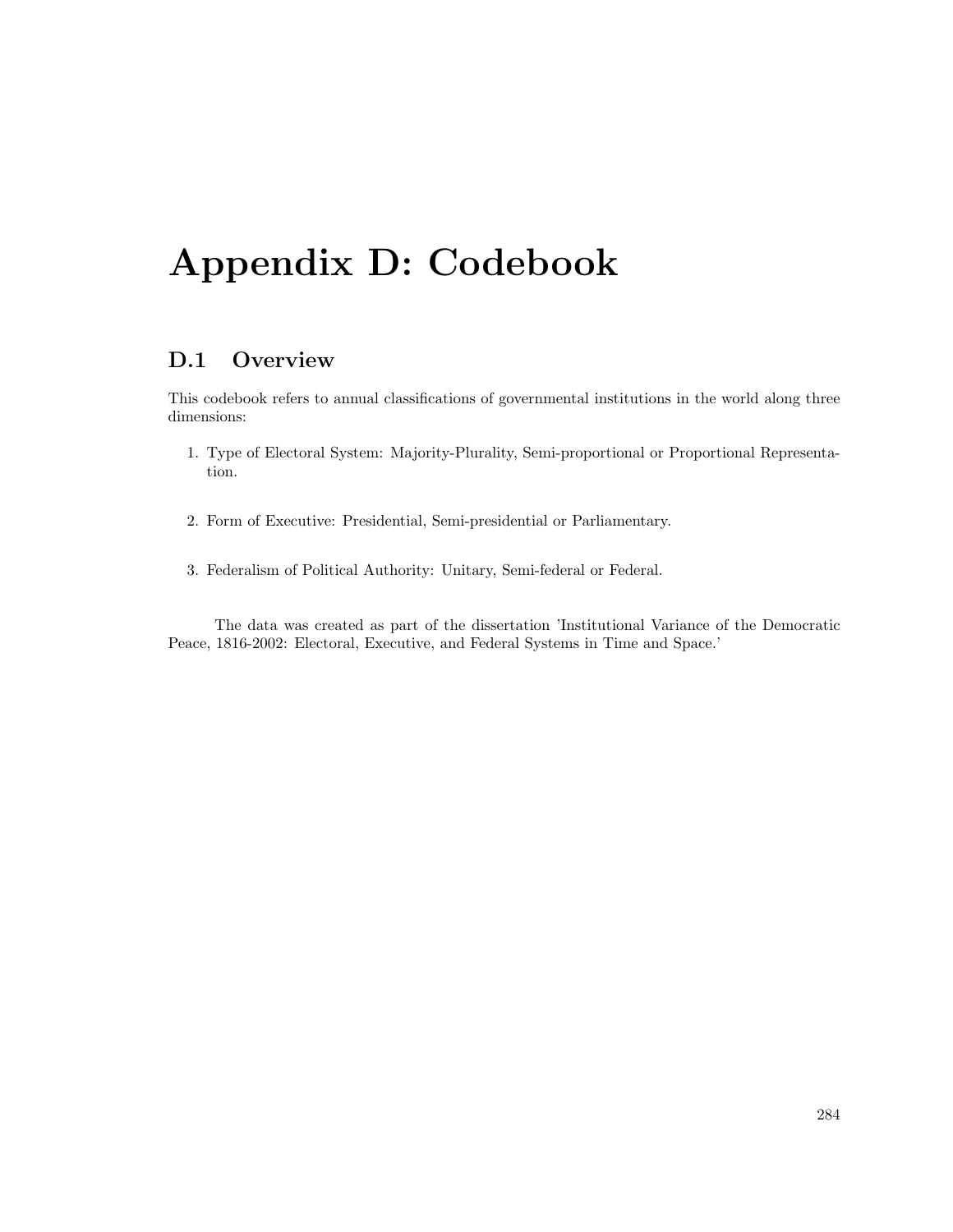### D.1.1 Variable Definitions

| Column Variable         | Description                                                                                                                           |
|-------------------------|---------------------------------------------------------------------------------------------------------------------------------------|
| <b>SSNO</b>             | Country codes from Gleditsch and Ward (1999).                                                                                         |
| Year                    | Year in which country is observed.                                                                                                    |
| Name                    | Country name.                                                                                                                         |
| Primkey                 | Primary key for the purpose of merging<br>datasets.<br>$(SSNO*10000) + year.$                                                         |
| Sysmember               | System membership as defined by Gleditsch and Ward (1999):                                                                            |
| Election <sub>dem</sub> | $0=No, 1=Yes.$<br>Electoral system in democracies (dem-aut $>=$ 3), 1816-2002:<br>1=Majority-Plurality, 2=Semi-PR, 3=PR, 4=Autocracy. |
| Parlpres                | Form of executive, $1816-2002$ : 1=Presidential, 2=Semi-<br>presidential, $3=Parliamentary$ , $4=Non-elective$ .                      |
| Federal                 | Degree of Federalism, 1816-2002: 1=Unitary, 2=Hybrid, 3=Fed-<br>eral.                                                                 |
| Electiondem_dur         | Duration of electoral system in democracies, 1946-2002.                                                                               |
| Electionall_dur         | Duration of electoral system in all states, 1816-2002.                                                                                |
| Parlpres <sub>dur</sub> | Duration of presidential/parliamentary system in all states,                                                                          |
|                         | 1816-2002.                                                                                                                            |
| Federal_dur             | Duration of federal system in all states, 1816-2002.                                                                                  |
| Indexksg                | Authority index from the Polity4 dataset (democracy-                                                                                  |
|                         | autocracy), ranging from $-10$ to $+10$ , plus $-66$ =Interruption,                                                                   |
|                         | -77=Interregnum, -88=Transition.                                                                                                      |

### D.1.2 Cases Included

The criteria for inclusion is based on the Gleditsch and Ward (1999) revision and update of the Russett, Singer and Small (1968) list of independent states from 1816 to present. According to this list, an independent polity needs to meet the following criteria: a) it has a relatively autonomous administration over some territory, b) is considered a distinct entity by local actors or the state it is dependent on, and c) has a population greater than 250,000 (Gleditsch and Ward, 1999:398).<sup>96</sup>

I base the identification of democracy on the Polity4, version 1.0 (Gleditsch, 2003). This version of the Polity data has been modified and extended to fit the Gleditsch and Ward (1999) system membership definition. Scholars have used different thresholds on the democracy-autocracy index to classify democratic states, with a score of 6 is considered a strict level and a score of 3 is seen as lenient. In order to leave the choice of strictness to each user of this data, electoral systems are recorded in all countries that receive a score of democracy-autocracy >= 3 on the Polity4 index.

## D.1.3 Classification of Electoral Systems

Electoral systems 'translate the votes cast in a general election into seats won by parties and candidates. The key variables are the electoral formula used' (Reynolds and Reilly, 1997:7). Furthermore, an electoral system is 'a set of elements of the electoral regulations that have a direct influence on the conversion of votes into seats by parties and candidates. It is the basic lines of mediation that all electoral laws apply between votes and representation integrating, as such, the core decisions that all

<sup>96</sup>Countries that do not meet the criteria for system membership are American Samoa, Andorra, Antigua and Barbuda, Aruba, Bermuda, Cayman Islands, Cook Islands, Dominica, French Guiana, Grenada, Guadeloupe, Guam, Kiribati, Lichtenstein, Marshall Islands, Micronesia (Federated State of), Monaco, Nauru, Netherlands Antilles, New Caledonia, Niue, Northern Marina Islands, Palau, Palestinian Territory (occupied), Reunion, Saint Kitts and Nevis, Saint Lucia, Saint Pierre and Miquelon, Saint Vincent and the Grenadines, Samoa, San Marino, Sao Tome and Principe, Seychelles, Tonga, Turks and Caicos Islands, Vanuatu, Wallis and Futuna.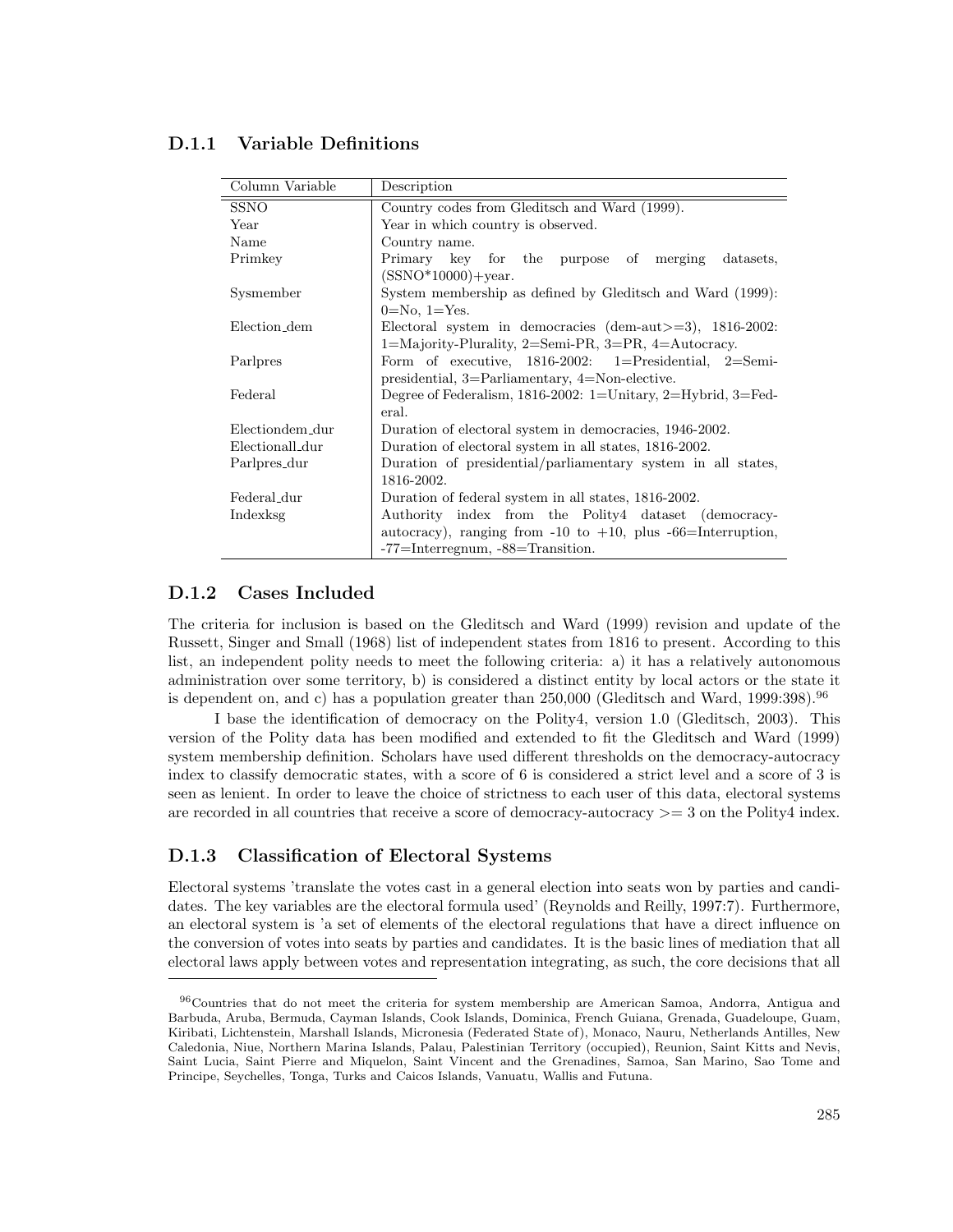legislators must adopt when it comes to drafting an electoral laws, those that are able to bring about different results in terms of representation with the same numbers of popular votes. It is a way to constitute government bodies' (ACE Project, 2003). The International Institute for Democracy and Electoral Assistance (International IDEA) (Reynolds and Reilly, 1997) and the ACE Project (2003) apply the same definitions of electoral systems.

The data here records legislative elections, including democracies only. The coding is straightforward if the national assembly or parliament has a unicameral structure, but in the event of a bi-cameral structure, the lower chamber is generally the most influential and therefore used as the basis for the coding (Druckman and Thies, 2002:760). Electoral systems come in many forms, which can be classified within three main groups: plurality-majority, semi-proportional, and proportional elections (Reynolds and Reilly, 1997:17-25).

- 1. Majority-Plurality Electoral Systems (Maj-Plur): Systems that use single-member districts and favors allocating many seats to few parties or candidates. The winner is the one who receives the most votes or the majority of the votes.
- 2. Semi-Proportional Electoral Systems (Semi-PR) Systems which inherently translate votes into seats won in a way that falls somewhere between the proportionality of proportional representation systems and the majoritarianism of plurality-majority systems.
- 3. Proportional Representation Electoral Systems (PR): Representation proportionate to the overall share of the national vote in order of the winning candidates' position on the lists.

There are several difficulties involved in coding electoral systems. First, no sources systematically record electoral systems annually for the entire 200-year period of interest. Most sources available classify electoral systems at the time of coding, which very often is not explicitly stated. Second, electoral systems exist in many different forms and discrepancies between different classifications seem largely due to the application of unlike definitions and confusion of similar labels used to classify different systems. A third problem refers to the failure of making the focus of attention explicit, for example whether referring to presidential or parliamentary elections, local or central elections, or to the upper- or lower chamber of the parliament. All these problems are dealt with by consulting different sources of information, among them are many excellent case studies and comparative case studies. When sources are conflicting, the choice made is made explicit in footnotes (see below in coding scheme).

Another problem is that of classifying the years immediately following a period of authoritarian rule or transition. Many of the newly independent countries are former colonies in which the first year of democratic rule is characterized by the former colonial power appointing a government or holding elections, whereas the first truly independent legislative election tends to follow within the next 5 years. In this situation, each country receives a code also for the first year upon independence because the governmental setup tends to be in the spirit of the electoral system, which is often constitutionally accepted, although not always practically applied at that point.

Lastly, coding electoral systems rely on already made operational definitions of democracy. It is important to keep in mind the likely bias inherently present in classifying democracy and autocracy: the fewer democracies in a region, the laxer the region-specific criteria for classifying a country as democratic (Geddes, 1999:13).

#### D.1.4 Classification of Executive

Executive systems define formal political authority between the head of state, the cabinet, and the legislative. The two main forms of executive systems are presidentialism and parliamentarism.

The 'Executive Systems' variable was generated through a three-stage process: It takes as its basis information from the variables 'Type of Regime,' 'Head of State,' 'Effective Executive'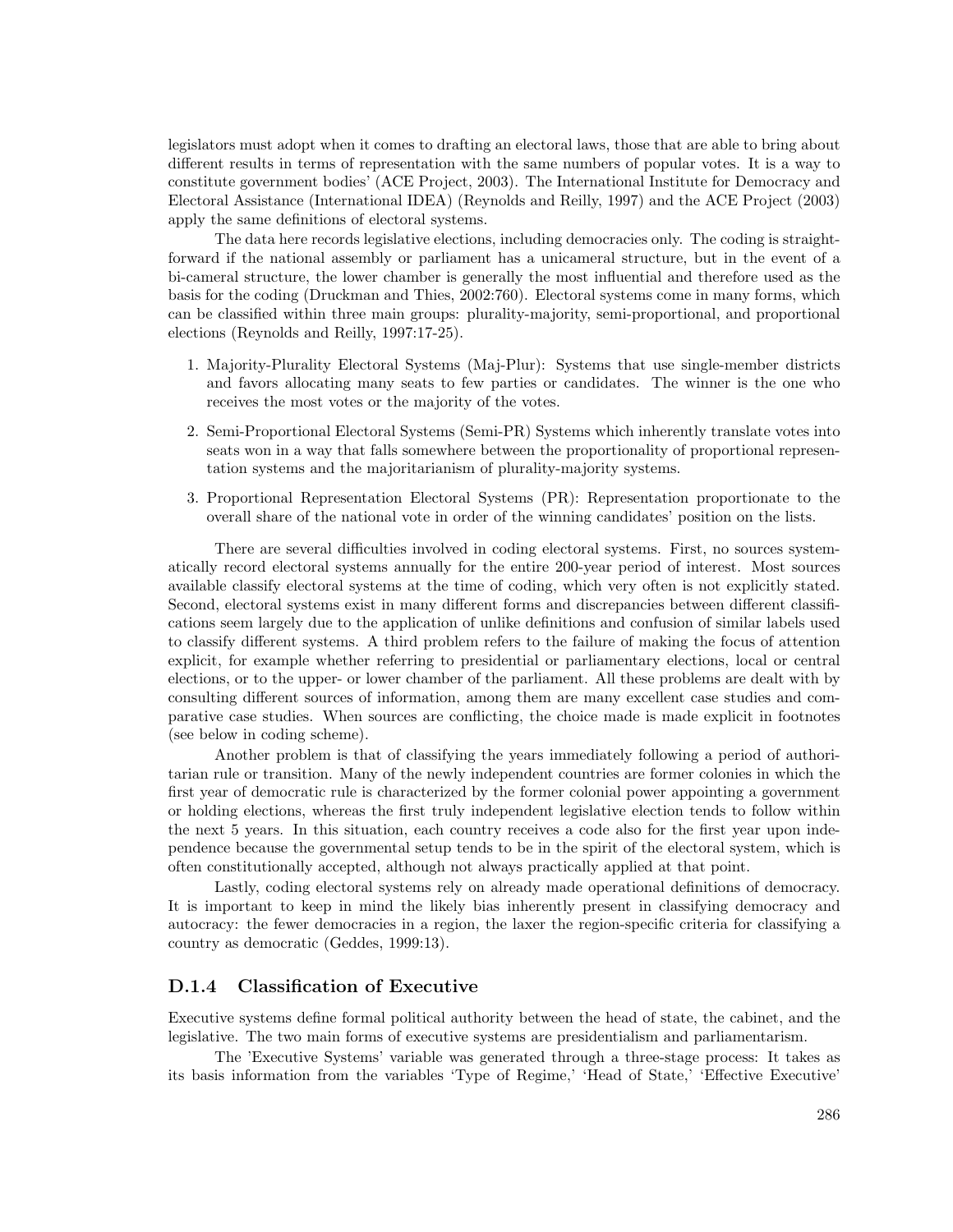and 'Legislative Selection' from the Banks dataset (1986). These results were largely checked and complemented by consulting historical records. Lastly, the values have been extrapolated in order to avoid the problem of missing data. Specifically, this technique proved useful to overcome the problem of missing information during the two World Wars in the original data, and in order to extend the usage of the dataset from 1995 to 2002. If the code starting after the end of a World War differed from the code at the outset, the code during the war was assigned as a continuation of the code at the war outset, because major regime changes generally took place in the aftermath of the World Wars. In addition, the extrapolation technique was applied to avoid missing information created by different criteria for inclusion in Banks (1986, 1996) and Gleditsch and Ward (1999). The general criteria for extrapolating being changes in the Polity4 index score of less than 3 during the relevant time period. One example is Wurttemberg, which was included during 1816-1869 in Banks whereas Gleditsch and Ward continue to regard it as an independent state until 1871. Consequently, the information for 1870-71 was coded based on the ending years in the Banks dataset. Another example is Hesse-Darmstadt in which the data for 1867-71 was based on previous Banks coding. Another modification of the original data was smoothening the data by recoding observations classified as 'other' into one of the categories below. Typically, these are countries in which the head of state is classified as 'monarch' for a single year within a longer period of a prime minister being regarded as the effective executive.

- 1. Presidential (Pres): Systems in which the president exercises primary influence in the shaping of most major decisions affecting the state's domestic and foreign policy. In this category fall regimes in which the effective executive was originally classified as 'other' or 'military' and the head of state was president. The most important feature of presidential systems is that the government is appointed by and contingent on presidential approval.
- 2. Semi-Presidential (Semi-Pres): Systems in which a prime minister works as the head of the government (effective executive), whereas the head of state is a president. In some semipresidential systems, the president possesses little effective power, at least in the democratic semi-presidential states such as Finland and Iceland. However, in other semi-presidential systems, the president has some executive powers.
- 3. Parliamentary (Parl): Systems in which the executive is depending on legislative approval and in which the prime minister exercises primary influence in the shaping of most major decisions affecting the state's domestic and foreign policy. This category also encompasses parliamentary monarchies in which the head of state is a monarch, but the formal executive is the premier. An example of a parliamentary monarchy is contemporary Spain.
- 4. Military: Direct rule by the military, mostly following a coup d'etat, or an outwardly civilian government that is effectively controlled by a military elite. Some of these observations are regimes in which the government achieved power through coup d'etat.
- 5. Non-elective: Systems in which selection of the effective executive is non-elective, such as 19th Century European monarchies and theocracies in the Middle East.<sup>97</sup> Franco Spain falls in this category, as well as the nomenklatura systems in Eastern Europe.<sup>98</sup> As there are examples of in some nomenklatura systems, it is possible for a country to have an electoral system without

<sup>97</sup>Vanhanen (2000:254) interprets systems in which the governmental institution using the highest executive or legislative power is not based on popular elections as power being concentrated in the hands of one group. Vanhanen describes these regimes as being 'military, revolutionary, non-elective autocratic governments, and monarchies in which the ruler and the government responsible to the ruler dominate and exercise executive and often also legislative power.' Vanhanen's description encompasses most of the regimes that I classify as non-elective.

<sup>98</sup>Nomenklatura is the communist party's system of appointing key personnel in the government and other important organizations. Determining whether communist regimes were non-elective in this sense was difficult at times. The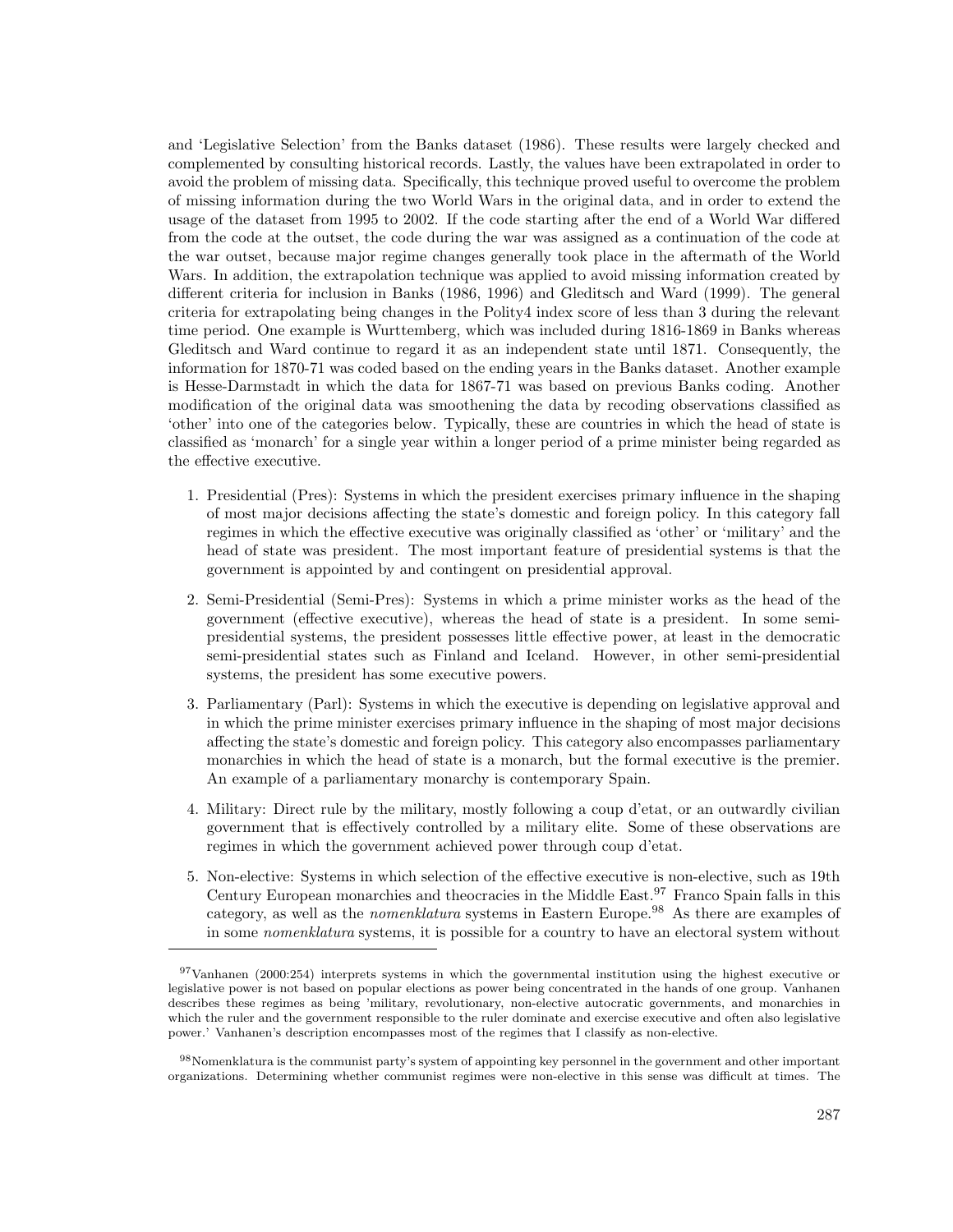actually performing elections. Other observations in this category are autocratic regimes in which there are no legislative or presidential elections under democratic or autocratic rule. These are Bhutan, Brunei, China, Eritrea, Quatar, Saudi Arabia, Somaliland and the United Arab Emirates.

#### D.1.5 Classification of Federalism

In most democratic states, the constitution determines the territorial distribution of powers (Hague and Harrop, 1987:163), or in other words, the national and the sub-national concentration of political authority. The two main forms are unitary states, in which sovereignity is placed at the central government, and federal states where there is a formal distribution of power between the central and the sub-national government.

This variable was generated from a combination of sources. The starting point was the Polity III dataset's classification of 'federalism of political authority' (Gurr, Jaggers and Moore, 1989; Jaggers and Gurr, 1996) during 1816-1994. The variable was compared to other comprehensive data sources and literature, such as Gerring and Thacker's data on unitarism (2004), Lundell and Karvonen's dataset on institutions (2003) and Lemco's study of federal governments (1991). When these sources differed, additional sources was consulted. The data was extended by following certain rules. First, assuming continuation backward and forward of code unless there was a transition code in-between. Secondly, assuming continuation backward and forward of code unless there was a major change in the polity code.

Gurr, Jaggers and Moore (1989:21) political authority variable builds on structural patterns layed out by Eckstein and Gurr (1975). They refer to federalism of political authority as 'an important structural property of national political systems that is related to several dimensions of authority patterns [...]. In purely structural terms it is an aspect of Conformation: federal polities have greater complexity of Conformation than do centralized polities. Opportunities for Participation also tends to be higher in federal systems, and regional units of government potentially are more responsive to local inputs than are centralized governments.'

Gerring and Thacker's (2002, 2004) data and definition of federalism as 'a highly institutionalized division or sharing of responsibilities between a national authority and semi-autonomous regional units.' Gerring and Thacker's data provide records of federalism during 1900-2001. Since Gurr, Jaggers and Moore's and Gerring and Thacker's universe did not always correspond to that of my own (as defined by Gleditsch and Ward (1999)), I altered and checked the applicability the data for my purpose by consulting different sources on federalism. For example, I looked at Lundell and Karvonen's (2003) comparative data set on political institutions during 1960-2002. Furthermore, Hicken and Kasuya (2003) provided an excellent source for Asia after 1945 and McHenry (1997) offered insightful discussions of federalism in post-independent African countries. Lemco (1991) provided historical information on federations.

Since the degree to which responsibilities are shared between central and local governmental units varies and this power-division is not always formally approved by the constitution, federalism can sometimes be difficult to determine and operationalize. For example, the existence of territorial

<sup>1959</sup> Constitution of North Korea was explicitly communist but established a symbolic president, an assembly and a council headed by the prime minister as the formally highest executive organ, when in reality all political power laid within the Political Bureau. Constitutional changes in 1980 replaced the North Korean president with the Council of State in which all power was concentrated. North Korea was classified as non-elective therefore. The Socialist Republic of Vietnam (North) was similarly classified as non-elective during 1954-91: Until 1959, Ho Chi Minh's presidential government dominated Vietnamese politics and from 1960 until 1991, parliamentary elections were held, but the real power lied within the Communist Party. During 1960-1991 therefore, North Vietnam is classified as non-elective. The constitutional changes in 1992 reinstated the president as the head of state, established a national assembly, and a prime minister as the head of government, which qualified North Vietnam to be classified as semi-presidential.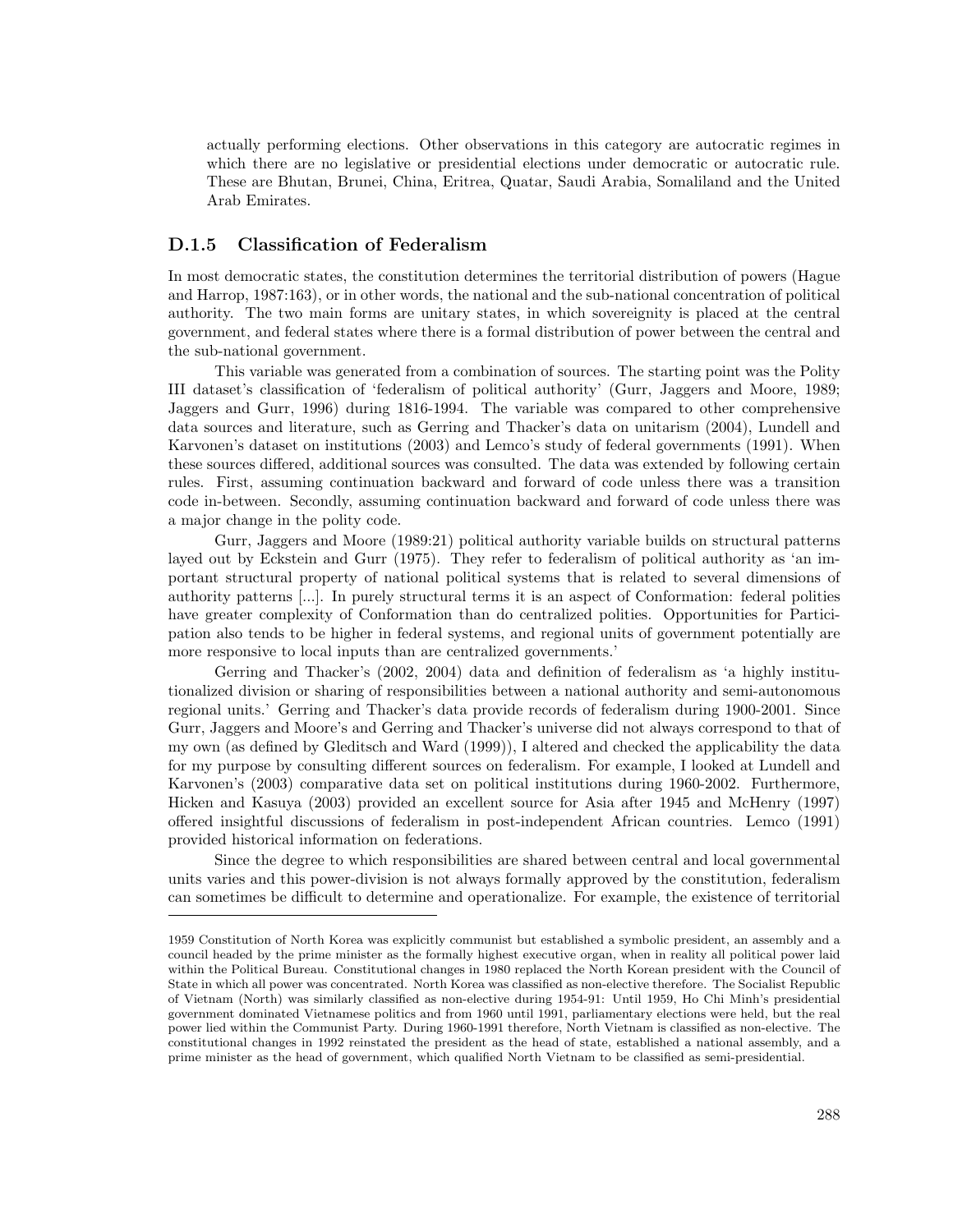sub-divisions in a country does not necessarily mean that these regions are guaranteed autonomy. Building on the sources layed out above, my own regime classification fall into three categories:

- 1. Unitary: Elective legislatures and constitutional sovereignty centered at the national government.
- 2. Semi-Federal: There are elective legislatures at the regional level, but constitutional sovereignty is reserved to the national government.
- 3. Federal: Elective regional legislatures plus constitutional recognition of subnational authority. In this category fall countries in which the constitution formally divides legislative authority between regional and central governmental units.

Classification of the above outlined categories was not always straightforward. For example do some formally unitary regimes such as Japan assure substantial authority to regional governments, whereas power is very limited in some formally federal regimes, such as Malaysia (Hicken and Kasuya, 2003:127-128). The Philippines is fairly unitary, but is classified as mixed since substantial power is granted to governance regionally. Such aspects of the federal-unitary distinction are a reminder of the complexity hidden inside categories like federal and unitary, which is difficult to capture in the form used here.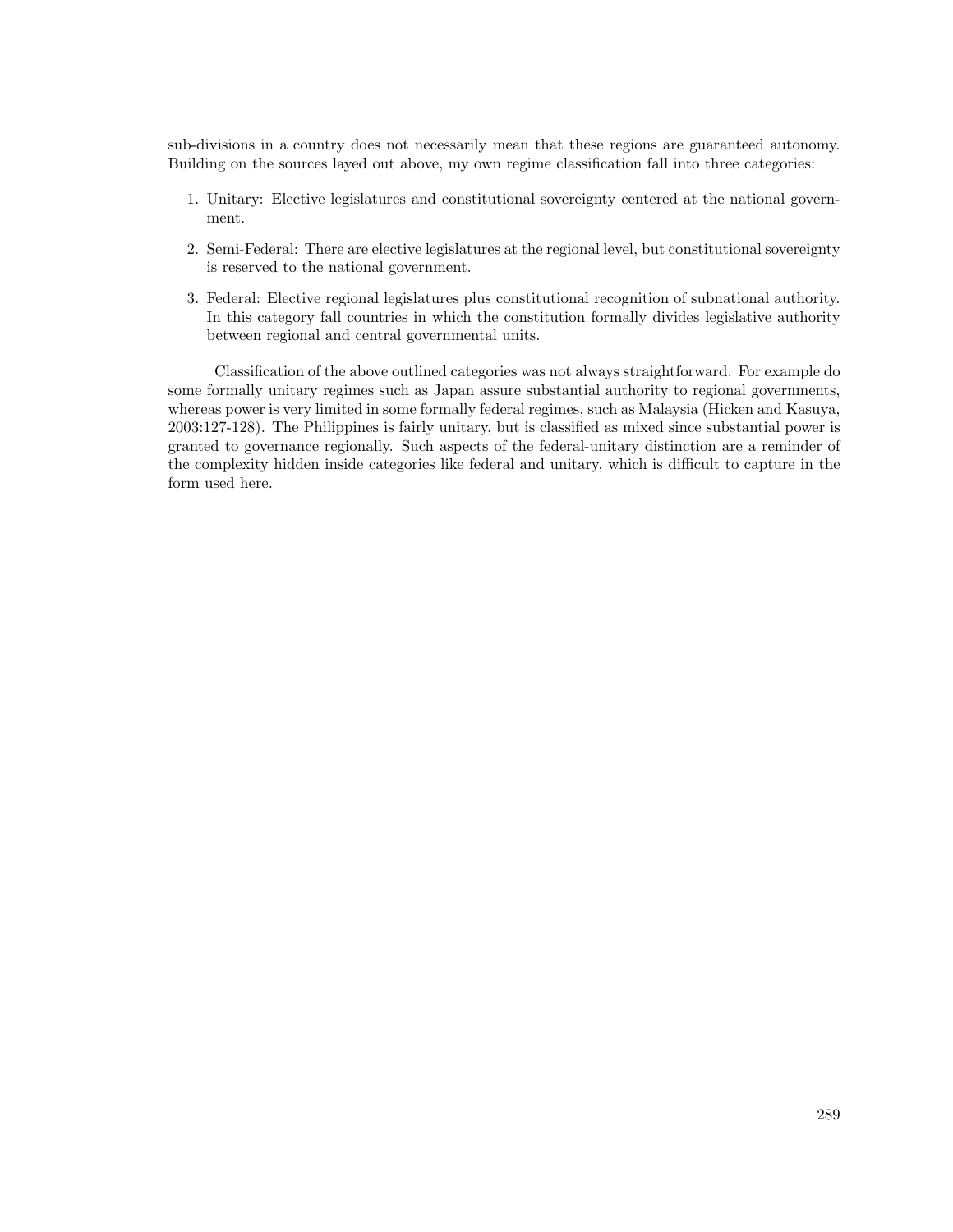| Political Authority<br>Federalism of<br>1816-2002 | 1996-2000: Unitary<br>1979-1991: Unitary<br>1925-1977: Unitary<br>1919-1924: Federal<br>1816-1888: Federal                                        |                                                                                                                                                   | 1962-2002: Unitary<br>1816-1830: Missing                                             | 998-2002: Unitary<br>1975-1990: Unitary<br>1997: Missing | 1853-1945: Federal<br>1835-1851: Federal<br>1948-1954: Federal<br>957-2002: Federal<br>1816-1828: Federal                                                                                                                                 |
|---------------------------------------------------|---------------------------------------------------------------------------------------------------------------------------------------------------|---------------------------------------------------------------------------------------------------------------------------------------------------|--------------------------------------------------------------------------------------|----------------------------------------------------------|-------------------------------------------------------------------------------------------------------------------------------------------------------------------------------------------------------------------------------------------|
| Executive System<br>1816-2002                     | 1816-1888: Non-Elective<br>1996-2000: Non-Elective<br>1919-1972: Non-Elective<br>1979-1979: Military<br>$1973-1977$ : Military<br>1980-1991: Pres | 1946-2002: Unitary<br>1913-1914: Unitary<br>1925-1938: Unitary                                                                                    | 1816-1830: Non-Elective<br>1965-1975: Military<br>1976-2002: Pres<br>1962-1964: Pres | 1975-1990: Pres<br>1997-2002: Pres                       | 1966-1972: Military<br>1930-1930: Military<br>1853-1929: Pres<br>1957-1965: Pres<br>1835-1851: Pres<br>1948-1954: Pres<br>973-2002: Pres<br>1816-1828: Pres<br>1931-1945: Pres                                                            |
| Democratic Electoral<br>1816-2002<br>$System$     | 1979-1991: Autocracy<br>1919-1977: Autocracy<br>1996-2000: Autocracy<br>1816-1888: Autocracy                                                      | 1925-1938: Autocracy<br>Autocracy<br>1946-1991: Autocracy<br>1996-1996: Autocracy<br>Semi-PR<br>Semi-PR<br>1913-1914:<br>1992-1995:<br>1997-2002: | 1962-2002: Autocracy<br>1816-1830: Autocracy                                         | 1997-2002: Autocracy<br>1975-1990: Autocracy             | 1816-1828: Autocracy<br>1835-1851: Autocracy<br>1943-1945: Autocracy<br>Autocracy<br>Autocracy<br>853-1936: Autocracy<br>Autocracy<br>.937-1942: Maj-Plur<br>PR<br>PR<br>.948-1954:<br>973-1975:<br>1976-1982:<br>.983-2002:<br>957-1972: |
| Membership<br>System                              | 1919-2002<br>1816-1888                                                                                                                            | 1913-2002                                                                                                                                         | 1962-2002<br>1816-1830                                                               | 1975-2002                                                | 1816-2002                                                                                                                                                                                                                                 |
| Country                                           | $\rm{Afg}$ hanistan                                                                                                                               | Albania                                                                                                                                           | Algeria                                                                              | Angola                                                   | Argentina                                                                                                                                                                                                                                 |
| Country<br>Code                                   | $\overline{00}$                                                                                                                                   | 339                                                                                                                                               | 615                                                                                  | 540                                                      | 160                                                                                                                                                                                                                                       |

D.2 Coding Scheme, Governmental Institutions, 1816-2002 D.2 Coding Scheme, Governmental Institutions, 1816-2002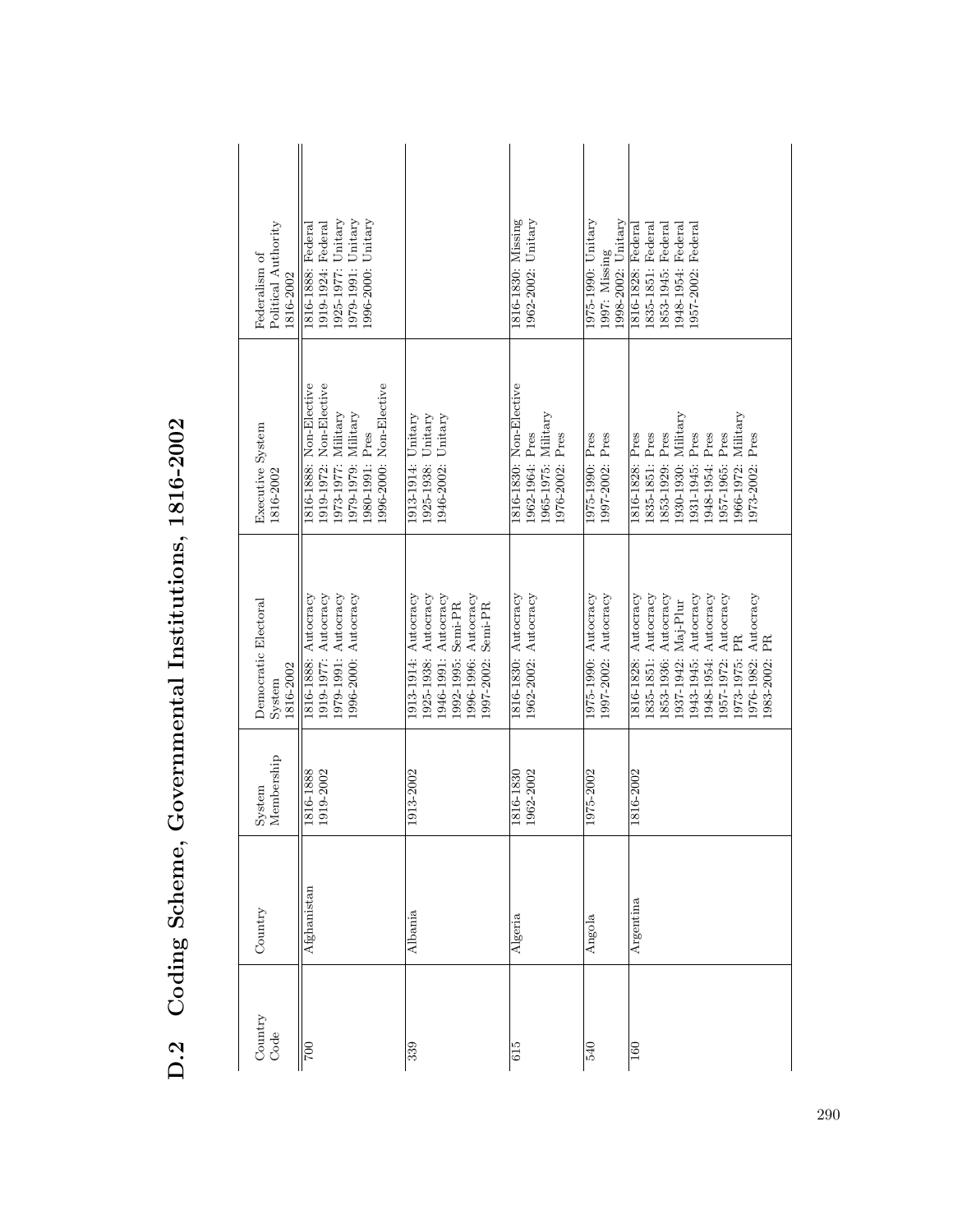| $\begin{array}{c} \begin{array}{c} \begin{array}{c} \begin{array}{c} \end{array} \end{array} \end{array} \end{array} \end{array}$ | Professor Archi |                      |                                                                     |                                                                                                                    |                                                                   |
|-----------------------------------------------------------------------------------------------------------------------------------|-----------------|----------------------|---------------------------------------------------------------------|--------------------------------------------------------------------------------------------------------------------|-------------------------------------------------------------------|
| Country<br>Code                                                                                                                   | Country         | Membership<br>System | Democratic Electoral<br>1816-2002<br>System                         | Executive System<br>1816-2002                                                                                      | Political Authority<br>Federalism of<br>1816-2002                 |
| $\overline{57}$                                                                                                                   | Armenia         | 1991-2002            | 1996-1997: Autocracy<br>Semi-PR<br>1998-2002: Semi-PR<br>1991-1995: | 1991-2002: Pres                                                                                                    | 1991-2002: Unitary                                                |
| $\frac{6}{2}$                                                                                                                     | Australia       | 1901-2002            | 1901-2002: Maj-Plur                                                 | 1901-2002: Parl                                                                                                    | 1901-2002: Federal                                                |
| 305                                                                                                                               | Austria         | 1918-2002            | 1934-1937: Autocracy<br>1946-2002: PR<br>1920-1932: PR              | 1920-1932: Semi-Pres<br>1934-1937: Semi-Pres<br>1946-2002: Semi-Pres                                               | 1934-1937: Semi-Fed<br>1946-2002: Semi-Fed<br>1920-1932: Semi-Fed |
| 300                                                                                                                               | Austria-Hungary | 1816-1918            | 1816-1917: Autocracy                                                | 1816-1917: Non-Elective                                                                                            | 1867-1917: Semi-Fed<br>1816-1866: Missing                         |
| 373                                                                                                                               | Azerbaijan      | 1991-2002            | 1991-2002: Autocracy                                                | 1991-2002: Pres                                                                                                    | $1991-2002$ : Unitary                                             |
| 267                                                                                                                               | Baden           | 1816-1871            | 1816-1871: Autocracy                                                | 1816-1871: Non-Elective                                                                                            | 1816-1871: Unitary                                                |
| $\overline{31}$                                                                                                                   | Bahamas         | 1973-2002            | 1973-2002: Maj-Plur                                                 | 1973-2002: Parl                                                                                                    | 1973-2002: Unitary                                                |
| 692                                                                                                                               | Bahrain         | 1971-2002            | 1971-2002: Autocracy                                                | 1971-2002: Non-Elective                                                                                            | 1971-2002: Unitary                                                |
| 171                                                                                                                               | Bangladesh      | 1972-2002            | 1974-1990: Autocracy<br>1972-1973: Maj-Plur<br>1991-2002: Maj-Plur  | 1972-1974: Semi-Pres<br>1976-1981: Semi-Pres<br>1986-2002: Semi-Pres<br>1982-1985: Military<br>1975-1975: Military | 1972-2002: Unitary                                                |
| ြို့                                                                                                                              | <b>Barbados</b> | 1966-2002            | 1966-2002: Maj-Plur                                                 | 1966-2002: Parl                                                                                                    | 1966-2002: Unitary                                                |
| 245                                                                                                                               | Bavaria         | 1816-1871            | 1816-1871: Autocracy                                                | 1816-1871: Non-Elective                                                                                            | 1816-1871: Unitary                                                |
| $\frac{025}{20}$                                                                                                                  | Belarus         | 1991-2002            | 1995-2002: Autocracy<br>1991-1994: Maj-Plur                         | 1991-2002: Pres                                                                                                    | 1991-2002: Unitary                                                |

 $\left(\textrm{continued from previous page}\right)$ (continued from previous page)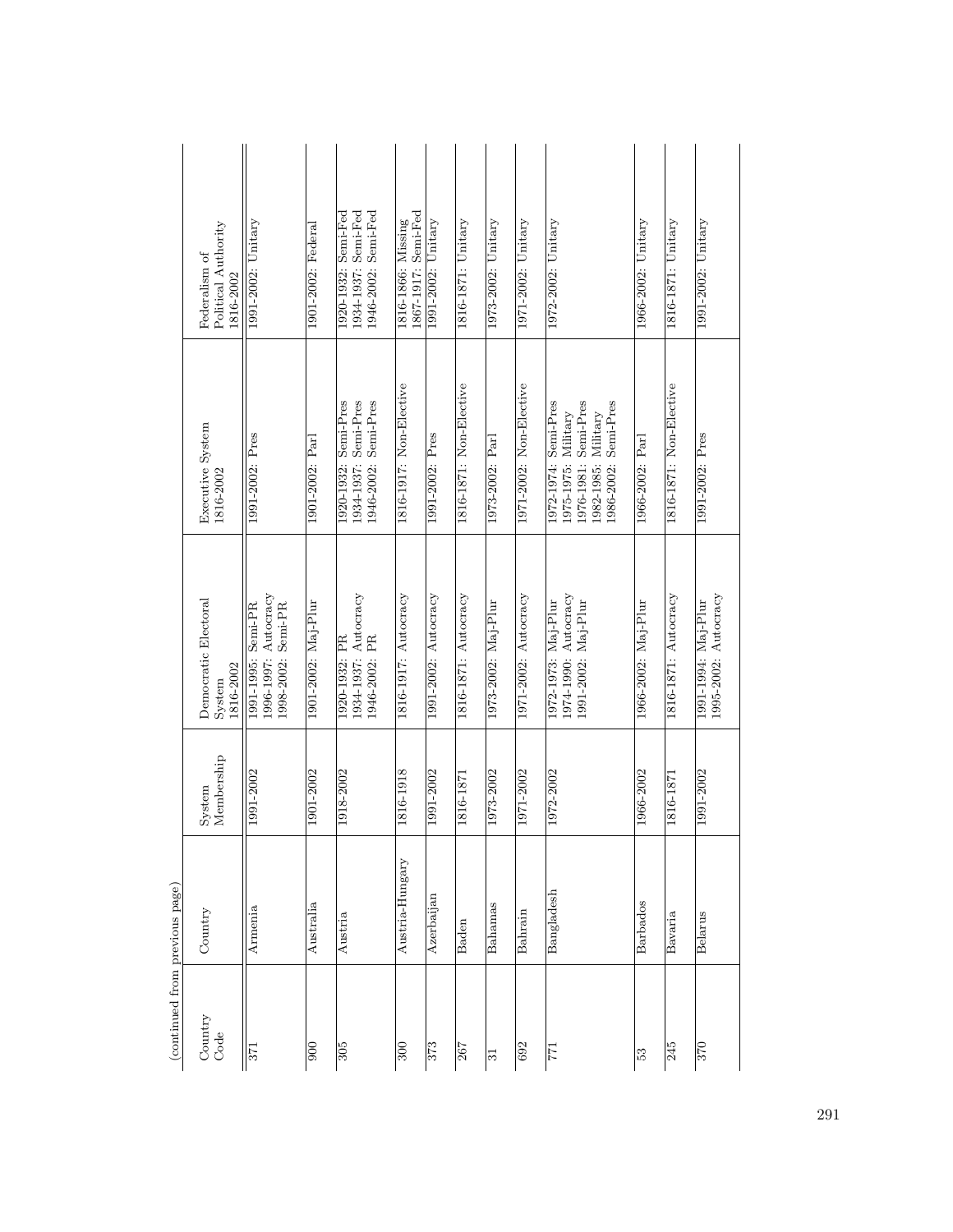| (continued from previous page) |                         |                      |                                                                                                                    |                                                                                                                                                                                                                                                  |                                                                                                             |
|--------------------------------|-------------------------|----------------------|--------------------------------------------------------------------------------------------------------------------|--------------------------------------------------------------------------------------------------------------------------------------------------------------------------------------------------------------------------------------------------|-------------------------------------------------------------------------------------------------------------|
| Country<br>Code                | Country                 | Membership<br>System | Democratic Electoral<br>1816-2002<br>System                                                                        | Executive System<br>1816-2002                                                                                                                                                                                                                    | Political Authority<br>Federalism of<br>1816-2002                                                           |
| $\overline{11}$                | Belgium                 | 1830-2002            | Autocracy<br>Maj-Plur<br>1899-1913: PR <sup>99</sup><br>1915-1938: PR<br>1944-2002: PR<br>1853-1898:<br>1830-1852: | 1944-2002: Parl<br>1915-1938: Parl<br>1830-1913: Parl                                                                                                                                                                                            | 1970-1992: Semi-Fed<br>1944-1969: Unitary<br>1915-1938: Unitary<br>1830-1913: Unitary<br>1993-2002: Federal |
| $\overline{80}$                | Belize                  | 1981-2002            | 1981-2002: Maj-Plur                                                                                                | 1981-2002: Parl                                                                                                                                                                                                                                  | 1981-2002: Unitary                                                                                          |
| 434                            | Benin                   | 1960-2002            | 1960-1962: Autocracy<br>1965-1989: Autocracy<br>1991-2002: PR                                                      | 1965-1967: Military<br>1969-1969: Military<br>1968-1968: Pres<br>1970-1989: Pres<br>1960-1962: Pres<br>1991-2002: Pres                                                                                                                           | 1991-2002: Unitary<br>1965-1989: Unitary<br>1960-1962: Unitary                                              |
| 760                            | Bhutan                  | 1949-2002            | 1949-2002: Autocracy                                                                                               | 1949-2002: Non-Elective                                                                                                                                                                                                                          | 1949-2002: Unitary                                                                                          |
| 145                            | Bolivia                 | 1825-2002            | 1956-1981: Autocracy<br>1825-1840: Autocracy<br>1842-1870: Autocracy<br>1873-1951: Autocracy<br>1982-2002: PR      | 1930-1930: Military<br>1964-1965: Military<br>1967-1978: Military<br>1980-1981: Military<br>1966-1966: Pres<br>1979-1979: Pres<br>1956-1963: Pres<br>1873-1929: Pres<br>1931-1951: Pres<br>.982-2002: Pres<br>1842-1870: Pres<br>1825-1840: Pres | 1873-1951: Unitary<br>1956-2002: Unitary<br>1825-1840: Unitary<br>1842-1870: Unitary                        |
| 346                            | Herzegovina+<br>Bosnia- | 1992-2002            | 1992-2002: Missing                                                                                                 | 1992-2002: Missing                                                                                                                                                                                                                               | 1992-2002: Missing                                                                                          |
| 571                            | Botswana                | 1966-2002            | 1966-2002: Maj-Plur                                                                                                | 1966-2002: Pres                                                                                                                                                                                                                                  | 1966-2002: Unitary                                                                                          |
|                                |                         |                      |                                                                                                                    |                                                                                                                                                                                                                                                  |                                                                                                             |

99 Belgium was the first country to adopt a PR system in 1899, followed by Finland in 1906, and Sweden in 1907 (Farrell, 1997:61-62). 99Belgium was the first country to adopt a PR system in 1899, followed by Finland in 1906, and Sweden in 1907 (Farrell, 1997:61-62).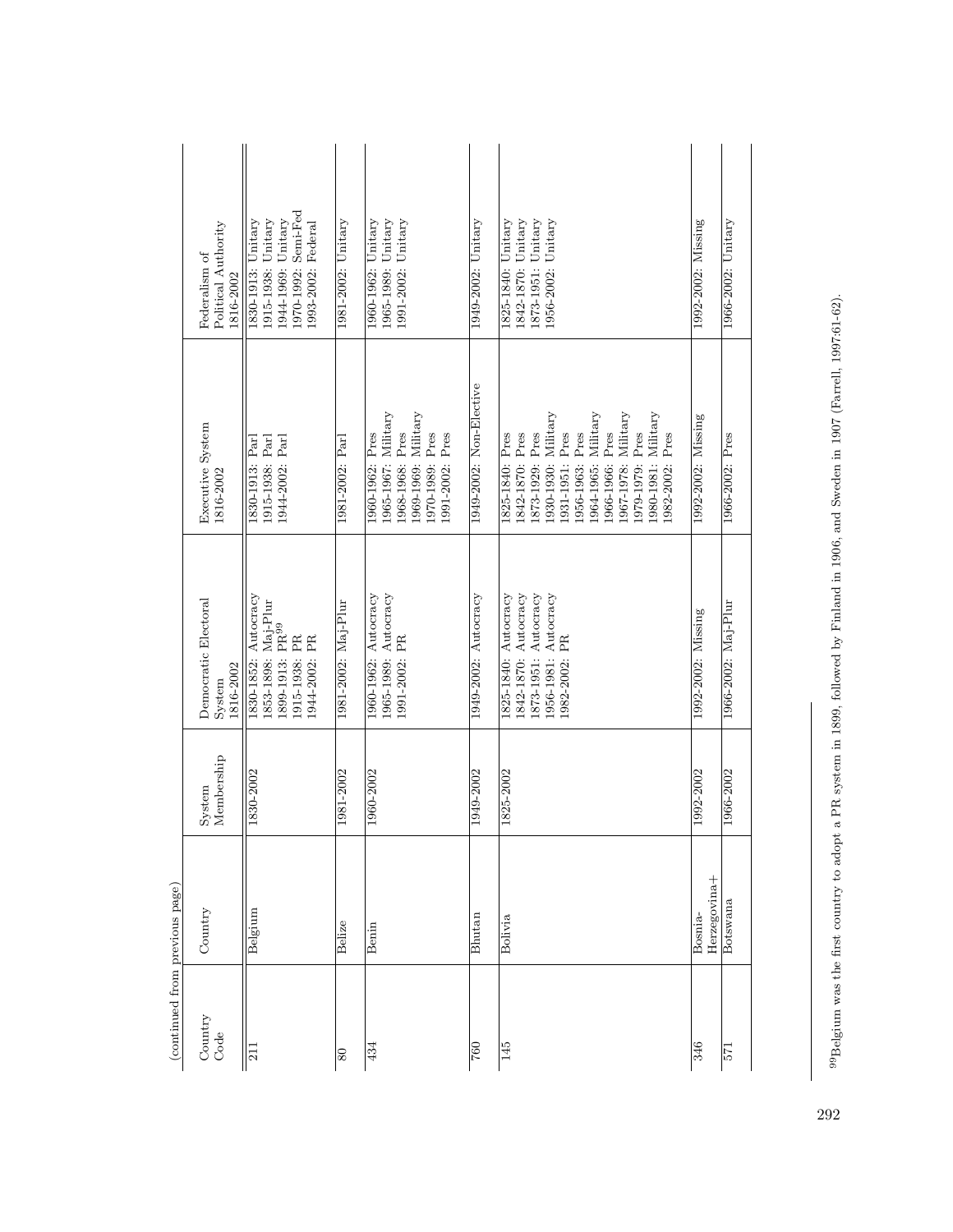| Country<br>Code  | Country       | Membership<br>System | Democratic Electoral<br>1816-2002<br>System                                                                   | Executive System<br>1816-2002                                                                                                                                                                                              | Political Authority<br>Federalism of<br>1816-2002                                                              |
|------------------|---------------|----------------------|---------------------------------------------------------------------------------------------------------------|----------------------------------------------------------------------------------------------------------------------------------------------------------------------------------------------------------------------------|----------------------------------------------------------------------------------------------------------------|
| 140              | Brazil        | 1822-2002            | 1822-1929: Autocracy<br>Autocracy<br>1965-1984: Autocracy<br>1946-1963: PR<br>1985-2002: PR<br>1934-1944:     | 1822-1888: Non-Elective<br>1934-1944: Pres<br>1946-1963: Pres<br>1965-2002: Pres<br>1889-1929: Pres                                                                                                                        | 1934-1944: Semi-Fed<br>Unitary<br>1891-1929: Federal<br>1946-1963: Federal<br>1965-2002: Federal<br>1822-1890: |
| 835              | <b>Brunei</b> | 1984-2002            | 1984-2002: Autocracy                                                                                          | 1984-2002: Non-Elective                                                                                                                                                                                                    | 1984-2002: Missing                                                                                             |
| 355              | Bulgaria      | 1878-2002            | 1946-1989: Autocracy<br>1914-1933: Autocracy<br>1935-1942: Autocracy<br>1878-1912: Autocracy<br>1990-2002: PR | 1878-1883: Non-Elective<br>1894-1912: Non-Elective<br>Non-Elective<br>1935-1942: Non-Elective<br>Semi-Pres<br>1991-2002: Semi-Pres<br>1972-1990: Pres<br>Part<br>1884-1893: Parl<br>1914-1918:<br>1919-1933:<br>1946-1971: | Unitary<br>1946-2002: Unitary<br>1914-1933: Unitary<br>Unitary<br>1878-1912:<br>1935-1942:                     |
| 439              | Burkina Faso  | 1960-2002            | 1960-1976: Autocracy<br>1980-2002: Autocracy<br>1978-1979: PR                                                 | Non-Elective<br>1966-1969: Military<br>1980-1982: Military<br>1960-1965: Pres<br>Pres<br>Pres<br>1991-2002: Pres<br>1970-1976:<br>1978-1979:<br>1983-1990:                                                                 | 1978-2002: Unitary<br>1960-1976: Unitary                                                                       |
| 516              | Burundi       | 1961-2002            | 1966-1991: Autocracy<br>1962-1964: Autocracy<br>1996-2002: Autocracy                                          | 1987-1987: Military<br>1966-1986: Pres<br>1988-1991: Pres<br>1996-2002: Pres<br>1962-1964: Parl                                                                                                                            | 1966-1991: Unitary<br>1962-1964: Unitary<br>1996-2002: Unitary                                                 |
| $\overline{\Xi}$ | Cambodia      | 1954-2002            | 1972-1974: Autocracy<br>1976-1978: Autocracy<br>1955-1969: Autocracy<br>1993-2002: Autocracy                  | 1976-1978: Non-Elective<br>1972-1974: Pres<br>1993-2002: Parl<br>1955-1969: Parl                                                                                                                                           | 1955-1969: Unitary<br>Unitary<br>1976-1978: Unitary<br>1993-2002: Unitary<br>1972-1974:                        |
| 471              | Cameroon      | 1960-2002            | 1960-2002: Autocracy                                                                                          | 1960-2002: Pres                                                                                                                                                                                                            | 1973-2002: Unitary<br>1961-1972: Federal<br>1960: Unitary                                                      |

 $\left(\textrm{continued from previous page}\right)$ (continued from previous page)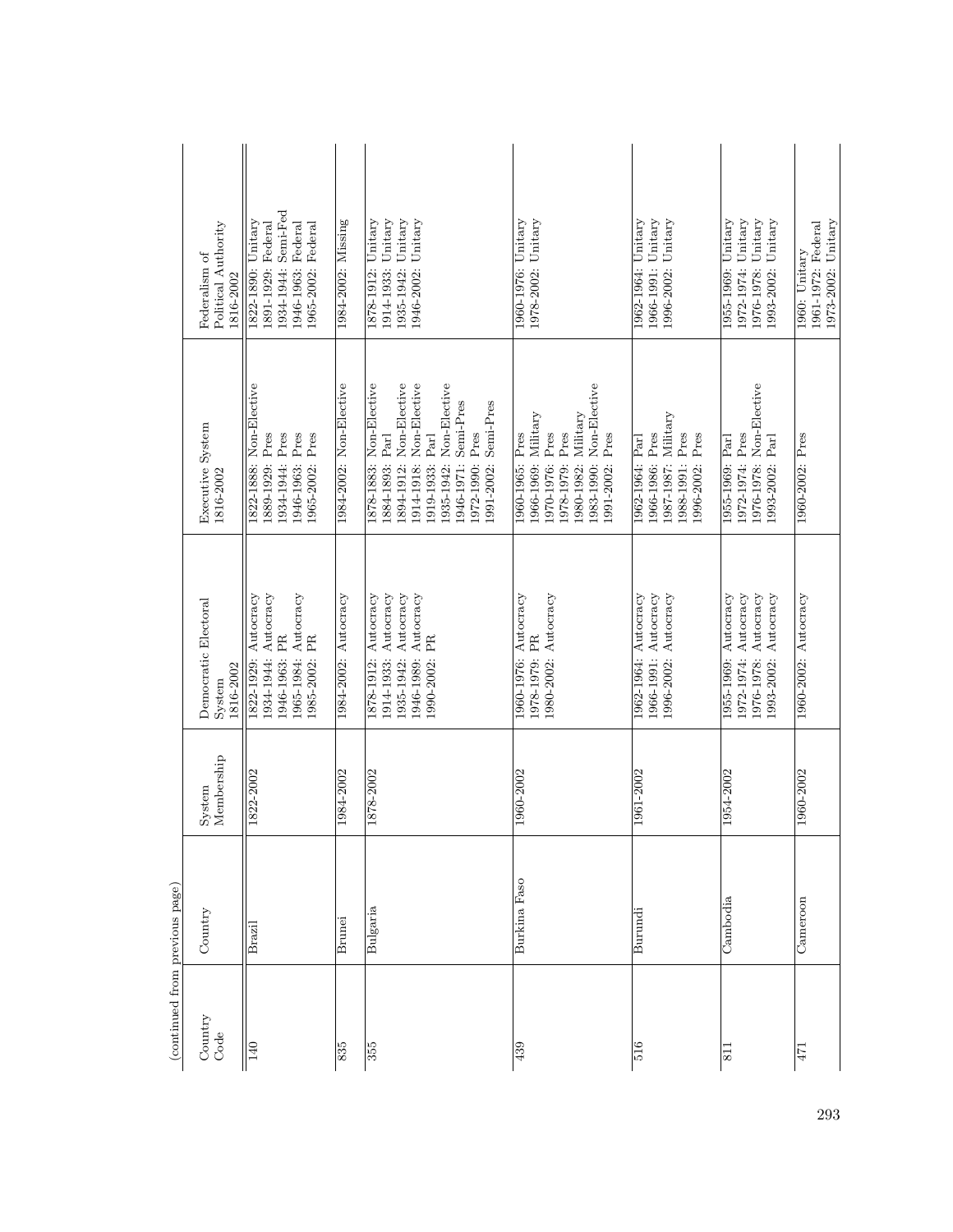| (continued from previous page)<br>Country |                                       |                      |                                                                                                                                                              |                                                                                                        |                                                                                       |
|-------------------------------------------|---------------------------------------|----------------------|--------------------------------------------------------------------------------------------------------------------------------------------------------------|--------------------------------------------------------------------------------------------------------|---------------------------------------------------------------------------------------|
| Code                                      | Country                               | Membership<br>System | Democratic Electoral<br>1816-2002<br>System                                                                                                                  | Executive System<br>1816-2002                                                                          | Political Authority<br>Federalism of<br>1816-2002                                     |
|                                           | Canada                                | 1867-2002            | 1867-2002: Maj-Plur                                                                                                                                          | 1867-2002: Parl                                                                                        | 1867-2002: Federal                                                                    |
|                                           | Cape Verde                            | 1975-2002            | 1975-1991: Autocracy<br>1992-2002: PR                                                                                                                        | 1975-2002: Pres                                                                                        | 1975-2002: Unitary                                                                    |
|                                           | African<br>Republic<br><b>Central</b> | 1960-2002            | 1993-2002: Maj-Plur <sup>100</sup><br>1960-1992: $Autocracy$                                                                                                 | 1966-1978: Military<br>1981-1985: Military<br>1979-1980: Pres<br>1960-1965: Pres<br>1986-2002: Pres    | $1960 - 2002$ : Unitary                                                               |
|                                           | Chad                                  | 1960-2002            | 1992-2002: Autocracy<br>1960-1977: Autocracy<br>1985-1990: Autocracy                                                                                         | $1990-1990$ : Military<br>1985-1989: Pres<br>1992-2002: Pres<br>1960-1977: Pres                        | 1985-1990: Unitary<br>$1960 - 1977$ : Unitary<br>$1992-2002$ : Unitary                |
|                                           | Chile                                 | 1818-2002            | 1874-1923: Maj-Plur<br>1925-1954: Autocracy<br>1818-1873: Autocracy<br>.973-1988: Autocracy<br>.990-2002: PR <sup>101</sup><br>955-1972: PR<br>1989-1989: PR | 1818-1825: Military<br>$1973-1980$ : Military<br>1925-1972: Pres<br>.981-2002: Pres<br>1826-1923: Pres | 1826-1827: Semi-Fed<br>1828-1923: Unitary<br>1925-2002: Unitary<br>1818-1825: Unitary |

 $^{100}\mathrm{The}$  National Assembly was suspended following a coup 15 March 2003 (IPU, 2003). 100The National Assembly was suspended following a coup 15 March 2003 (IPU, 2003).

<sup>101</sup> Both Colomer (2004:97) and Reynolds and Reilly (1997) characterize the Chilean electoral system as proportional representation. However, Reynolds and Reilly (1997:93) concede that this electoral system largely works a 101Both Colomer (2004:97) and Reynolds and Reilly (1997) characterize the Chilean electoral system as proportional representation. However, Reynolds and Reilly (1997:93) concede that this electoral system largely works as two-party system. According to Blais and Massicotte (1997:111), Chile is the only democracy that does not fit into any of the three electoral system categories.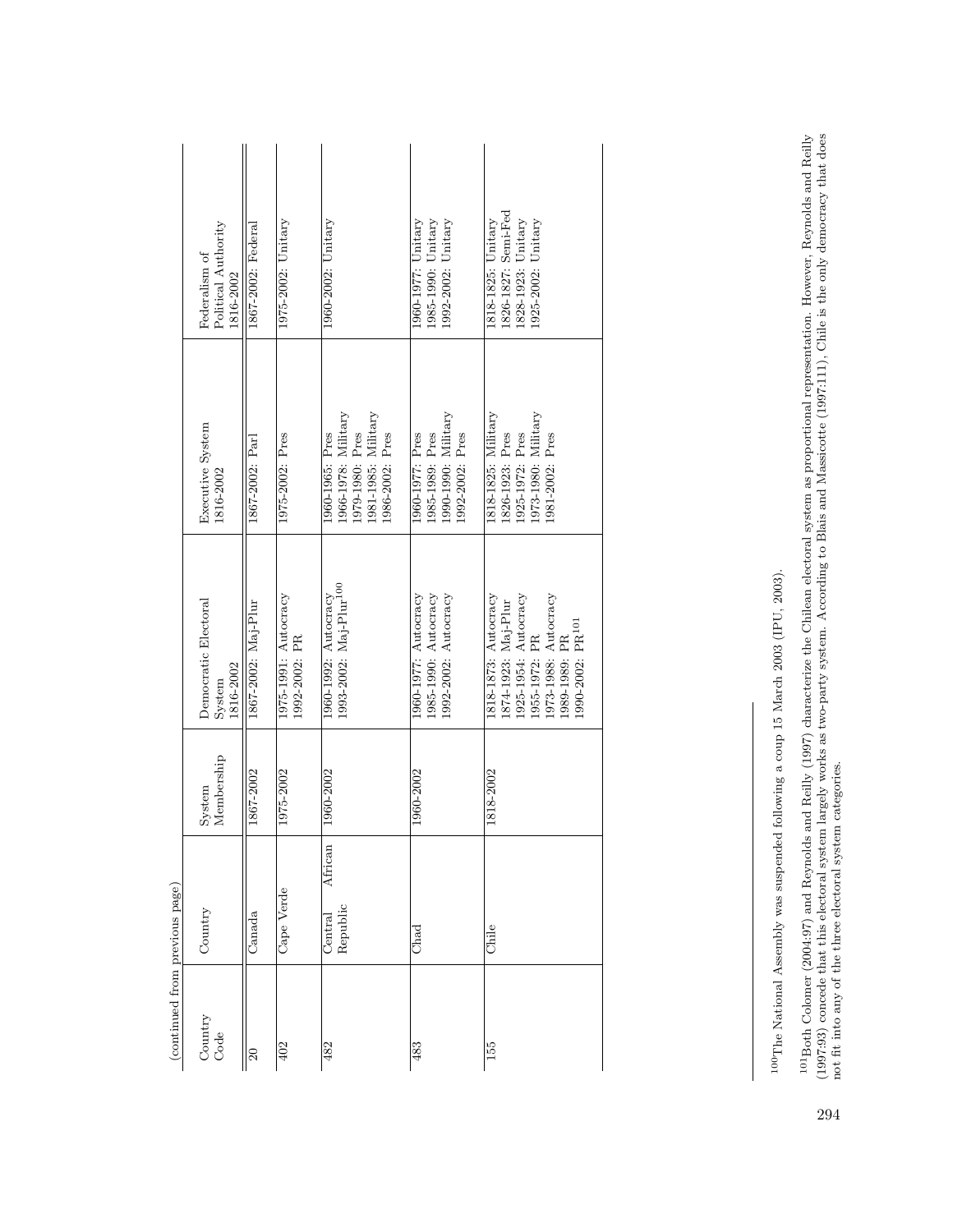| (continued from previous page) |                                          |                      |                                                                                                                                                                      |                                                                                                                                                                                                     |                                                                                                       |
|--------------------------------|------------------------------------------|----------------------|----------------------------------------------------------------------------------------------------------------------------------------------------------------------|-----------------------------------------------------------------------------------------------------------------------------------------------------------------------------------------------------|-------------------------------------------------------------------------------------------------------|
| Country<br>Code                | Country                                  | Membership<br>System | Democratic Electoral<br>1816-2002<br>System                                                                                                                          | Executive System<br>1816-2002                                                                                                                                                                       | Political Authority<br>Federalism of<br>1816-2002                                                     |
| $\frac{017}{2}$                | China                                    | 1816-2002            | 1912-1912: Autocracy<br>1914-1936: Autocracy<br>1862-1910: Autocracy<br>1946-2002: Autocracy<br>1816-1859: Autocracy                                                 | 1816-1859: Non-Elective<br>1959-1982: Non-Elective<br>1862-1910: Non-Elective<br>1924-1927: Military<br>1914-1923: Pres<br>1946-1958: Pres<br>1912-1912: Pres<br>1928-1936: Pres<br>1983-2002: Pres | 1914-1936: Unitary<br>1816-1859: Unitary<br>1862-1910: Unitary<br>1946-2002: Unitary<br>1912: Unitary |
| $\overline{100}$               | Colombia                                 | 1831-2002            | 1830-1859: Autocracy<br>861-1866: Autocracy<br>886-1929: Autocracy<br>1948-1956: Autocracy<br>867-1885: Maj-Plur<br>.930: Maj-Plur<br>1931-1947: PR<br>1957-2002: PR | 1953-1958: Military<br>1830-1859: Pres<br>1861-1952: Pres<br>1959-2002: Pres                                                                                                                        | 1886-2002: Semi-Fed<br>1830-1852: Unitary<br>1861-1885: Federal<br>1853-1859: Federal                 |
| 581                            | Comoros                                  | 1975-2002            | 1976-1989: Autocracy<br>1999-2001: Autocracy<br>1996-1998: Maj-Plur<br>1975-1975: Maj-Plur<br>1990-1994: Maj-Plur<br>2002-2002: Maj-Plur                             | 1999-1999: Military<br>1996-1998: Pres<br>1975-1994: Pres<br>2000-2002: Parl                                                                                                                        | 1996-2002: Federal<br>1975-1994: Federal                                                              |
| 484                            | Congo                                    | 1960-2002            | 1963-1990: Autocracy<br>997-2002: Autocracy<br>1992-1996: Maj-Plur<br>1960-1962: Maj-Plur                                                                            | 1960-1990: Pres<br>1992-2002: Pres                                                                                                                                                                  | 1960-1990: Unitary<br>1992-2002: Unitary                                                              |
| $\overline{490}$               | Congo, Democratic<br>Republic of (Zaire) | 1960-2002            | 1965-1991: Autocracy                                                                                                                                                 | 1965-1991: Pres                                                                                                                                                                                     | 1966-1991: Unitary<br>1965: Federal                                                                   |

| í                |
|------------------|
| .<br>í<br>ś<br>į |
|                  |
| ì                |
|                  |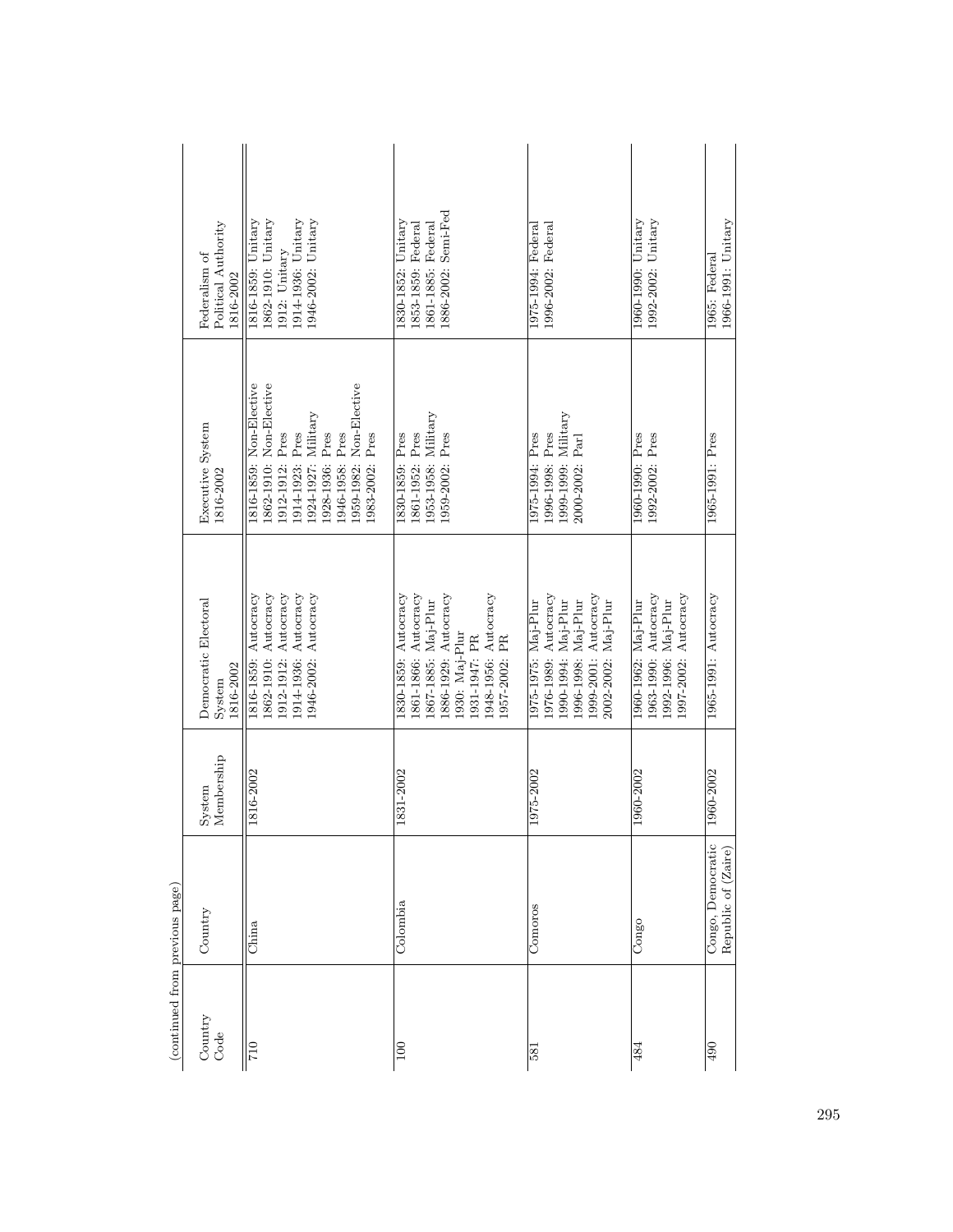|                                | Political Authority<br>Federalism of<br>1816-2002 | 1840-2002: Unitary                                                                   | 2000-2002: Unitary<br>1960-1998: Unitary    | $2000-2002$ : Unitary<br>1991-1998: Unitary | 1955-1958: Unitary<br>$1902 - 1951$ : Unitary<br>1961-2002: Unitary                                                     | 1968-2002: Unitary<br>1960-1962: Federal | 1993-2002: Unitary   | 1945-1946: Unitary 1948-1967:<br>Unitary 1969-1992: Federal<br>1919-1938: Unitary                                          |
|--------------------------------|---------------------------------------------------|--------------------------------------------------------------------------------------|---------------------------------------------|---------------------------------------------|-------------------------------------------------------------------------------------------------------------------------|------------------------------------------|----------------------|----------------------------------------------------------------------------------------------------------------------------|
|                                | Executive System<br>1816-2002                     | 1840-2002: Pres                                                                      | 2000-2002: Pres<br>1960-1998: Pres          | 1991-1998: Pres<br>2000-2002: Pres          | 1961-1975: Semi-Pres<br>1955-1958: Pres<br>1976-2002: Pres<br>1902-1951: Pres                                           | 1968-2002: Pres<br>1960-1962: Pres       | 1993-2002: Semi-Pres | 1948-1967: Non-Elective<br>1969-1989: Non-Elective<br>1990-1992: Semi-Pres<br>1945-1946: Semi-Pres<br>1919-1938: Semi-Pres |
|                                | Democratic Electoral<br>1816-2002<br>System       | Autocracy<br>1893-1952: Semi-PR<br>1853-1892: Missing<br>1953-2002: PR<br>1840-1852: | 1960-1998: Autocracy<br>2000-2002: Maj-Plur | 1991-1998: Autocracy<br>2000-2002: Semi-PR  | 1955-1958: Autocracy<br>1928-1932: Autocracy<br>1961-2002: Autocracy<br>.933-1947: PR<br>1948-1951: PR<br>1902-1927: PR | 1960-1962: Maj-Plur<br>1968-2002: PR     | 1993-2002: PR        | 1948-1967: Autocracy<br>1969-1989: Autocracy<br>1990-1992: Semi-PR<br>1919-1938: PR<br>1945-1946: PR                       |
|                                | Membership<br>System                              | 1840-2002                                                                            | 1960-2002                                   | 1991-2002                                   | 1902-2002                                                                                                               | 1960-2002                                | 1993-2002            | 1919-1992                                                                                                                  |
|                                | Country                                           | Costa Rica <sup>102</sup>                                                            | Cote D'Ivoire                               | Croatia                                     | Cuba                                                                                                                    | Cyprus                                   | Republic<br>Czech    | Czechoslovakia                                                                                                             |
| (continued from previous page) | Country<br>Code                                   | 94                                                                                   | 437                                         | 344                                         | $\frac{1}{4}$                                                                                                           | 352                                      | 316                  | 315                                                                                                                        |

102According to Lijphart (1984:39), the long Costa Rican democratic rule was interrupted by civil war in 1948. This interruption is not recorded in the Polity4 <sup>102</sup> According to Lijphart (1984:39), the long Costa Rican democratic rule was interrupted by civil war in 1948. This interruption is not recorded in the Polity4 dataset.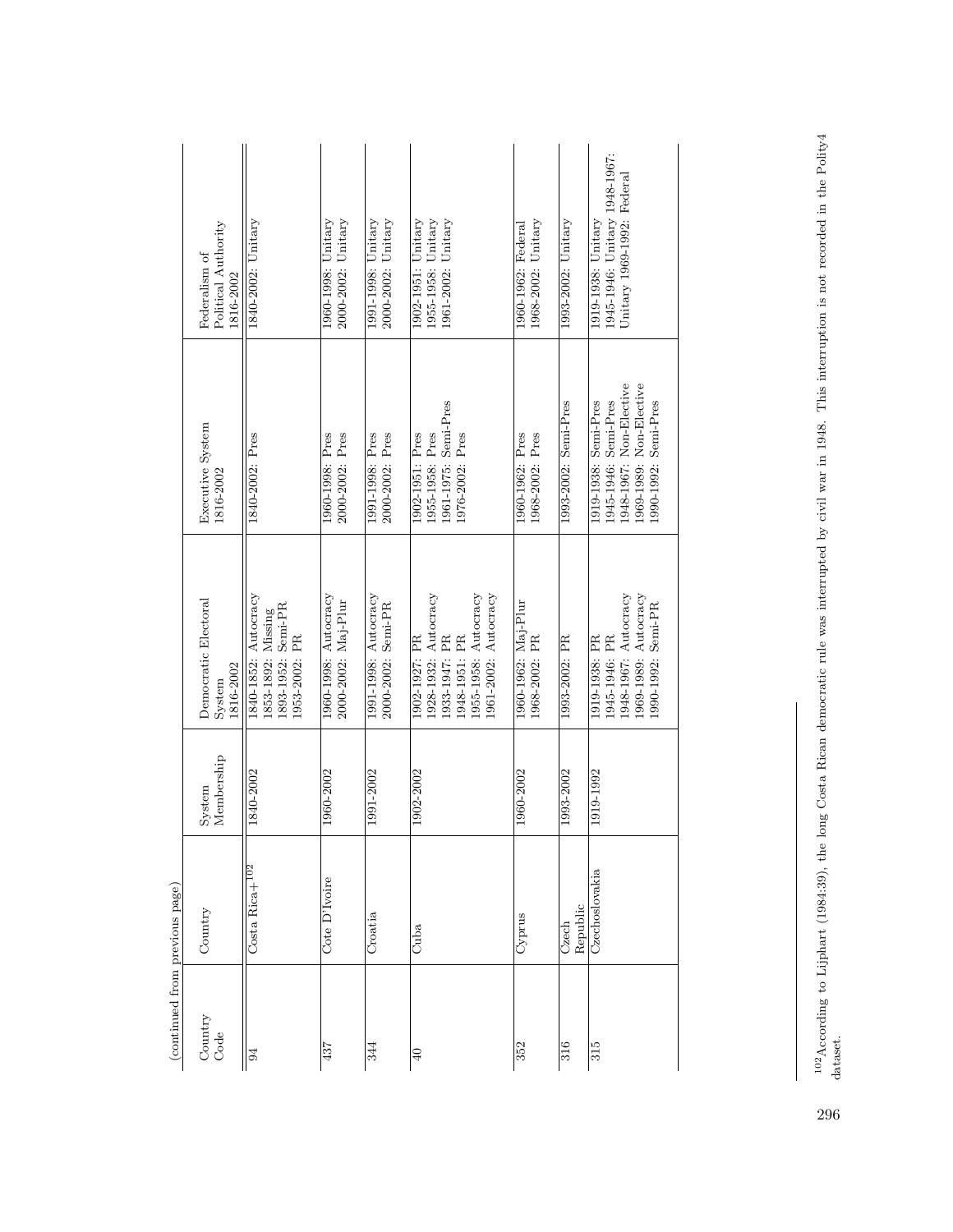|                                | Political Authority<br>Federalism of<br>1816-2002 |                                                                                                                                                                                            | 1977-2002: Unitary   | 1845-1860: Unitary<br>1865-1913: Unitary<br>1925-1929: Unitary<br>1932-1960: Unitary<br>966-2002: Unitary<br>1963: Unitary                                   | 2002: Missing        | 1830-2002: Unitary                                                                                                 | 1958-1960: Semi-Fed<br>Unitary<br>Unitary<br>1922-1927: Unitary<br>1935-1957: Unitary<br>1827-1855: Unitary<br>.961-2002:<br>1930-1933:                                      |
|--------------------------------|---------------------------------------------------|--------------------------------------------------------------------------------------------------------------------------------------------------------------------------------------------|----------------------|--------------------------------------------------------------------------------------------------------------------------------------------------------------|----------------------|--------------------------------------------------------------------------------------------------------------------|------------------------------------------------------------------------------------------------------------------------------------------------------------------------------|
|                                | Executive System<br>1816-2002                     | 1945-2002: Unitary<br>Unitary<br>Unitary<br>1816-1900:<br>1915-1939:                                                                                                                       | 1977-2002: Pres      | 1925-1929: Pres<br>1932-1960: Pres<br>1963-1963: Pres<br>1845-1860: Pres<br>1865-1913: Pres<br>.966-2002: Pres                                               | 2002-2002: Semi-Pres | 1963-1965: Military<br>1830-1962: Pres<br>1966-2002: Pres                                                          | 1930-1933: Non-Elective<br>1827-1855: Non-Elective<br>1922-1927: Non-Elective<br>1935-1951: Non-Elective<br>1953-1956: Non-Elective<br>1952-1952: Military<br>957-2002: Pres |
|                                | Democratic Electoral<br>1816-2002<br>System       | Non-Elective<br>Autocracy<br>$Maj-Plur$<br>Parl<br>Parl<br>Parl<br>ÊŘ<br>PR<br>1945-2002:<br>1816-1900:<br>1920-1939:<br>1945-2002:<br>816-1848:<br>1849-1900:<br>1915-1939:<br>1915-1919: | 1977-2002: Autocracy | 1845-1860: Autocracy<br>1865-1913: Autocracy<br>Autocracy<br>1925-1929: Autocracy<br>.966-1977: Autocracy<br>PR<br>.978-2002: PR<br>1932-1960:<br>1963-1963: | 2002-2002: PR        | 1830-1967: Autocracy<br>1970-1978: Autocracy<br>Semi-PR<br>Semi-PR<br>PR<br>1969-1969:<br>1968-1968:<br>1979-2002: | 1930-1933: Autocracy<br>1827-1855: Autocracy<br>1935-2002: Autocracy<br>1922-1927: Missing                                                                                   |
|                                | Membership<br>System                              | 1816-2002                                                                                                                                                                                  | 1977-2002            | 1845-2002                                                                                                                                                    | 2002-2002            | 1830-2002                                                                                                          | 1827-1855<br>1922-2002                                                                                                                                                       |
|                                | Country                                           | Denmark                                                                                                                                                                                    | Djibouti             | Dominican Repub-<br>Lic                                                                                                                                      | East Timor+          | Ecuador                                                                                                            | Egypt+                                                                                                                                                                       |
| (continued from previous page) | Country<br>Code                                   | $\frac{1}{300}$                                                                                                                                                                            | 522                  | 42                                                                                                                                                           | 860                  | 130                                                                                                                | 651                                                                                                                                                                          |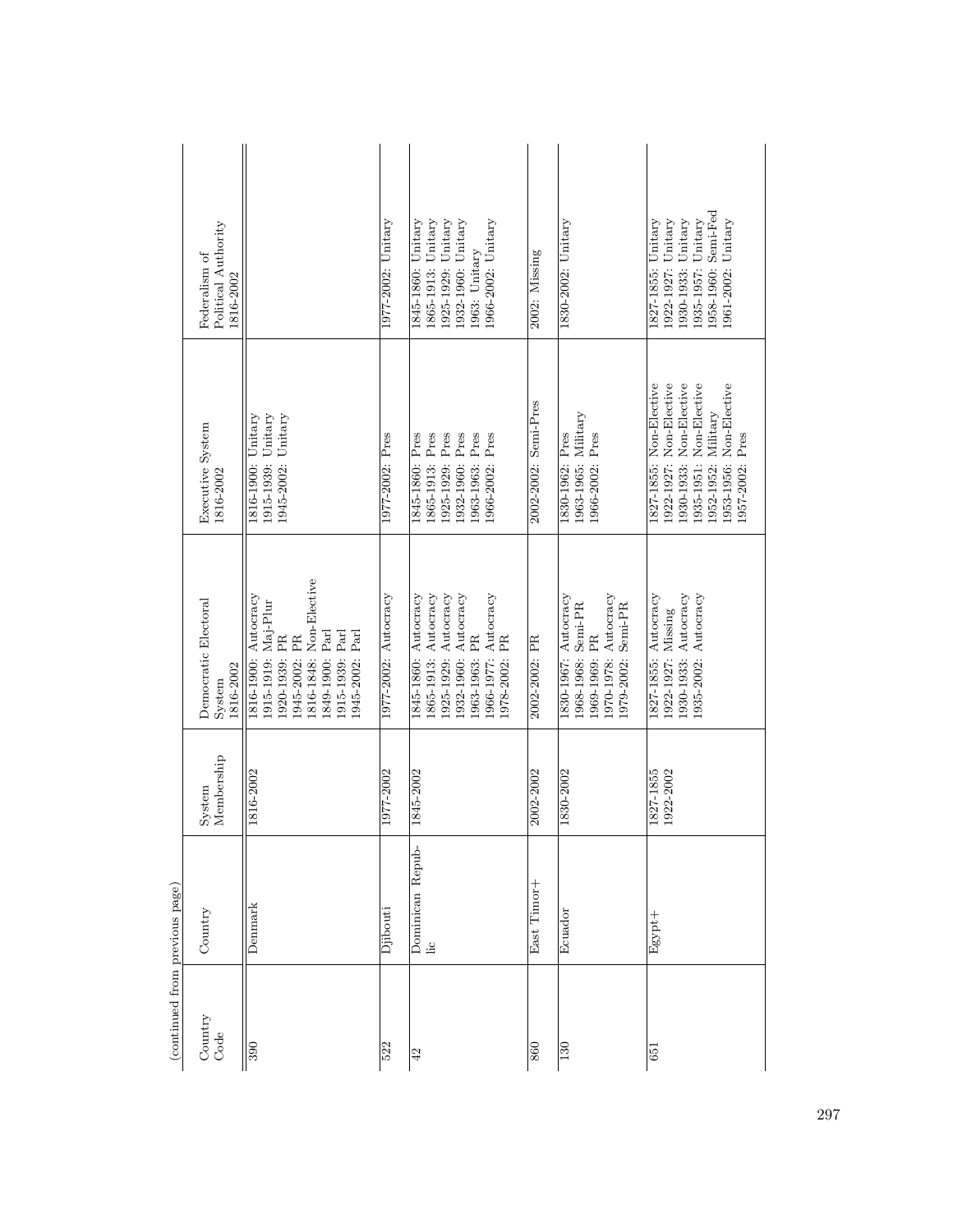| 1917-1929: Unitary<br>1931-2002: Unitary<br>1917-1929: Semi-Pres<br>1931-2002: Semi-Pres<br>1917-1929: PR<br>1931-2002: PR<br>1917-2002 |
|-----------------------------------------------------------------------------------------------------------------------------------------|
|                                                                                                                                         |

 $^{103}$ Upon independence from Britain, British rule sustained a powerful institutional framework for the Fiji government (Norton, 2002:137). The Legislative Council instituted in 1970 was strongly disproportionate to the 103Upon independence from Britain, British rule sustained a powerful institutional framework for the Fiji government (Norton, 2002:137). The Legislative Council instituted in 1970 was strongly disproportionate to the ethnic composition of the state at the time (Norton, 2002:151).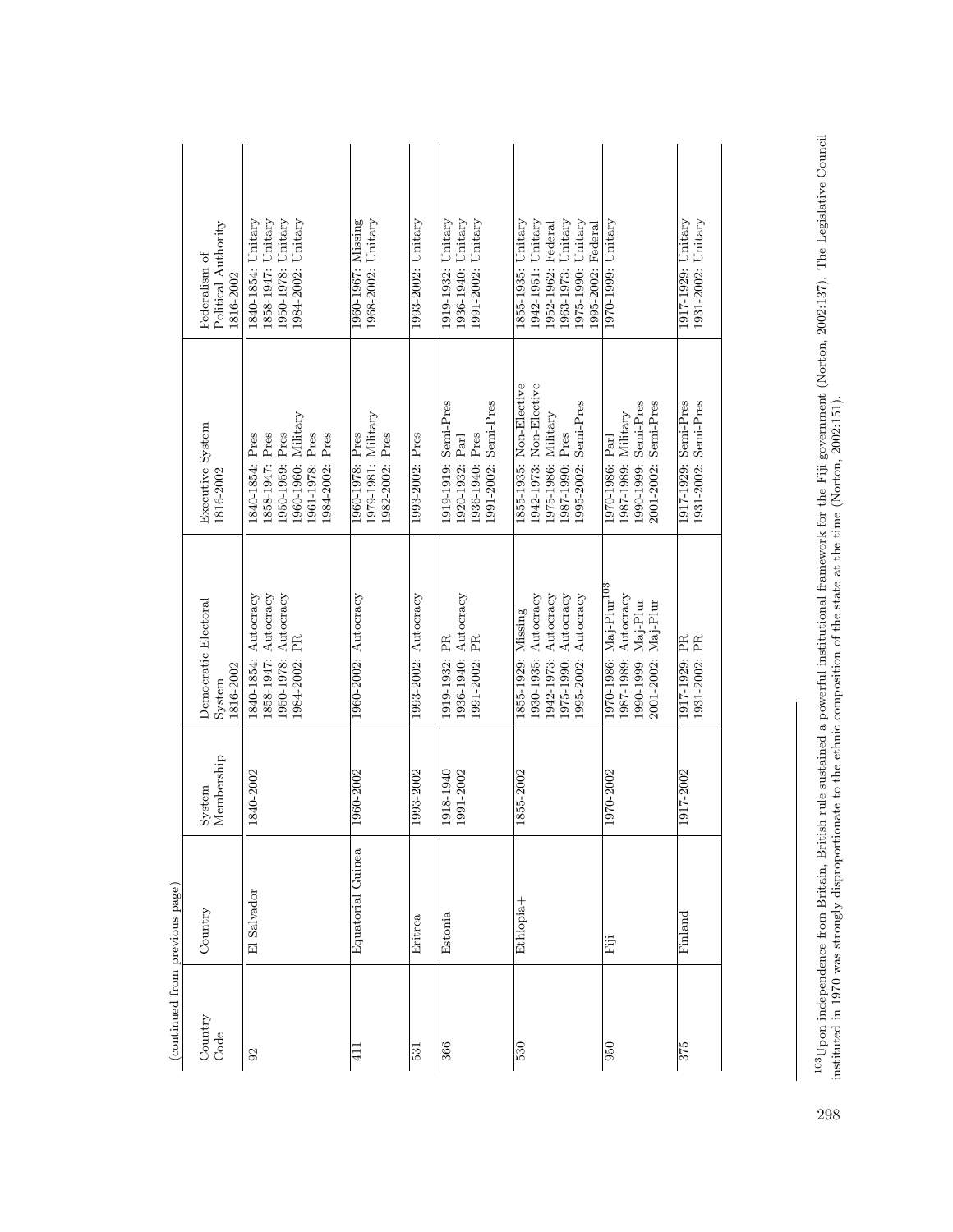| (continued from previous page) |                                           |                      |                                                                                                                                                                                                  |                                                                                                                                                                                        |                                                                                                                                               |
|--------------------------------|-------------------------------------------|----------------------|--------------------------------------------------------------------------------------------------------------------------------------------------------------------------------------------------|----------------------------------------------------------------------------------------------------------------------------------------------------------------------------------------|-----------------------------------------------------------------------------------------------------------------------------------------------|
| Country<br>Code                | Country                                   | Membership<br>System | Democratic Electoral<br>1816-2002<br>System                                                                                                                                                      | Executive System<br>1816-2002                                                                                                                                                          | Political Authority<br>Federalism of<br>816-2002                                                                                              |
| $\overline{220}$               | France                                    | 1816-2002            | 1852-1859: Autocracy<br>1940-1943: Autocracy<br>1863-1869: Autocracy<br>1816-1847: Autocracy<br>1848-1850: Maj-Plur<br>877-1939: Maj-Plur<br>1958-2002: Maj-Plur<br>.946-1957: PR <sup>104</sup> | 1816-1847: Non-Elective<br>1852-1859: Non-Elective<br>1863-1869: Non-Elective<br>1879-1943: Semi-Pres<br>1946-1957: Semi-Pres<br>1848-1850: Pres<br>1877-1878: Pres<br>1958-2002: Pres | 1852-1857: Unitary<br>1877-1943: Unitary<br>1816-1850: Unitary<br>1863-1869: Unitary<br>1946-2002: Unitary<br>1858: Semi-Fed<br>1859: Unitary |
| $481 +$                        | Gabon                                     | 1960-2002            | 1991-2002: Autocracy<br>1960-1989: Autocracy                                                                                                                                                     | 1991-2002: Pres<br>1960-1989: Pres                                                                                                                                                     | 1960-2002: Missing                                                                                                                            |
| 420                            | Gambia                                    | 1965-2002            | 1965-1993: Maj-Plur <sup>105</sup><br>1994-2002: Autocracy                                                                                                                                       | 1994-1995: Military<br>1965-1993: Pres<br>1996-2002: Pres                                                                                                                              | 1965-1989: Unitary<br>1991-2002: Unitary                                                                                                      |
| 372                            | Georgia                                   | 1991-2002            | 1991-2002: Semi-PR                                                                                                                                                                               | 1991-2002: Pres                                                                                                                                                                        | 1991-2002: Semi-Fed                                                                                                                           |
| 265                            | <b>Demo-</b><br>cratic Republic<br>German | 1949-1990            | 1949-1988: Autocracy                                                                                                                                                                             | 1949-1988: Non-Elective                                                                                                                                                                | 1949-1988: Unitary                                                                                                                            |
| 260                            | Federal<br>Republic<br>German             | 1949-2002            | 1949-2002: PR                                                                                                                                                                                    | 1949-2002: Semi-Pres                                                                                                                                                                   | 1949-2002: Federal                                                                                                                            |
| 255                            | Germany (Prussia)                         | 1816-1945            | 1871-1917: Autocracy<br>1933-1944: Autocracy<br>1816-1866: Autocracy<br>1919-1932: PR                                                                                                            | 1890-1917: Non-Elective<br>1816-1866: Non-Elective<br>1919-1944: Semi-Pres<br>1871-1889: Parl                                                                                          | 1871-1917: Semi-Fed<br>1919-1932: Semi-Fed<br>1933-1944: Unitary<br>1816-1866: Unitary                                                        |
|                                |                                           |                      |                                                                                                                                                                                                  |                                                                                                                                                                                        |                                                                                                                                               |

 $^{104}$ According to Lijphart (1984:151-154) the French IV Republic (1950-1957) exercised a PR electoral system with majoritarian elements, and a majority-plurality system during to Lijphart (1984:151-154) the French IV Re system during the French V Republic (1968-1962). Reilly (2001:15, fn. 10) writes that the two-round run-off majority system in legislative elections is typically associated with France. LeDuc et al. (1996:54, 65-66) classify France as a country that uses different electoral formulas: it uses majority-runoff for presidential elections, majority-plurality in single-member districts for legislative and departmental elections, majority-plurality in multi-member districts for senatorial and smaller municipalities. smaller municipalities.

104According to Lijphart (1984:151-154) the French IV Republic (1950-1957) exercised a PR electoral system with majoritarian elements, and a majority-plurality

 $^{105}$ Gambia gained independence from Britain in 1965. Until 1984, the president of Gambia was elected by the House of Representatives, but subsequently, there has been separate elections to the legislature and the presi <sup>105</sup>Gambia gained independence from Britain in 1965. Until 1984, the president of Gambia was elected by the House of Representatives, but subsequently, there has been separate elections to the legislature and the president (Saine, 2003:377).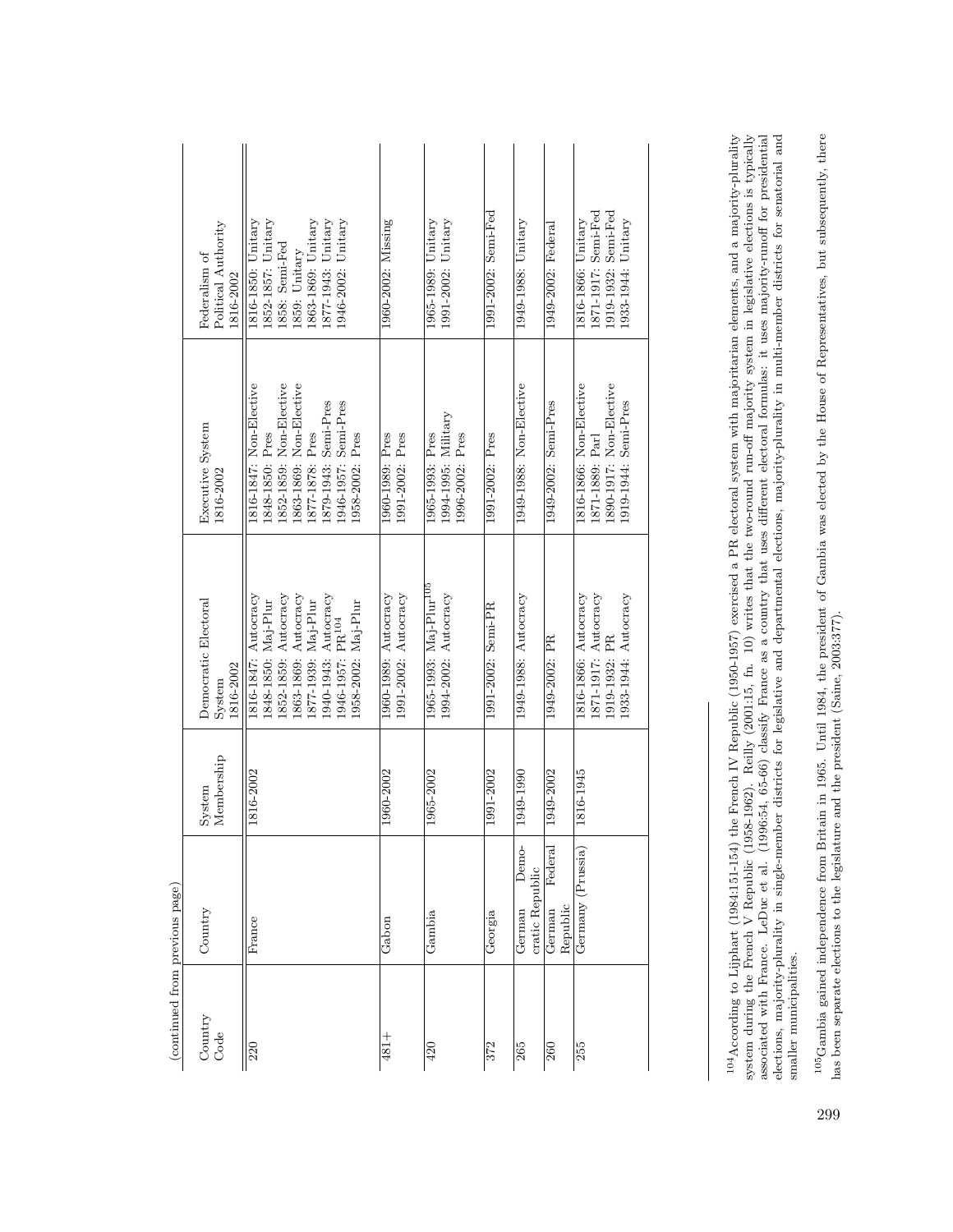| (continued from previous page) |                |                      |                                                                                                                                                                                                                                                                                                                                                            |                                                                                                                                                                                                                                             |                                                                                                                                                               |
|--------------------------------|----------------|----------------------|------------------------------------------------------------------------------------------------------------------------------------------------------------------------------------------------------------------------------------------------------------------------------------------------------------------------------------------------------------|---------------------------------------------------------------------------------------------------------------------------------------------------------------------------------------------------------------------------------------------|---------------------------------------------------------------------------------------------------------------------------------------------------------------|
| Country<br>Code                | Country        | Membership<br>System | Democratic Electoral<br>1816-2002<br>System                                                                                                                                                                                                                                                                                                                | Executive System<br>1816-2002                                                                                                                                                                                                               | Political Authority<br>Federalism of<br>1816-2002                                                                                                             |
| 452                            | Ghana          | 1957-2002            | 1981-1990: Autocracy<br>1992-2000: Autocracy<br>1972-1977: Autocracy<br>Autocracy<br>1979-1980: Maj-Plur<br>1970-1971: Maj-Plur<br>2001-2002: Maj-Plur<br>1957-1968:                                                                                                                                                                                       | 1966-1968: Military<br>1972-1977: Military<br>1981-1990: Military<br>1979-1980: Pres<br>1970-1971: Pres<br>1960-1965: Pres<br>1992-2002: Pres<br>1957-1959: Parl                                                                            | 1979-1990: Unitary<br>1992-2002: Unitary<br>1970-1977: Unitary<br>1957-1968: Unitary                                                                          |
| 99                             | Great Colombia | 1821-1830            | 1821-1830: Autocracy                                                                                                                                                                                                                                                                                                                                       | 1821-1830: Pres                                                                                                                                                                                                                             | 1821-1830: Federal                                                                                                                                            |
| $\overline{350}$               | Greece         | 1827-2002            | 1920-1921: Autocracy<br>1915-1915: Autocracy<br>1924-1925: Autocracy<br>Autocracy<br>1827-1861: Autocracy<br>Autocracy<br>1864-1914: Maj-Plur<br>1933-1935: Maj-Plur<br>1928-1931: Maj-Plur<br>1952-1955: Maj-Plur<br>Semi-PR<br>1944-1951: PR<br>1926-1927: PR<br>1958-1966: PR<br>PR<br>1967-1973:<br>1936-1940:<br>1956-1957:<br>1975-2002:<br>1932: PR | 1827-1843: Non-Elective<br>1975-2002: Semi-Pres<br>$1967 - 1973$ : Military<br>1925-1925: Military<br>1935-1940: Military<br>1944-1966: Parl<br>1926-1934: Parl<br>1844-1861: Parl<br>1864-1915: Parl<br>1920-1921: Parl<br>1924-1924: Parl | Unitary<br>1920-1921: Unitary<br>1944-1973: Unitary<br>Unitary<br>1864-1915: Unitary<br>$\overline{\text{Unitary}}$<br>1827-1861:<br>1975-2002:<br>1924-1940: |
| $\overline{6}$                 | $Guatenala$    | 1840-2002            | 1840-1870: Autocracy<br>Autocracy<br>Autocracy<br>1970-1984: Autocracy<br>Semi-PR<br>Semi-PR<br>Semi-PR<br>1950-1965:<br>1873-1943:<br>1966-1969:<br>1944-1949:<br>1986-2002:                                                                                                                                                                              | 1982-1984: Military<br>1873-1981: Pres<br>1986-2002: Pres<br>1840-1870: Pres                                                                                                                                                                | 1873-1984: Unitary<br>1840-1870: Unitary<br>Unitary<br>1986-2002:                                                                                             |
| 438                            | Guinea         | 1958-2002            | 1958-2002: Autocracy                                                                                                                                                                                                                                                                                                                                       | 1958-2002: Pres                                                                                                                                                                                                                             | 1958-2002: Unitary                                                                                                                                            |

300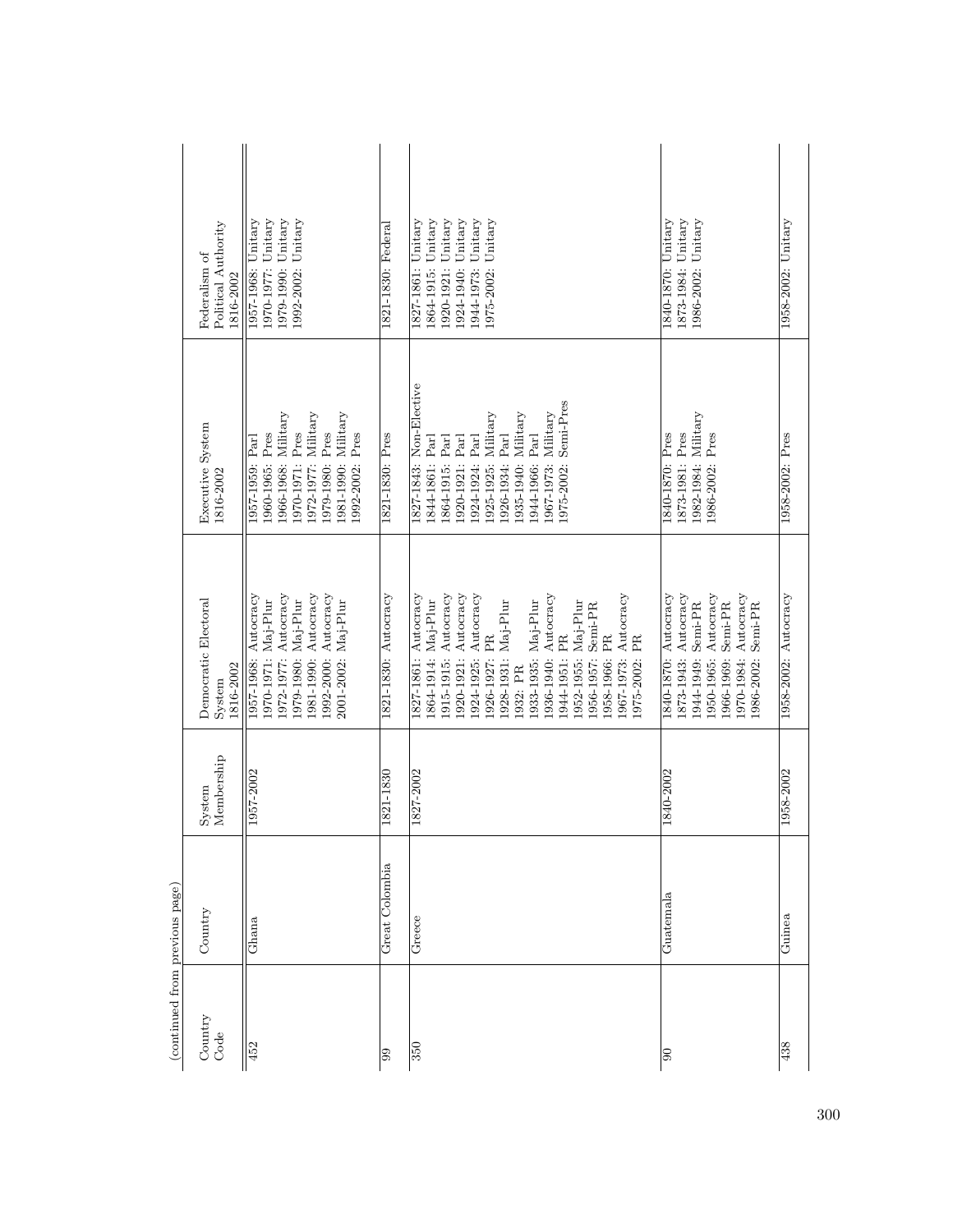| Political Authority<br>Federalism of<br>816-2002 | 2000-2002: Unitary<br>1974-1997: Unitary                                     | 1966-2002: Unitary                                         | Unitary<br>1816-1914: Unitary<br>Unitary<br>1988-1998: Unitary<br>2000-2002: Unitary<br>1950-1985:<br>1934-1945:                                                                                                                   | 1816-1871: Missing      | 1816-1871: Missing      | 1816-1871: Missing      | 1840-1851: Unitary<br>Unitary<br>1908-1911: Unitary<br>Unitary<br>Unitary<br>Unitary<br>Unitary<br>1854-1906:<br>1920-1923:<br>1913-1918:<br>1925-1979:<br>1982-2002:                                                                                                  |
|--------------------------------------------------|------------------------------------------------------------------------------|------------------------------------------------------------|------------------------------------------------------------------------------------------------------------------------------------------------------------------------------------------------------------------------------------|-------------------------|-------------------------|-------------------------|------------------------------------------------------------------------------------------------------------------------------------------------------------------------------------------------------------------------------------------------------------------------|
| Executive System<br>1816-2002                    | 1980-1983: Military<br>1974-1979: Pres<br>1984-1997: Pres<br>2000-2002: Pres | 1970-1979: Semi-Pres<br>1980-2002: Pres<br>1966-1969: Parl | 1988-1989: Military<br>$1816-1819$ : Military<br>1950-1950: Military<br>1992-1993: Military<br>Pres<br>Pres<br>1934-1945: Pres<br>Pres<br>$\rm Pres$<br>Pres<br>1951-1985:<br>1990-1991:<br>2000-2002:<br>1820-1914:<br>1994-1998: | 1816-1871: Non-Elective | 1816-1871: Non-Elective | 1816-1871: Non-Elective | 1972-1979: Military<br>Military<br>Military<br>$\rm Pres$<br>1965-1971: Pres<br>1982-2002: Pres<br>1854-1906: Pres<br>1908-1911: Pres<br>Pres<br>Pres<br>Pres<br>1840-1851: Pres<br>1963-1964:<br>1920-1923:<br>1956-1956:<br>1913-1918:<br>1925-1955:<br>1957-1962:   |
| Democratic Electoral<br>1816-2002<br>System      | Autocracy<br>1994-1997: PR<br>2000-2002: PR<br>1974-1993:                    | 1966-1991: Autocracy<br>1992-2002: PR                      | 1950-1985: Autocracy<br>1816-1914: Autocracy<br>Autocracy<br>1991-1993: Autocracy<br>Autocracy<br>2000-2002: Autocracy<br>Maj-Plur<br>1994-1998: Maj-Plur<br>1990-1990:<br>.988-1989:<br>1934-1945:                                | 1816-1871: Autocracy    | 1816-1871: Autocracy    | 1816-1871: Autocracy    | [840-1851: Autocracy<br>1854-1893: Autocracy<br>1936-1979: Autocracy<br>Autocracy<br>Maj-Plur<br>Missing<br>Missing<br>Missing<br>Missing<br>Missing<br>.982-2002: PR<br>1908-1911:<br>1930-1935:<br>1894-1903:<br>1904-1906:<br>1920-1923:<br>1925-1929:<br>913-1918: |
| Membership<br>System                             | 1974-2002                                                                    | 1966-2002                                                  | 1816-1914<br>1934-2002                                                                                                                                                                                                             | 1816-1871               | 1816-1871               | 1816-1871               | 1840-2002                                                                                                                                                                                                                                                              |
| Country                                          | Guinea-Bissau                                                                | Guyana                                                     | Haiti                                                                                                                                                                                                                              | Hanover                 | Hesse-Darmstadt         | Hesse-Kassel+           | Honduras+                                                                                                                                                                                                                                                              |
| Country<br>Code                                  | 404                                                                          | 110                                                        | $\frac{1}{4}$                                                                                                                                                                                                                      | 240                     | 275                     | 273                     | $ \overline{5} $                                                                                                                                                                                                                                                       |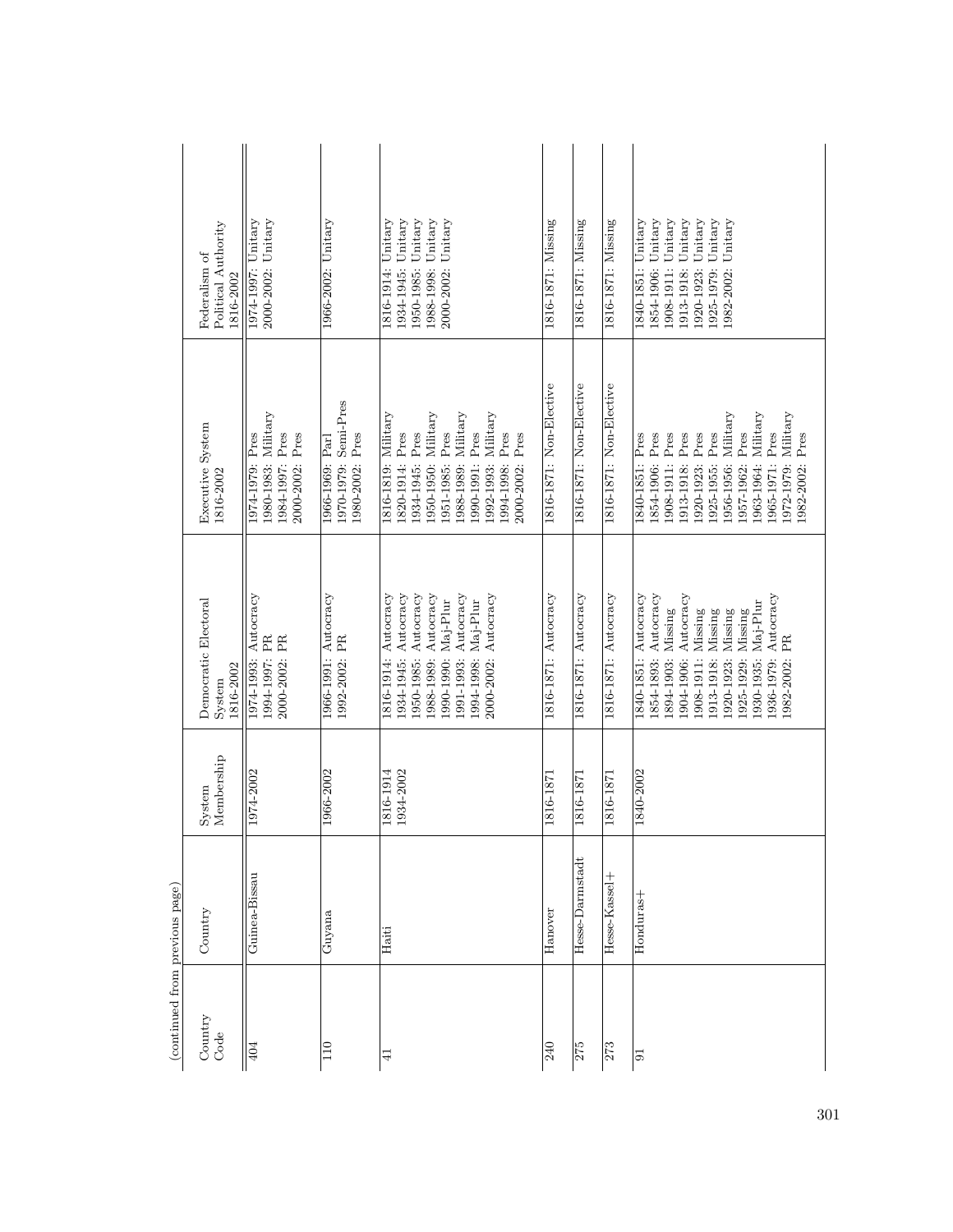| (continued from previous page) |                                          |                      |                                                                                                                     |                                                                                                                                                                   |                                                                                         |
|--------------------------------|------------------------------------------|----------------------|---------------------------------------------------------------------------------------------------------------------|-------------------------------------------------------------------------------------------------------------------------------------------------------------------|-----------------------------------------------------------------------------------------|
| Country<br>Code                | Country                                  | Membership<br>System | Democratic Electoral<br>1816-2002<br>System                                                                         | Executive System<br>1816-2002                                                                                                                                     | Political Authority<br>Federalism of<br>1816-2002                                       |
| 310                            | Hungary                                  | 1918-2002            | 1990-2002: Semi-PR <sup>106</sup><br>1948-1955: Autocracy<br>1957-1988: Autocracy<br>1919-1943: Autocracy           | 1948-1955: Non-Elective<br>1957-1988: Non-Elective<br>[919-1943: Non-Elective<br>1990-2002: Semi-Pres                                                             | 1948-1955: Unitary<br>1957-1988: Unitary<br>1990-2002: Unitary<br>1919-1943: Unitary    |
| 395                            | $I$ celand                               | 1944-2002            | 1944-1958: Semi-PR<br>1959-2002: PR                                                                                 | 1944-2002: Semi-Pres                                                                                                                                              | 1944-2002: Unitary                                                                      |
| 750                            | India                                    | 1947-2002            | 1947-2002: Maj-Plur                                                                                                 | 1947-2002: Semi-Pres                                                                                                                                              | 1947-2002: Federal                                                                      |
| 850                            | Indonesia                                | 1945-2002            | 1945-1947: Autocracy<br>1950-1998: Autocracy<br>1999-2002: PR <sup>107</sup><br>1948-1949: PR                       | 1945-2002: Pres                                                                                                                                                   | 1951-2002: Unitary<br>$1945 - 1948$ : Unitary<br>1949-1950: Federal                     |
| 630                            | Islamic Republic of<br>(Persia)<br>Iran, | 1816-2002            | 1925-1952: Autocracy<br>1955-1978: Autocracy<br>1816-1905: Autocracy<br>1982-1996: Autocracy<br>1997-2002: Maj-Plur | 1960-1962: Non-Elective<br>1816-1905: Non-Elective<br>1925-1952: Non-Elective<br>1976-1978: Non-Elective<br>1982-2002: Pres<br>1963-1975: Parl<br>[955-1959: Parl | 1955-1978: Unitary<br>1925-1952: Unitary<br>Unitary<br>1816-1905: Unitary<br>1982-2002: |
| 645                            | Iraq                                     | 1932-2002            | 1932-2002: Autocracy                                                                                                | 1979-1994: Non-Elective<br>1932-1957: Non-Elective<br>$1958-1978$ : Military<br>1995-2002: Pres                                                                   | 1932-2002: Unitary                                                                      |
|                                |                                          |                      |                                                                                                                     |                                                                                                                                                                   |                                                                                         |

<sup>106</sup>This code is supported by Birch (2001); Blais and Massicotte (1996:66); Norris (2003); Shugart and Wattenberg (2001:231-254). However, Reynolds and Reilly (1997) and International IDEA (2003) claim that Hungary has a 106This code is supported by Birch (2001); Blais and Massicotte (1996:66); Norris (2003); Shugart and Wattenberg (2001:231-254). However, Reynolds and Reilly (1997) and International IDEA (2003) claim that Hungary has a PR system. <sup>107</sup>According to Lipset (1995:86-91), Indonesia was occupied by the Japanese during 1942-1945, followed by a declaration of independence and a four-year revolutionary struggle against the Dutch colonial power (Lijphart, lutionary struggle against the Dutch colonial power (Lijphart, 1977:183). Indonesia was granted formal independence in 1949 and a constitutional parliamentary democracy during its first nine years as a sovereign republic, 1950-1959, holding a legislative election in 1955. The PR electoral system resulted in a weak and divided government, which was replaced by a 'guided democracy' in 1959. According to the constitution, the House of Representatives functions as a single-chamber legislature and have 400 directly elected members and 100 presidential appointees, three quarter of whom represent the armed forces. Elections are held every five 107According to Lipset (1995:86-91), Indonesia was occupied by the Japanese during 1942-1945, followed by a declaration of independence and a four-year revoyears (Derbyshire and Derbyshire, 1996:145).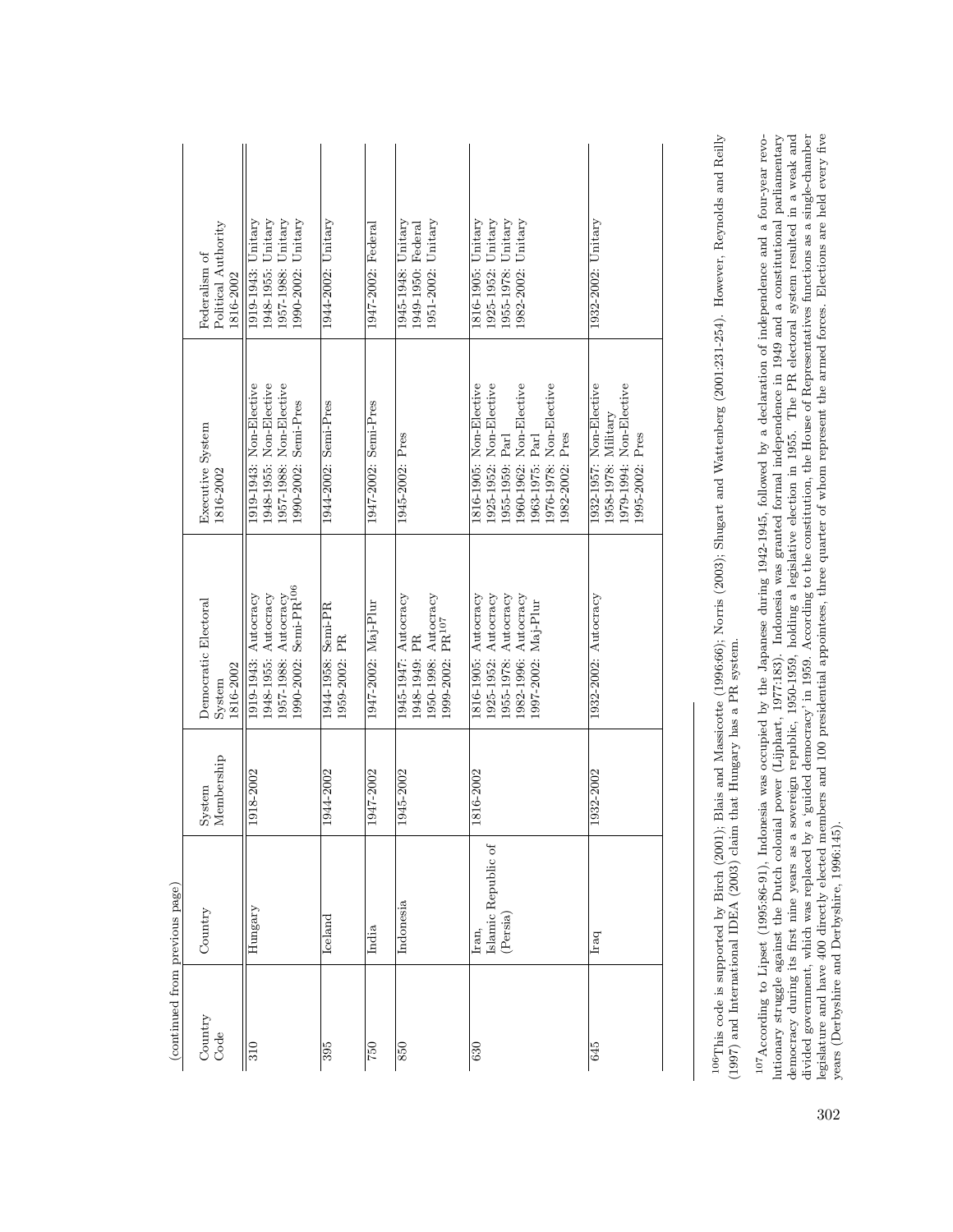|                                | Political Authority<br>Federalism of<br>1816-2002 | 1921-2002: Unitary                      | $1948-2002$ : Unitary | 1928-1942: Unitary<br>1948-2002: Unitary<br>1816-1860: Missing<br>1861-1921: Unitary               | 1962-2002: Unitary  | 1952-2002: Unitary<br>1868-1944: Unitary<br>1816-1857: Unitary                                                                                            | 1946-2002: Unitary      | 1991-2002: Unitary   | 1966-2002: Unitary<br>1963-1965: Federal | 1816-1910: Unitary      | 1948-2002: Unitary                                        |
|--------------------------------|---------------------------------------------------|-----------------------------------------|-----------------------|----------------------------------------------------------------------------------------------------|---------------------|-----------------------------------------------------------------------------------------------------------------------------------------------------------|-------------------------|----------------------|------------------------------------------|-------------------------|-----------------------------------------------------------|
|                                | Executive System<br>1816-2002                     | 1937-2002: Semi-Pres<br>1921-1936: Parl | 1948-2002: Semi-Pres  | 1816-1860: Non-Elective<br>1948-2002: Semi-Pres<br>1928-1942: Parl<br>1861-1921: Parl              | 1962-2002: Parl     | 1868-1884: Non-Elective<br>1895-1909: Non-Elective<br>1932-1944: Military<br>1816-1857: Military<br>1910-1931: Parl<br>1885-1894: Parl<br>[952-2002: Parl | 1946-2002: Non-Elective | 1991-2002: Pres      | 1963-2002: Pres                          | 1816-1910: Non-Elective | 1972-2002: Non-Elective<br>1948-1971: Parl                |
|                                | Democratic Electoral<br>1816-2002<br>System       | 1921-2002: PR                           | 1948-2002: PR         | 1993-2002: Semi-PR <sup>108</sup><br>1928-1942: Autocracy<br>1816-1921: Autocracy<br>.948-1992: PR | 1962-2002: Maj-Plur | 1816-1857: Autocracy<br>1868-1944: Autocracy<br>1952-2002: Semi-PR                                                                                        | 1946-2002: Autocracy    | 1991-2002: Autocracy | 1963-2001: Autocracy<br>2002: Maj-Plur   | 1816-1910: Autocracy    | 1948-2002: Autocracy                                      |
|                                | Membership<br>System                              | 1921-2002                               | 1948-2002             | 1816-2002                                                                                          | 1962-2002           | 1816-2002                                                                                                                                                 | 1946-2002               | 1991-2002            | 1963-2002                                | 1816-1910               | 1948-2002                                                 |
|                                | Country                                           | Ireland                                 | Israel                | Sardinia<br>$\text{Italy}/$                                                                        | Jamaica             | $_{\rm Japan}$                                                                                                                                            | Jordan                  | Kazakstan            | Kenya                                    | Korea                   | Korea, Democratic<br>Republic<br>People's<br>of $(North)$ |
| (continued from previous page) | Country<br>Code                                   | 205                                     | 666                   | 325                                                                                                | 12                  | <b>OFZ</b>                                                                                                                                                | 663                     | 705                  | 501                                      | 730                     | 731                                                       |

 $^{108}$ Italy went through an electoral reform in 1993 that abolished the list PR system for the Senate and to change the electoral system for the Chamber of Deputies (Farrell, 1997:80). In the Chamber of Deputies' system,  $^{108}$ Italy went through an electoral reform in 1993 that abolished the list PR system for the Senate and to change the electoral system for the Chamber of Deputies (Farrell, 1997:80). In the Chamber of Deputies' system, the voters have two separate votes, one for constituency politicians and one for party lists. Farrell writes that this implies that the Chamber of Deputies' system share features common with the two-vote or a mixed system.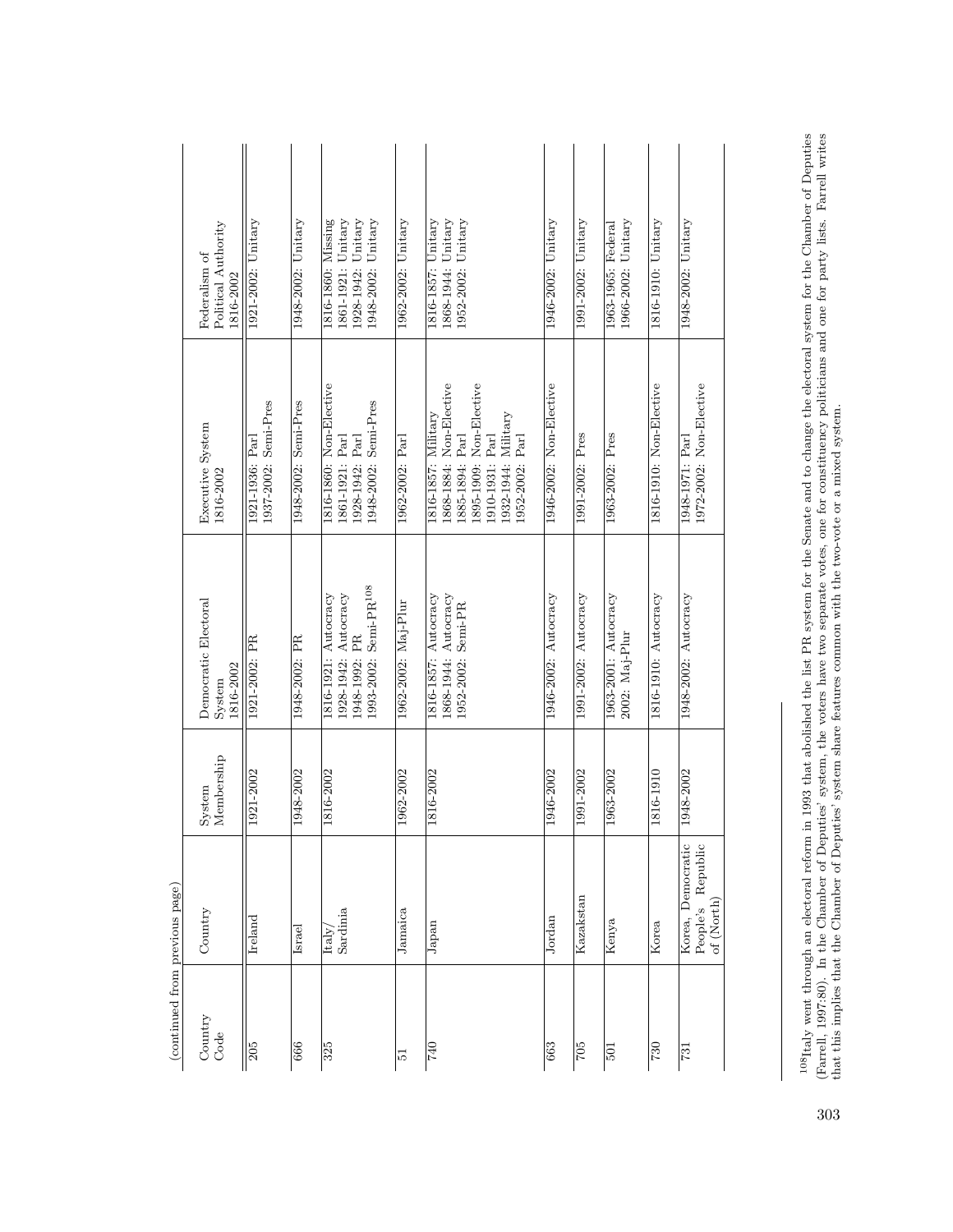|                                | Political Authority<br>Federalism of<br>1816-2002 | 1988-2002: Unitary<br>1948-1986: Unitary                                                                                                               | 1991-2002: Unitary<br>1961-1989: Unitary           | 1991-2002: Unitary   | 1958-1960: Unitary<br>1975-2002: Unitary                            | 1918-1940: Unitary<br>1991-2002: Unitary                                | 1944-1974: Unitary                          | 1966-1997: Unitary<br>2002: Unitary                                                                        |
|--------------------------------|---------------------------------------------------|--------------------------------------------------------------------------------------------------------------------------------------------------------|----------------------------------------------------|----------------------|---------------------------------------------------------------------|-------------------------------------------------------------------------|---------------------------------------------|------------------------------------------------------------------------------------------------------------|
|                                | Executive System<br>1816-2002                     | 1988-2002: Pres<br>1948-1986: Pres                                                                                                                     | 1961-1989: Non-Elective<br>1991-2002: Non-Elective | 1991-2002: Pres      | 1975-2002: Semi-Pres<br>1960-1960: Military<br>1958-1959: Parl      | 1918-1940: Semi-Pres<br>1991-2002: Semi-Pres                            | 1944-1974: Pres                             | 1970-1985: Non-Elective<br>1986-1992: Military<br>2002-2002: Parl<br>[993-1997: Parl<br>1966-1969: Parl    |
|                                | Democratic Electoral<br>1816-2002<br>System       | .963-1971: Semi-PR <sup>109</sup><br>1961-1962: Autocracy<br>.972-1986: Autocracy<br>1948-1959: Autocracy<br>1960-1960: Maj-Plur<br>1988-2002: Semi-PR | 1991-2002: Autocracy<br>1961-1989: Autocracy       | 1991-2002: Autocracy | 1960-1960: Autocracy<br>1975-2002: Autocracy<br>1958-1959: Maj-Plur | $1918$ -1933: Missing $^{110}$<br>1934-1940: Autocracy<br>1991-2002: PR | 1944-1969: Autocracy<br>1970-1974: Maj-Plur | 1966-1969: Maj-Plur <sup>11</sup><br>1970-1992: Autocracy<br>.993-1997: Maj-Plur<br>Maj-Plur<br>2002-2002: |
|                                | Membership<br>System                              | 1948-2002                                                                                                                                              | 1961-2002                                          | 1991-2002            | 1954-2002                                                           | 1918-1940<br>1991-2002                                                  | 1944-2002                                   | 1966-2002                                                                                                  |
|                                | Country                                           | Korea, Republic of<br>(South)                                                                                                                          | Kuwait                                             | Kyrgyz Republic      | Laos                                                                | Latvia <sup>+</sup>                                                     | Lebanon                                     | Lesotho                                                                                                    |
| (continued from previous page) | Country<br>Code                                   | 732                                                                                                                                                    | $\overline{690}$                                   | $\overline{703}$     | 812                                                                 | 367                                                                     | 660                                         | 570                                                                                                        |

<sup>109</sup>South Korea has applied Semi-PR combining electoral formulas from 1962 to present (Hicken and Kasuya, 2003:133-136). 109South Korea has applied Semi-PR combining electoral formulas from 1962 to present (Hicken and Kasuya, 2003:133-136).

 $^{110}$ The multiplicity of parties in the parliament (Saeima) (22 in 1922 and 24 in 1931) made it impossible to form a stable government during 1920-1934 (Encyclopædia<br>Britannica, 2003).  $^{110}$ The multiplicity of parties in the parliament (Saeima) (22 in 1922 and 24 in 1931) made it impossible to form a stable government during 1920-1934 (Encyclopædia Britannica, 2003).

 $^{111}\text{Reynolds}$  and Reilly (1997:17) describe Lesotho as a classical majoritarian FPTP system, and the website lists Lesotho as having a plurality system in 1965, 1970, 1993, and 2002. IPU (2003) describes Lesotho's system 111Reynolds and Reilly (1997:17) describe Lesotho as a classical majoritarian FPTP system, and the website lists Lesotho as having a plurality system in 1965, 1970, 1993, and 2002. IPU (2003) describes Lesotho's system as mixed in 2002.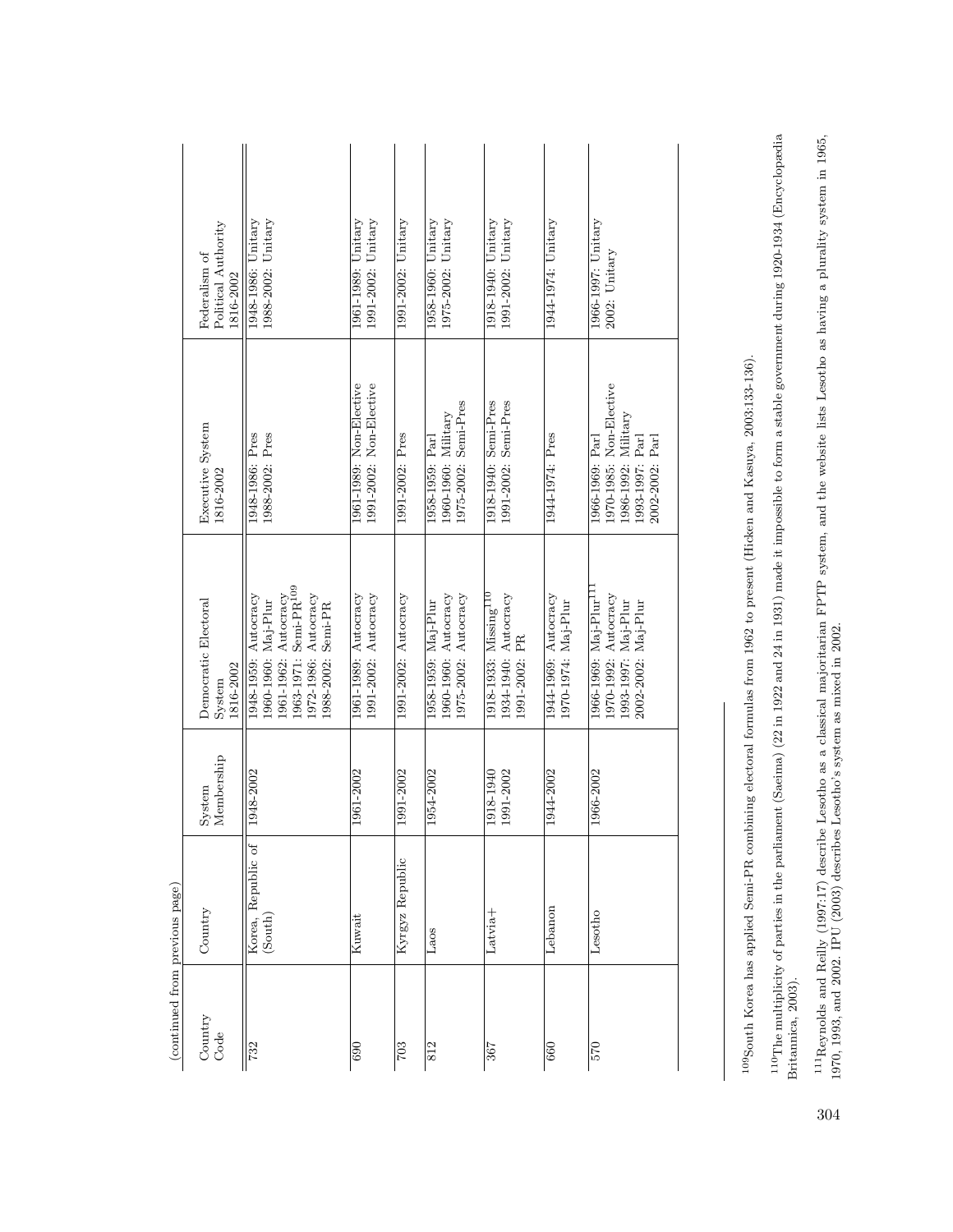| (continued from previous page) |            |                        |                                                                                   |                                                                              |                                                                |
|--------------------------------|------------|------------------------|-----------------------------------------------------------------------------------|------------------------------------------------------------------------------|----------------------------------------------------------------|
| Country<br>Code                | Country    | Membership<br>System   | Democratic Electoral<br>1816-2002<br>System                                       | Executive System<br>1816-2002                                                | Political Authority<br>Federalism of<br>1816-2002              |
| 450                            | Liberia+   | 1847-2002              | 1847-1883: Missing <sup>112</sup><br>1884-1989: Autocracy<br>1997-2002: Autocracy | 1980-1983: Military<br>1984-1989: Pres<br>1847-1979: Pres<br>1997-2002: Pres | 1997-2002: Unitary<br>1847-1989: Unitary                       |
| 620                            | Libya      | 1816-1835<br>1951-2002 | 1816-1834: Autocracy<br>1951-2002: Autocracy                                      | 1816-1834: Non-Elective<br>1951-1968: Non-Elective<br>1969-2002: Military    | 1816-1834: Missing<br>1964-2002: Unitary<br>1951-1963: Federal |
| 368                            | Lithuania  | 1918-1940<br>1991-2002 | 1928-1940: Autocracy<br>1991-2002: Semi-PR<br>1918-1925: PR                       | 1918-1925: Semi-Pres<br>1991-2002: Semi-Pres<br>1928-1940: Pres              | 1928-1940: Unitary<br>1991-2002: Unitary<br>1918-1925: Unitary |
| 212                            | Luxembourg | 1867-2002              | 1867-1889: Autocracy<br>1890-1918: Maj-Plur<br>1919-1939: PR<br>1946-2002: PR     | 1867-1939: Parl<br>1946-2002: Parl                                           | 1946-2002: Unitary<br>1867-1939: Unitary                       |
| 343                            | Macedonia  | 1991-2002              | 1991-1997: Maj-Plur <sup>113</sup><br>1998-2002: Semi-PR                          | 1991-2002: Pres                                                              | 1991-2002: Unitary                                             |

<sup>112</sup>Liberia was founded in 1820 as a place of refuge for freed slaves from the United States and the Caribbean, whose descendants are today's Americo-Liberians.<br>The area was a de facto American colony, governed by agents The area was a de facto American colony, governed by agents of the American Colonization Society, until 1847, when it made a formal declaration of independence as the Republic of Liberia. For 133 years after independence, Liberia was a poor but peaceful one-party state ruled by the Americo-Liberian-dominated True Whig 112Liberia was founded in 1820 as a place of refuge for freed slaves from the United States and the Caribbean, whose descendants are today's Americo-Liberians. Party (Carr, 2003). The 1847 constitution was drawn using that of the United States as a model (Encyclopædia Britannica, 2003). Party (Carr, 2003). The 1847 constitution was drawn using that of the United States as a model (Encyclopædia Britannica, 2003).

 $^{113}\rm{PU}$  (2003) describes the Macedonian legislative election system as party list proportional system, established by the electoral law from September 21, 1990. International IDEA (2003) describes Macedonia as having International IDEA (2003) describes Macedonia as having a parallel TRS system in the 1994, 1998, 2002 legislative elections. The Carr (2003) election archive  $^{113}$  PU (2003) describes the Macedonian legislative election system as party list proportional system, established by the electoral law from September 21, 1990. describes Macedonia as having PR legislative election in 1998.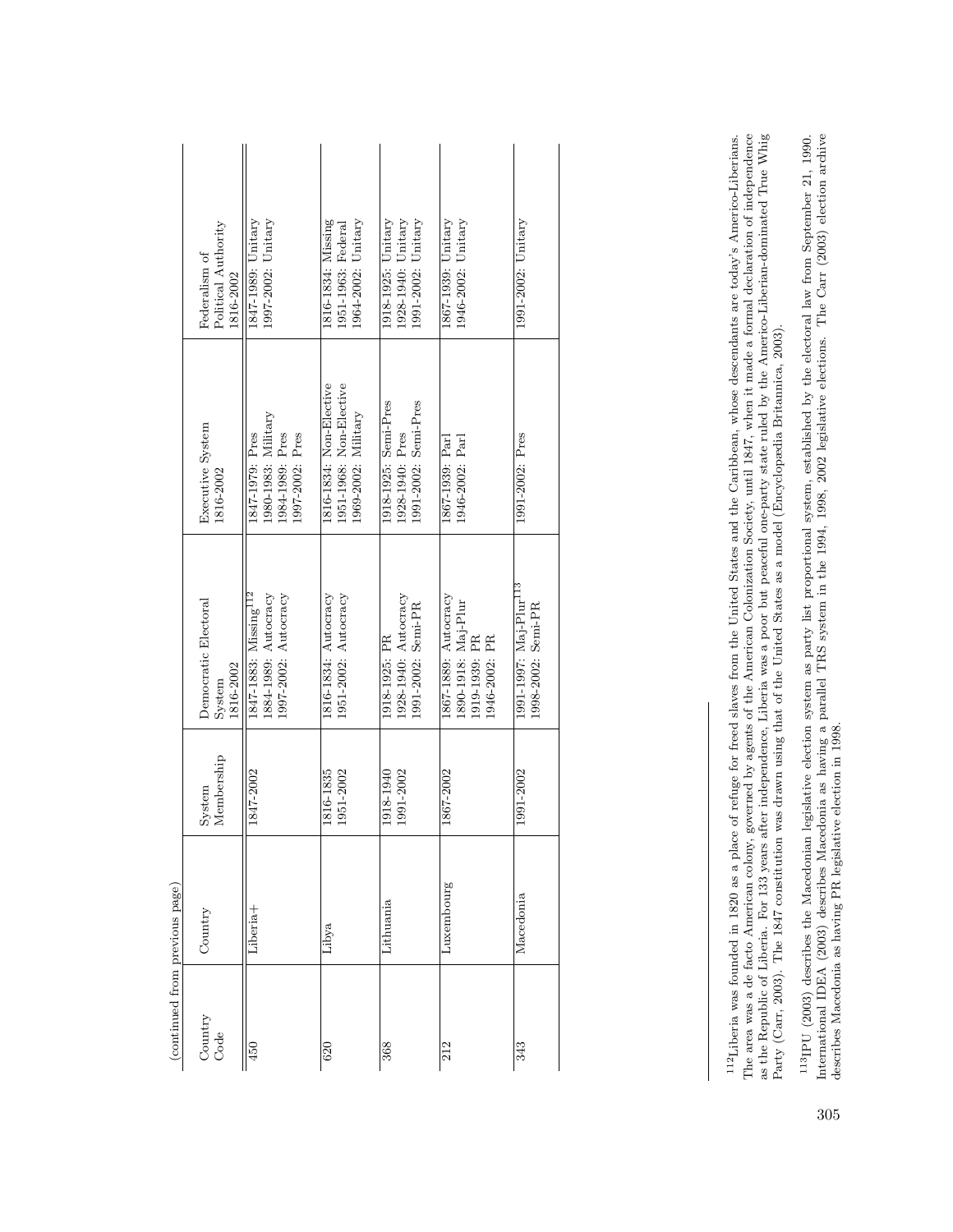|                                | Political Authority<br>Federalism of<br>1816-2002             | 1992-2002: Unitary<br>1960-1990: Unitary<br>1816-1896: Missing                                               | 1964-2002: Unitary                          | 1957-2002: Federal                                                 | $1965 - 2002$ : Unitary                     | $1992-2002$ : Unitary<br>1960-1990: Unitary                                  | 1964-2002: Unitary   | $1960-2002$ : Unitary | 1968-2002: Unitary                      | 1816-1871: Missing        |
|--------------------------------|---------------------------------------------------------------|--------------------------------------------------------------------------------------------------------------|---------------------------------------------|--------------------------------------------------------------------|---------------------------------------------|------------------------------------------------------------------------------|----------------------|-----------------------|-----------------------------------------|---------------------------|
|                                | Executive System<br>1816-2002                                 | 1816-1896: Non-Elective<br>$1972 - 1975$ : Military<br>1960-1971: Pres<br>1976-1990: Pres<br>1992-2002: Pres | 1966-2002: Pres<br>1964-1965: Parl          | 1957-2002: Parl                                                    | 1965-1967: Non-Elective<br>1968-2002: Pres  | 1968-1978: Military<br>1979-1990: Pres<br>1992-2002: Pres<br>1960-1967: Pres | 1964-2002: Semi-Pres | 1960-2002: Pres       | 1992-2002: Semi-Pres<br>1968-1991: Parl | 1816-1871: Non-Elective   |
|                                | Democratic Electoral<br>1816-2002<br>System                   | 1816-1896: Autocracy<br>1960-1990: Autocracy<br>1992-2002: PR <sup>114</sup>                                 | 1964-1993: Autocracy<br>1994-2002: Maj-Plur | 1969-1970: Autocracy<br>1957-1968: Maj-Plur<br>1971-2002: Maj-Plur | 1976-2002: Autocracy<br>1965-1975: Maj-Plur | 1960-1990: Autocracy<br>1992-2002: Maj-Plur                                  | 1964-2002: PR        | 1960-2002: Autocracy  | 1968-2002: Maj-Plur                     | 1816-1871: Autocracy      |
|                                | Membership<br>System                                          | 1816-1896<br>1960-2002                                                                                       | 1964-2002                                   | 1957-2002                                                          | 1965-2002                                   | 1960-2002                                                                    | 1964-2002            | 1960-2002             | 1968-2002                               | 1816-1871                 |
|                                | Country                                                       | Madagascar,<br>$_{\rm Malgasy}$                                                                              | Malawi                                      | Malaysia                                                           | Maldives                                    | Mali                                                                         | Malta                | Mauritania            | Mauritius                               | Mecklemburg-<br>Schwerin+ |
| (continued from previous page) | $\begin{array}{ll} \text{Country} \\ \text{Code} \end{array}$ | $\overline{580}$                                                                                             | 553                                         | 820                                                                | <b>781</b>                                  | 432                                                                          | 338                  | 435                   | 590                                     | 280                       |

 $^{114}\rm{Different}$  sources disagree on how to classify the election system in Madagascar. According to Library of Congress (2003), the Madagascar legislative election is a proportional representation list-system. International I  $^{114}$ Different sources disagree on how to classify the election system in Madagascar. According to Library of Congress (2003), the Madagascar legislative election is a proportional representation list-system. International IDEA (2003) classifies the Madagascar legislative election system as Parallel FPTP, which differs from the List PR description from the Reynolds and Reilly (1997). IPU (2003) classify Madagascar as a semi-PR system.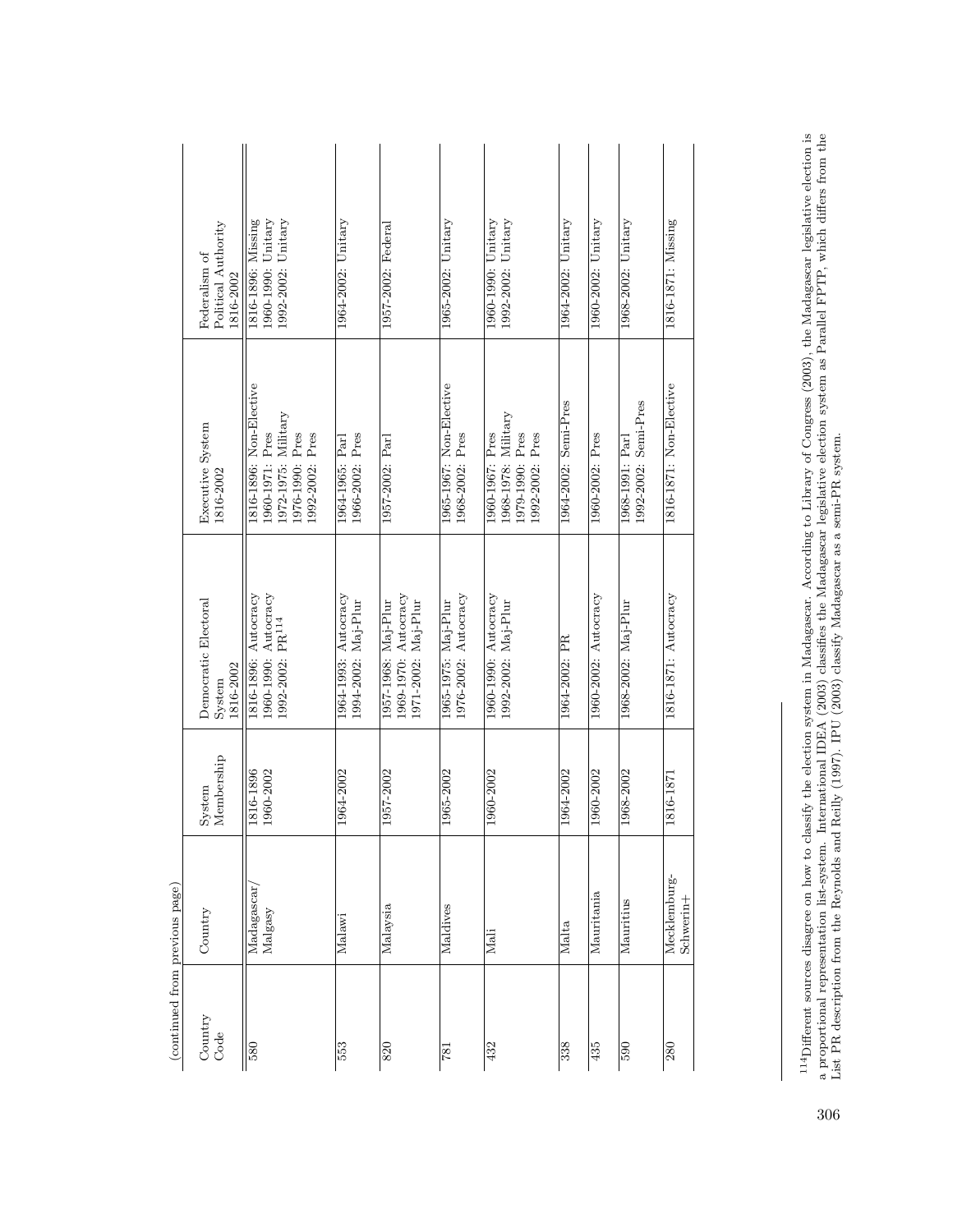| (continued from previous page) |             |                        |                                                                                                                                                                                   |                                                                                                                                                                   |                                                                                                                                     |
|--------------------------------|-------------|------------------------|-----------------------------------------------------------------------------------------------------------------------------------------------------------------------------------|-------------------------------------------------------------------------------------------------------------------------------------------------------------------|-------------------------------------------------------------------------------------------------------------------------------------|
| Country<br>Code                | Country     | Membership<br>System   | Democratic Electoral<br>1816-2002<br>System                                                                                                                                       | Executive System<br>1816-2002                                                                                                                                     | Political Authority<br>Federalism of<br>1816-2002                                                                                   |
| 01                             | Mexico      | 1821-2002              | .994-2002: Semi-PR <sup>115</sup><br>1848-1862: Autocracy<br>1880-1910: Autocracy<br>1835-1845: Autocracy<br>1864-1875: Autocracy<br>1821-1833: Autocracy<br>1917-1993: Autocracy | 1835-1845: Pres<br>1848-1862: Pres<br>1864-1875: Pres<br>1880-1910: Pres<br>1917-2002: Pres<br>1821-1833: Pres                                                    | Unitary<br>1835-1845: Unitary<br>1864-1875: Unitary<br>1880-1910: Unitary<br>1917-2002: Federal<br>1821-1833: Federal<br>1848-1862: |
| 332                            | Modena      | 1816-1861              | 1816-1861: Autocracy                                                                                                                                                              | 1816-1861: Non-Elective                                                                                                                                           | $1816 - 1861$ : Unitary                                                                                                             |
| 359                            | Moldova     | 1991-2002              | 1991-2002: PR <sup>116</sup>                                                                                                                                                      | 1991-2002: Pres                                                                                                                                                   | 1991-2002: Unitary                                                                                                                  |
| 712                            | Mongolia    | 1921-2002              | 1921-1991: Autocracy<br>1992-2002: Maj-Plur                                                                                                                                       | 1921-1951: Non-Elective<br>1992-2002: Semi-Pres<br>1952-1991: Parl                                                                                                | 1921-1928: Semi-Fed<br>1929-2002: Unitary                                                                                           |
| 341                            | Montenegro+ | 1868-1915              | 1868-1915: Autocracy                                                                                                                                                              | 1868-1915: Non-Elective                                                                                                                                           | 1868-1915: Missing                                                                                                                  |
| $\overline{600}$               | Morocco     | 1956-2002<br>1816-1904 | 1956-2002: Autocracy<br>1816-1904: Autocracy                                                                                                                                      | 1965-1969: Non-Elective<br>I816-1904: Non-Elective<br>1956-1962: Non-Elective<br>1972-1976: Non-Elective<br>[970-1971: Parl<br>1977-2002: Parl<br>1963-1964: Parl | 1816-1904: Missing<br>$1956 - 2002$ : Unitary                                                                                       |
| 541                            | Mozambique  | 1975-2002              | 1975-1993: Autocracy<br>1994-2002: PR                                                                                                                                             | 1975-2002: Pres                                                                                                                                                   | 1975-2002: Unitary                                                                                                                  |
|                                |             |                        |                                                                                                                                                                                   |                                                                                                                                                                   |                                                                                                                                     |

 $^{115}$  Reynolds and Reilly (1997) and International IDEA (2003) characterizes Mexico as a MMP PR system. According to Shugart and Wattenberg's case study of the Mexican electoral reforms (2001:209-230, 598), Mexico switc 115Reynolds and Reilly (1997) and International IDEA (2003) characterizes Mexico as a MMP PR system. According to Shugart and Wattenberg's case study of the Mexican electoral reforms (2001:209-230, 598), Mexico switched from PR to a MMM system (Mixed Member Majoritarian) in 1994.

 $^{116}\mathrm{Reynolds}$  and Reilly (1997) classify the Moldova electoral system as a TRS majority system in 1997. 116Reynolds and Reilly (1997) classify the Moldova electoral system as a TRS majority system in 1997.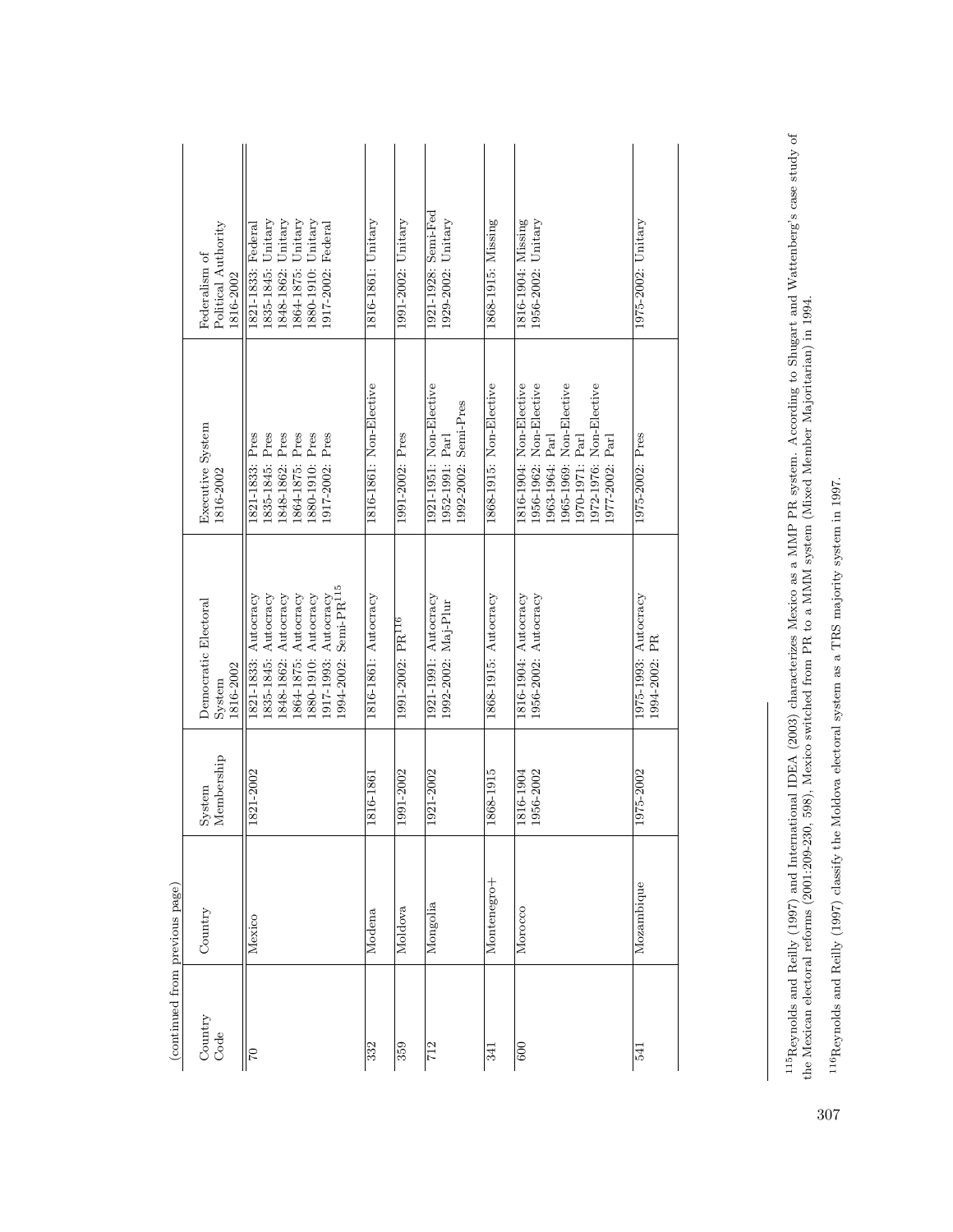| (continued from previous page) |                    |                                        |                                                                                             |                                                                                                  |                                                                |
|--------------------------------|--------------------|----------------------------------------|---------------------------------------------------------------------------------------------|--------------------------------------------------------------------------------------------------|----------------------------------------------------------------|
| Country<br>Code                | Country            | Membership<br>System                   | Democratic Electoral<br>1816-2002<br>System                                                 | Executive System<br>1816-2002                                                                    | Political Authority<br>Federalism of<br>1816-2002              |
| <b>544</b>                     | (Burna)<br>Myanmar | $1948\text{--}2002^{117}$<br>1816-1885 | 1962-2002: Autocracy<br>1816-1885: Autocracy<br>1948-1961: Maj-Plur                         | 1816-1885: Non-Elective<br>1962-2002: Military<br>1948-1961: Parl                                | 1963-2002: Unitary<br>1816-1885: Missing<br>1948-1962: Federal |
| 565                            | Namibia            | 1990-2002                              | 1990-2002: PR                                                                               | 1990-2002: Pres                                                                                  | $1990-2002$ : Unitary                                          |
| $\frac{062}{2}$                | Nepal              | 1816-2002                              | 1816-1956: Autocracy<br>1959-1989: Autocracy<br>2002-2002: Autocracy<br>1990-2001: Maj-Plur | 2002-2002: Non-Elective<br>1959-1989: Non-Elective<br>1816-1956: Non-Elective<br>.990-2001: Parl | $1959-2002$ : Unitary<br>1816-1956: Unitary                    |
| $\frac{10}{2}$                 | Netherlands        | 1816-2002                              | 1816-1916: Autocracy<br>1917-1939: PR<br>1945-2002: PR                                      | 1816-1847: Non-Elective<br>1945-2002: Parl<br>1848-1939: Parl                                    | $1945 - 2002$ : Unitary<br>1816-1939: Unitary                  |
| $\overline{920}$               | New Zealand        | 1907-2002                              | 1907-1992: Maj-Plur<br>1993-2002: PR <sup>118</sup>                                         | 1907-2002: Parl                                                                                  | 1907-2002: Unitary                                             |
| $\overline{93}$                | Nicaragua          | 1840-2002                              | 1928-1978: Autocracy<br>1840-1925: Autocracy<br>1981-1989: Autocracy<br>1990-2002: PR       | 1981-1984: Military<br>1928-1978: Pres<br>1985-2002: Pres<br>1840-1925: Pres                     | 1928-1978: Unitary<br>1981-2002: Unitary<br>1840-1925: Unitary |
| 436                            | Niger              | 1960-2002                              | 1960-1990: Autocracy<br>1996-1998: Autocracy<br>1992-1995: Semi-PR<br>1999-2002: Semi-PR    | 1974-1986: Military<br>1987-1990: Pres<br>1960-1973: Pres<br>1992-2002: Pres                     | 1992-2002: Unitary<br>1960-1990: Unitary                       |
|                                |                    |                                        |                                                                                             |                                                                                                  |                                                                |

<sup>117</sup>According to Lipset (1998:51), the British colonial rule ended in 1948. Upon independence, Burma adopted a multi-party democratic system dominated by a political coalition, which gave way to a military regime in 1958 117According to Lipset (1998:51), the British colonial rule ended in 1948. Upon independence, Burma adopted a multi-party democratic system dominated by a political coalition, which gave way to a military regime in 1958. Democratic rule was re-instituted through elections in 1960 and lasted until 1962. Interestingly, Burma receives the score 8 on the Polity4 authority index throughout this period, including the 1958 military regime.

 $^{118}$ The new PR (MMP) system in New Zealand was institutionalized in 1993, but the first election applying the new system did not take place until 1996. 118The new PR (MMP) system in New Zealand was institutionalized in 1993, but the first election applying the new system did not take place until 1996.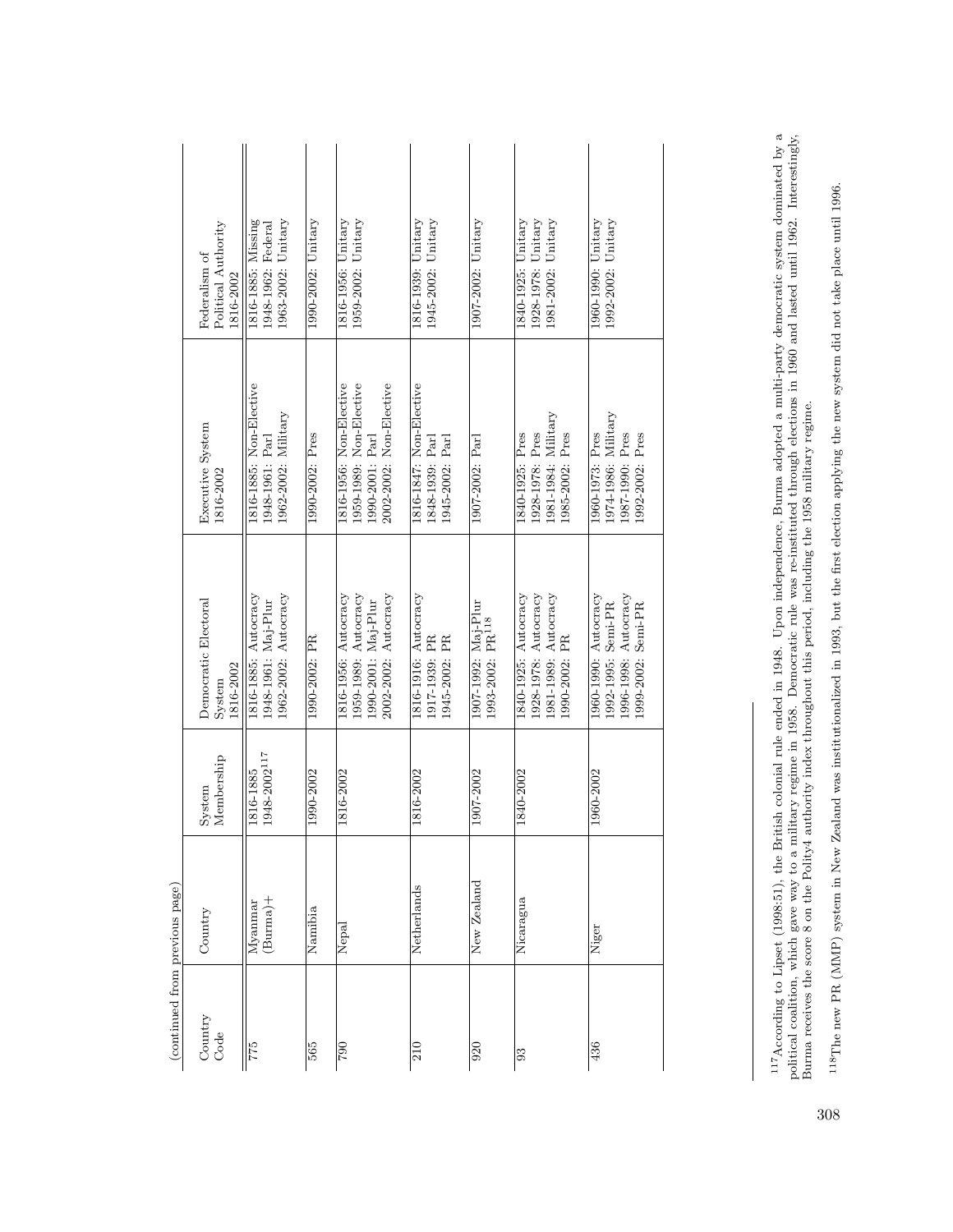|                                | Political Authority<br>Federalism of<br>1816-2002 | 1999-2002: Missing<br>1984-1997: Unitary<br>1979-1983: Federal<br>1960-1977: Federal                              | 1905-1939: Unitary<br>$1945 - 2002$ : Unitary         | 1816-1919: Unitary<br>$1957 - 2002$ : Unitary<br>1920-1956: Federal | $1854-1910$ : Unitary             | 1947-1954: Unitary<br>1955-1968: Federal<br>973-2002: Federal                                                                                                   | $1903-2002$ : Unitary                                                                                                                              |
|--------------------------------|---------------------------------------------------|-------------------------------------------------------------------------------------------------------------------|-------------------------------------------------------|---------------------------------------------------------------------|-----------------------------------|-----------------------------------------------------------------------------------------------------------------------------------------------------------------|----------------------------------------------------------------------------------------------------------------------------------------------------|
|                                | Executive System<br>1816-2002                     | Semi-Pres<br>1966-1977: Military<br>$1984-1997$ : Military<br>1979-1983: Pres<br>1999-2002: Pres<br>1960-1965:    | 1945-2002: Parl<br>1905-1939: Parl                    | 1816-2002: Non-Elective                                             | 1854-1910: Pres                   | 1977-1985: Military<br>.999-2002: Military<br>986-1998: Pres<br>1973-1976: Pres<br>1956-1968: Pres<br>1947-1955: Parl                                           | 1968-1968: Military<br>1903-1967: Pres<br>969-2002: Pres                                                                                           |
|                                | Democratic Electoral<br>1816-2002<br>System       | .984-1997: Autocracy<br>1966-1977: Autocracy<br>.979-1983: Maj-Plur<br>.999-2002: Maj-Plur<br>1960-1965: Maj-Plur | 1905-1919: Maj-Plur<br>1920-1939: PR<br>1945-2002: PR | 1816-2002: Autocracy                                                | 1854-1910: Missing <sup>119</sup> | 1947-1948: Autocracy<br>1958-1968: Autocracy<br>977-1987: Autocracy<br>999-2002: Autocracy<br>.973-1976: Maj-Plur<br>.988-1998: Maj-Plur<br>1949-1957: Maj-Plur | ${\rm Semi\text{-}PR^{120}}$<br>1968-1988: Autocracy<br>1903-1954: Autocracy<br>1956-1967: Semi-PR<br>.989-1989: PR<br>1955-1955: PR<br>.990-2002: |
|                                | Membership<br>System                              | 1960-2002                                                                                                         | 1905-2002                                             | 1816-2002                                                           | 1854-1910                         | 1947-2002                                                                                                                                                       | 1903-2002                                                                                                                                          |
|                                | Country                                           | Nigeria                                                                                                           | Norway                                                | Oman                                                                | Free<br>Orange<br>$State+$        | Pakistan                                                                                                                                                        | Panama                                                                                                                                             |
| (continued from previous page) | Country<br>Code                                   | $\frac{475}{4}$                                                                                                   | 385                                                   | 698                                                                 | 564                               | <b>0</b> 44                                                                                                                                                     | 95                                                                                                                                                 |

 $^{119}$ According to Encyclopeædia Britannica (2003), the political structure of the former British colony combined traditional Boer institutions with Dutch and American constitutional theory. The members of the unicameral 119According to Encyclopeædia Britannica (2003), the political structure of the former British colony combined traditional Boer institutions with Dutch and American constitutional theory. The members of the unicameral legislative assembly, the Volksraad were elected by white adult males only.

 $^{120}\rm{Panama}$  has a unicameral legislature, the Legislative Assembly (Asamblea Legislativa), which has 71 members elected for five-year terms from single-member and multi-member constituencies (Carr, 2003). 120Panama has a unicameral legislature, the Legislative Assembly (Asamblea Legislativa), which has 71 members elected for five-year terms from single-member and multi-member constituencies (Carr, 2003).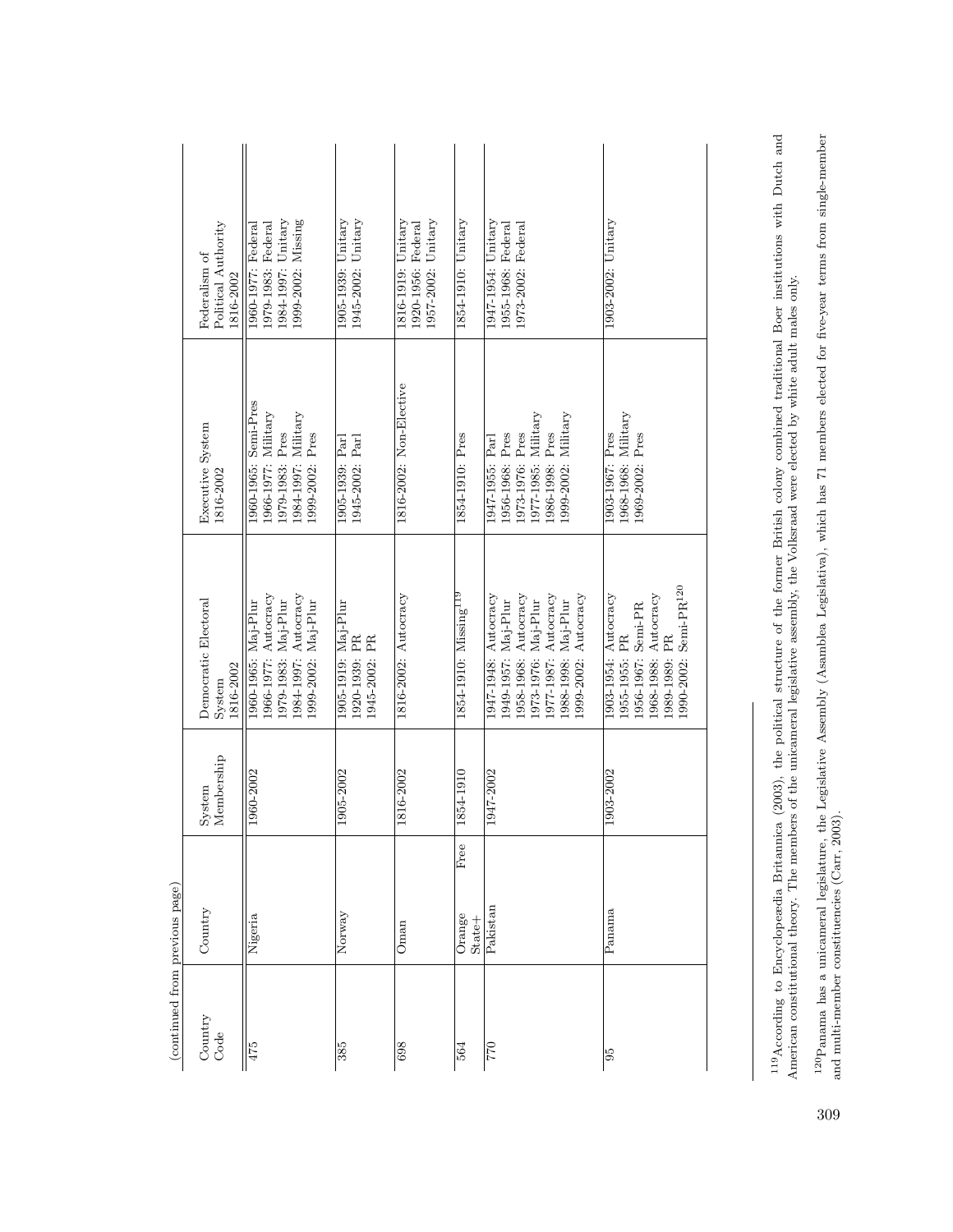|                                | Political Authority<br>Federalism of<br>816-2002 | 1850-1870: Unitary<br>1816-1847: Unitary           | 1975-2002: Semi-Fed | 1870-2002: Unitary<br>1816-1868: Unitary                                    | 1816-1861: Unitary      | 1972-1985: Semi-Fed<br>1987-2002: Semi-Fed<br>1946-1971: Unitary<br>1839-1880: Unitary<br>1883-1895: Unitary<br>1920-1929: Unitary<br>1933-1977: Unitary<br>1980-1999: Unitary<br>2001-2002: Unitary<br>1828-1836: Unitary<br>1837-1838: Federal<br>1896-1918: Federal                                                                                          |
|--------------------------------|--------------------------------------------------|----------------------------------------------------|---------------------|-----------------------------------------------------------------------------|-------------------------|-----------------------------------------------------------------------------------------------------------------------------------------------------------------------------------------------------------------------------------------------------------------------------------------------------------------------------------------------------------------|
|                                | Executive System<br>1816-2002                    | 1850-1870: Non-Elective<br>1816-1847: Non-Elective | 1975-2002: Parl     | 1840-1840: Military<br>1816-1839: Pres<br>841-1868: Pres<br>1870-2002: Pres | 1816-1861: Non-Elective | 1948-1949: Military<br>1962-1962: Military<br>.968-1977: Military<br>.963-1967: Pres<br>950-1961: Pres<br>1933-1947: Pres<br>883-1918: Pres<br>1920-1929: Pres<br>2001-2002: Pres<br>1987-2002: Pres<br>980-1999: Pres<br>1946-1985: Pres<br>1828-1880: Pres                                                                                                    |
|                                | Democratic Electoral<br>1816-2002<br>System      | 1816-1847: Autocracy<br>1850-1870: Autocracy       | 1975-2002: Maj-Plur | 1816-1868: Autocracy<br>1870-1991: Autocracy<br>1992-2002: PR               | 1816-1861: Autocracy    | 1950-1968: Maj-Plur <sup>121</sup><br>1995-2002: Semi-PR <sup>122</sup><br>1920-1929: Autocracy<br>1946-1949: Autocracy<br>835-1880: Autocracy<br>883-1918: Autocracy<br>.933-1949: Autocracy<br>.968-1977: Autocracy<br>.969-1985: Autocracy<br>1992-1999: Autocracy<br>.987-1994: Maj-Plur<br>.950-1967: PR<br>980-1991: PR<br>2001-2002: PR<br>1828-1834: PR |
|                                | Membership<br>System                             | 1816-1870                                          | 1975-2002           | 1816-2002                                                                   | 1816-1860               | 1824-2002<br>1946-2002                                                                                                                                                                                                                                                                                                                                          |
|                                | Country                                          | Papal States                                       | Papua New Guinea    | Paraguay                                                                    | Parma                   | Philippines<br>Peru                                                                                                                                                                                                                                                                                                                                             |
| (continued from previous page) | Country<br>Code                                  | 327                                                | $\frac{0}{10}$      | 150                                                                         | 335                     | 135<br>840                                                                                                                                                                                                                                                                                                                                                      |

 $^{121}$ According to the Encyclopeædia Britannica (2003), the Philippines has been governed under three constitutions, the first of which was promulgated in 1935, during the period of U.S. administration. It was closely mo was abolished and replaced by a new constitution (adopted in January 1973) that changed the Philippine government from a U.S.-style presidential system to a was abolished and replaced by a new constitution (adopted in January 1973) that changed the Philippine government from a U.S.-style presidential system to a during the period of U.S. administration. It was closely modeled on the U.S. Constitution and included provisions for a bicameral legislative branch, an executive branch headed by a president, and an independent judiciary. During the period of martial law (1972-81) under President Ferdinand E. Marcos, this constitution 121According to the Encyclopeædia Britannica (2003), the Philippines has been governed under three constitutions, the first of which was promulgated in 1935, parliamentary form. parliamentary form.

 $^{122}$ International IDEA (2003) classifies the Philippino system as Parallel FPTP and plurality, whereas Derbyshire and Derbyshire (1996:545) and Carr (2003) classify it as a mixed system. Hicken and Kasuya (2003:136-137 122International IDEA (2003) classifies the Philippino system as Parallel FPTP and plurality, whereas Derbyshire and Derbyshire (1996:545) and Carr (2003) classify it as a mixed system. Hicken and Kasuya (2003:136-137) define the Philippines as having an electoral formula with both Plurality and Mixed PR from 1995. 'The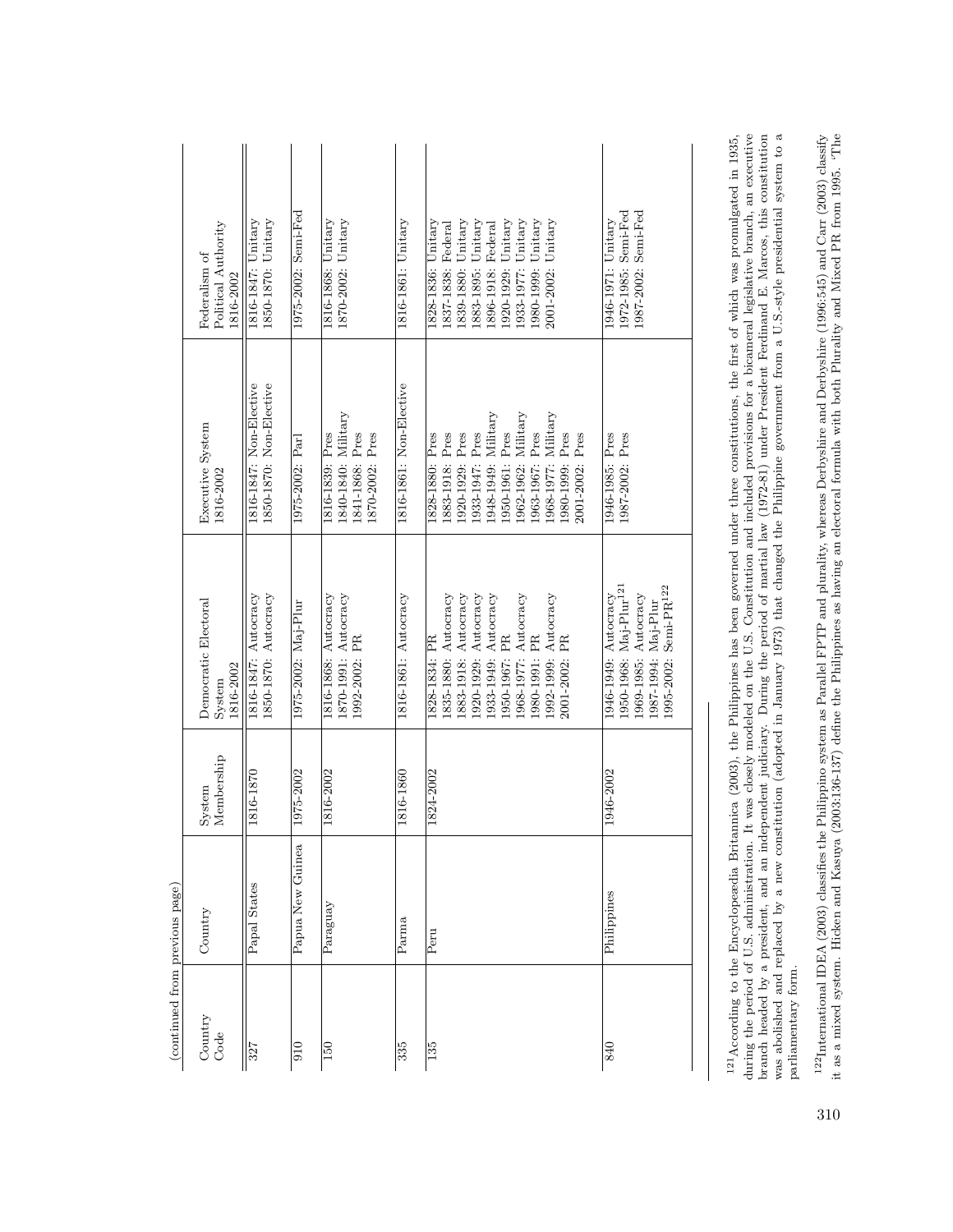| 1973-1977: Military<br>1991-2002: Pres<br>1978-1992: Pres<br>.990-2002: Pres<br>1962-1972: Pres<br>1966-1988: Pres<br>1917-1937: Parl<br>1941-1943: Parl<br>1941-1943: Autocracy<br>1948-1988: Autocracy<br>1878-1915: Autocracy<br>1917-1939: Autocracy<br>1962-1992: Autocracy<br>1994-2002: Autocracy<br>1971-2002: Autocracy<br>1816-1904: Autocracy<br>1906-1991: Autocracy<br>1992-2002: Semi-PR<br>1990-2002: PR<br>1971-2002<br>1878-2002<br>1816-2002<br>1962-2002<br>(Soviet<br>Rumania<br>Rwanda<br>Union)<br>Russia<br>Qatar | Country<br>Code | (continued from previous page)<br>Portugal<br>Country<br>Poland | Membership<br>1918-2002<br>1816-2002<br>System | 1823-1832: Autocracy<br>Autocracy<br>1926-1938: Autocracy<br>1947-1988: Autocracy<br>1930-1973: Autocracy<br>Democratic Electoral<br>1918-1925: PR <sup>123</sup><br>1989-2002: PR<br>1911-1925: PR<br>$\mathbf{PR}$<br>1834-1909:<br>1976-2002:<br>1816-2002<br>S <sub>ystem</sub> | 1947-1980: Non-Elective<br>1982-1988: Non-Elective<br>1834-1909: Non-Elective<br>1823-1832: Non-Elective<br>976-2002: Semi-Pres<br>997-2002: Semi-Pres<br>$1926-1938$ : Military<br>$1981-1981:$ Military<br>Executive System<br>.989-1996: Pres<br>1918-1925: Pres<br>1930-1973: Parl<br>1911-1925: Parl<br>816-2002 | Unitary<br>1823-1832: Unitary<br>Unitary<br>Unitary<br>$1947-2002$ : Unitary<br>Unitary<br>Unitary<br>Political Authority<br>Federalism of<br>1918-1938:<br>1911-1925:<br>1834-1909:<br>1930-1973:<br>1976-2002:<br>1816-2002 |
|------------------------------------------------------------------------------------------------------------------------------------------------------------------------------------------------------------------------------------------------------------------------------------------------------------------------------------------------------------------------------------------------------------------------------------------------------------------------------------------------------------------------------------------|-----------------|-----------------------------------------------------------------|------------------------------------------------|-------------------------------------------------------------------------------------------------------------------------------------------------------------------------------------------------------------------------------------------------------------------------------------|-----------------------------------------------------------------------------------------------------------------------------------------------------------------------------------------------------------------------------------------------------------------------------------------------------------------------|-------------------------------------------------------------------------------------------------------------------------------------------------------------------------------------------------------------------------------|
|                                                                                                                                                                                                                                                                                                                                                                                                                                                                                                                                          |                 |                                                                 |                                                |                                                                                                                                                                                                                                                                                     | 1971-2002: Non-Elective                                                                                                                                                                                                                                                                                               | 1971-2002: Unitary                                                                                                                                                                                                            |
|                                                                                                                                                                                                                                                                                                                                                                                                                                                                                                                                          |                 |                                                                 |                                                |                                                                                                                                                                                                                                                                                     | I878-1915: Non-Elective<br>1938-1939: Non-Elective<br>1948-1965: Non-Elective                                                                                                                                                                                                                                         | 1948-1988: Unitary<br>1917-1939: Unitary<br>Unitary<br>1990-2002: Unitary<br>1878-1915: Unitary<br>1941-1943:                                                                                                                 |
|                                                                                                                                                                                                                                                                                                                                                                                                                                                                                                                                          |                 |                                                                 |                                                |                                                                                                                                                                                                                                                                                     | 1906-1990: Non-Elective<br>1816-1904: Non-Elective                                                                                                                                                                                                                                                                    | 1906-1921: Unitary<br>1816-1904: Unitary<br>1922-2002: Federal                                                                                                                                                                |
|                                                                                                                                                                                                                                                                                                                                                                                                                                                                                                                                          |                 |                                                                 |                                                |                                                                                                                                                                                                                                                                                     | 1994-2002: Pres                                                                                                                                                                                                                                                                                                       | 1994-1995: Missing<br>1996-2002: Unitary<br>1962-1992: Unitary                                                                                                                                                                |

provision for a mixed-member system was included in the 1987 Constitution but a law fully implementing the measure was not passed until 1995 and not used in an election until 1998. In the interim, both President Aquino and provision for a mixed-member system was included in the 1987 Constitution but a law fully implementing the measure was not passed until 1995 and not used in an election until 1998. In the interim, both President Aquino and President Ramos appointed some sectoral representatives to the lower chamber' (Ibid).

 $^{123}\text{According to Encyclopedia Britannica (2003), the constitution of 1921 made the parlament supernen vis-à-vis the executive. The proportional system of universal suffrage (which included women) necessitated coalition calition exhibits, and, except at times of national crisis, the left and the right hardly cooperated.$  $^{123}$  According to Encyclopædia Britannica ( $2003$ ), the constitution of 1921 made the parliament supreme vis-à-vis the executive. The proportional system of universal suffrage (which included women) necessitated coalition cabinets, and, except at times of national crisis, the left and the right hardly cooperated.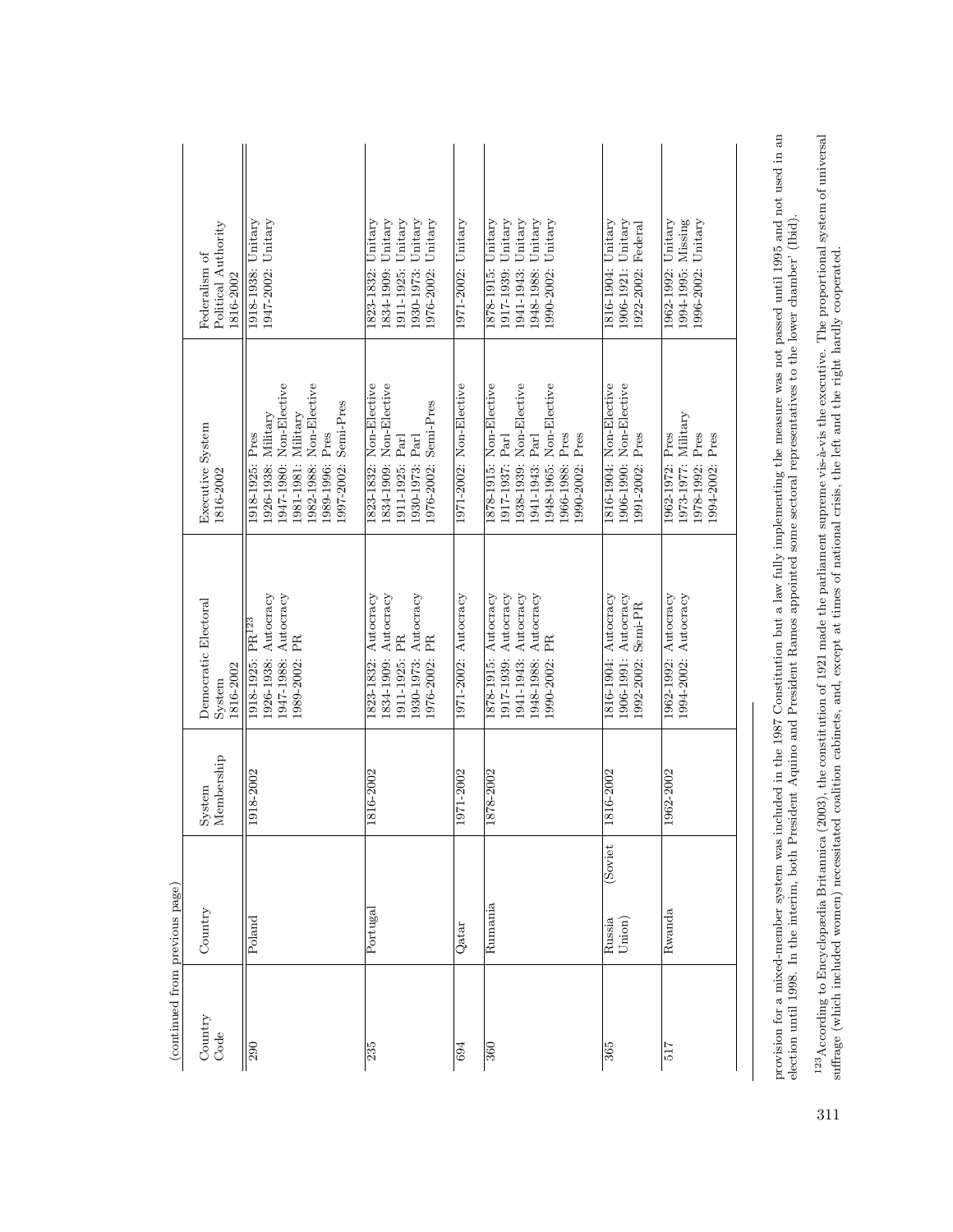|                            | Political Authority<br>Federalism of<br>1816-2002 | 1932-2002: Unitary      | 1816-1847: Unitary<br>$1849 - 1871$ : Unitary      | 1963-2002: Unitary<br>1960-1961: Unitary                           | 1878-1914: Missing                         | 1970-1996: Semi-Fed<br>1961-1969: Federal<br>2002: Missing                                                             | 1965-2002: Unitary   | 1993-2002: Unitary   | 1991-2002: Unitary   | 1978-2002: Federal                          |
|----------------------------|---------------------------------------------------|-------------------------|----------------------------------------------------|--------------------------------------------------------------------|--------------------------------------------|------------------------------------------------------------------------------------------------------------------------|----------------------|----------------------|----------------------|---------------------------------------------|
|                            | Executive System<br>1816-2002                     | 1932-2002: Non-Elective | 1816-1847: Non-Elective<br>1849-1871: Non-Elective | 1963-2002: Pres<br>1960-1961: Pres                                 | 1878-1914: Non-Elective                    | 1967-1967: Military<br>1992-1996: Military<br>1971-1991: Pres<br>2002-2002: Pres<br>1968-1970: Parl<br>1961-1966: Parl | 1965-2002: Semi-Pres | 1993-2002: Semi-Pres | 1991-2002: Semi-Pres | 1978-2002: Parl                             |
|                            | Democratic Electoral<br>1816-2002<br>System       | 1932-2002: Autocracy    | 1816-1847: Autocracy<br>1849-1871: Autocracy       | 1960-1961: Autocracy<br>1963-1999: Autocracy<br>2000-2002: Semi-PR | 1878-1902: Autocracy<br>1903-1914: Missing | 1961-1966: Maj-Plur <sup>124</sup><br>1967-1995: Autocracy<br>2002-2002: Semi-PR<br>.996-1996: PR                      | 1965-2002: Autocracy | 1993-2002: PR        | 1991-2002: PR        | 2001-2002: Autocracy<br>1978-2000: Maj-Plur |
|                            | Membership<br>System                              | 1932-2002               | 1816-1871                                          | 1960-2002                                                          | 1878-1915                                  | 1961-2002                                                                                                              | 1965-2002            | 1993-2002            | 1991-2002            | 1978-2002                                   |
|                            | Country                                           | Saudi Arabia            | Saxony                                             | Senegal                                                            | Serbia <sup>+</sup>                        | Sierra Leone                                                                                                           | Singapore            | Slovakia             | Slovenia             | Solomon<br>Islands                          |
| /Comment morn hiesing hope | Country<br>Code                                   | 070                     | 269                                                | 433                                                                | 340                                        | 451                                                                                                                    | 830                  | 317                  | 349                  | $\sqrt{6}$                                  |

 $\left(\textrm{continued from previous page}\right)$ (continued from previous page)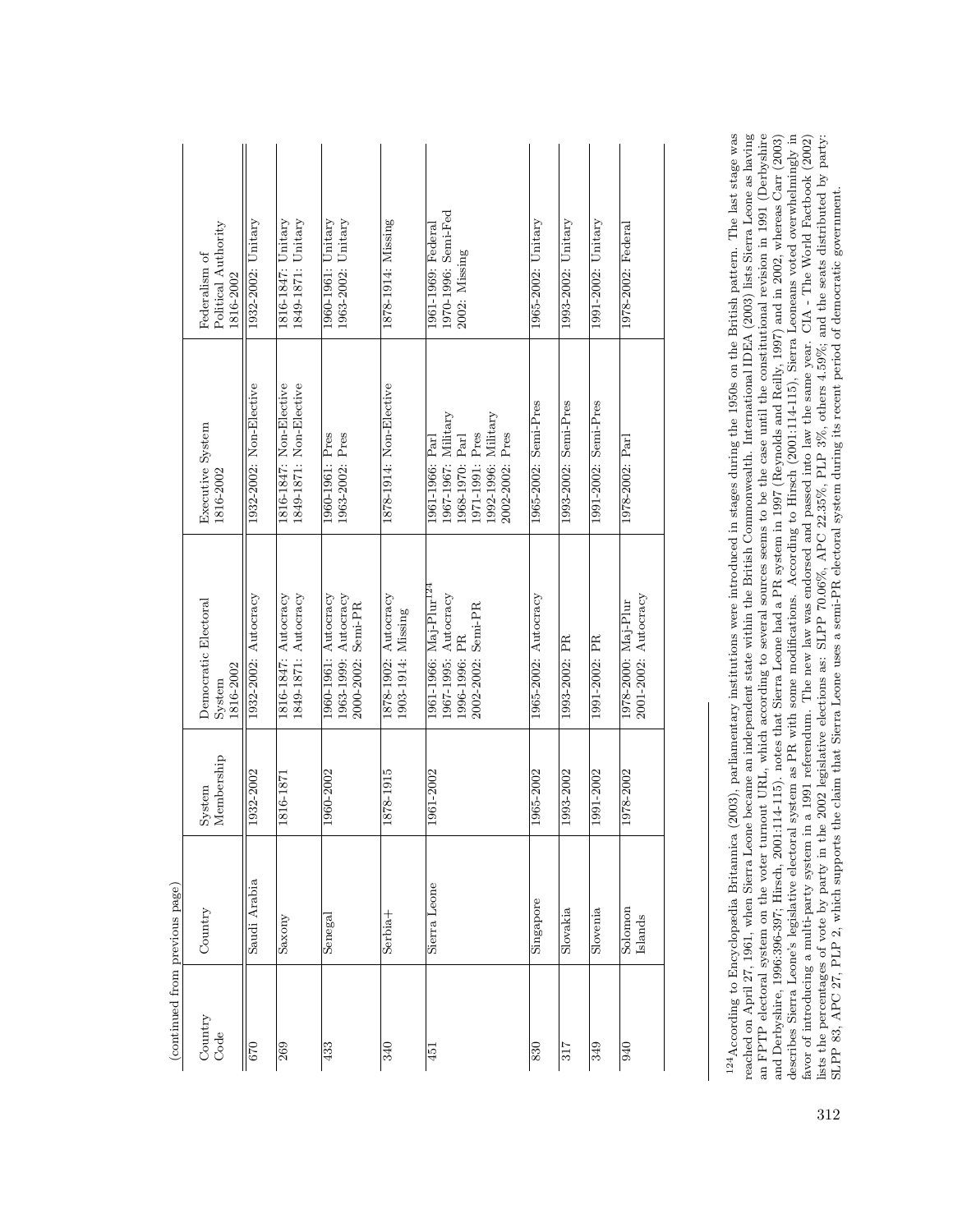| (continued from previous page) |              |                          |                                                     |                                                                               |                                                   |
|--------------------------------|--------------|--------------------------|-----------------------------------------------------|-------------------------------------------------------------------------------|---------------------------------------------------|
| Country<br>Code                | Country      | Membership<br>System     | Democratic Electoral<br>1816-2002<br>System         | Executive System<br>1816-2002                                                 | Political Authority<br>Federalism of<br>1816-2002 |
| 520                            | Somalia      | 1960-2002 <sup>125</sup> | 1969-1990: Autocracy<br>1960-1968: Semi-PR          | 1969-1975: Military<br>1960-1968: Pres<br>1976-1990: Pres                     | 1969-1990: Semi-Fed<br>1960-1968: Federal         |
| 560                            | South Africa | 1910-2002 <sup>126</sup> | 1910–1991: Maj-Plur<br>1994-2002: PR <sup>127</sup> | 1961-1983: Semi-Pres<br>1984-1991: Pres<br>1910-1960: Parl<br>1994-2002: Pres | 1994-2002: Semi-Fed<br>1910-1991: Unitary         |

 $^{126}$ During 1910-1991, South Africa receives a score of 4 on the Polity IV democracy-autocracy index, which theoretically means the country is a democracy during the apartheid regime. South Africa is a special case and 126During 1910-1991, South Africa receives a score of 4 on the Polity IV democracy-autocracy index, which theoretically means the country is a democracy during the apartheid regime. South Africa is a special case and not representative for other countries that receive the same score on the authority index. I make an exception to the obvious autocratic characteristics in this case, and treat South Africa as democratic.

 $^{125}$ According to the World Factbook (2002), Somalia became independent on 1 July 1960 (from a merger of British Somaliland, which became independent from the UK on 26 June 1960, and Italian Somaliland, which became independent from the Italian-administered UN trusteeship on 1 July 1960, to form the Somali Republic).

 $^{125}$ According to the World Factbook (2002), Somalia became independent on 1 July 1960 (from a merger of British Somaliland, which became independent from the UK on 26 June 1960, and Italian Somaliland, which became ind

 $^{127}\text{South Africa's first demonstration with universal suffixe took place in 1994.}$ 127South Africa's first democratic election with universal suffrage took place in 1994.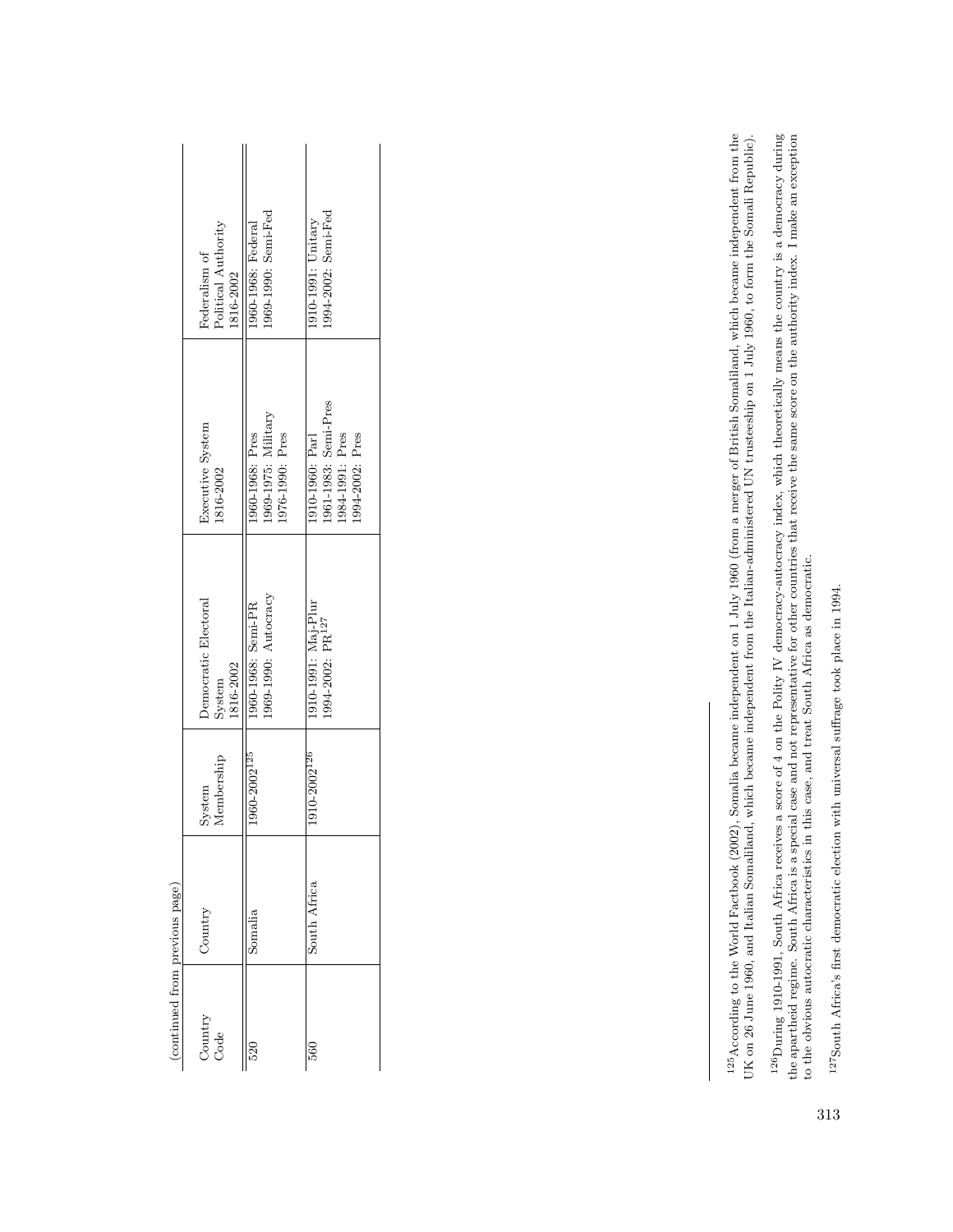|                                | Political Authority<br>Federalism of<br>1816-2002             | 980-2002: Semi-Fed<br>1876-1929: Unitary<br>1837-1867: Unitary<br>1871-1873: Unitary<br>.931-1974: Unitary<br>978-1979: Unitary<br>1816-1835: Unitary                                                                                                                               | $1948 - 2002$ : Unitary                             |
|--------------------------------|---------------------------------------------------------------|-------------------------------------------------------------------------------------------------------------------------------------------------------------------------------------------------------------------------------------------------------------------------------------|-----------------------------------------------------|
|                                | Executive System<br>1816-2002                                 | 1816-1835: Non-Elective<br>1837-1839: Non-Elective<br>1846-1846: Non-Elective<br>1937-1974: Non-Elective<br>.931-1936: Semi-Pres<br>1923-1929: Military<br>1840-1845: Parl<br>1876-1922: Parl<br>1847-1867: Parl<br>1871-1872: Parl<br>.978-2002: Parl<br>1873: Pres <sup>130</sup> | 1978-2002: Pres<br>1948-1977: Parl                  |
|                                | Democratic Electoral<br>1816-2002<br>System                   | 1876-1878: Autocracy<br>1879-1922: Maj-Plur <sup>128</sup><br>1978-2002: Semi-PR <sup>129</sup><br>1837-1867: Autocracy<br>1871-1873: Autocracy<br>1923-1929: Autocracy<br>1939-1974: Autocracy<br>1816-1835: Autocracy<br>1931-1938: Maj-Plur                                      | 1948-1978: Maj-Plur <sup>13.</sup><br>1979-2002: PR |
|                                | Membership<br>System                                          | 1816-2002                                                                                                                                                                                                                                                                           | 1948-2002                                           |
|                                | Country                                                       | Spain                                                                                                                                                                                                                                                                               | Sri Lanka (Ceylon)                                  |
| (continued from previous page) | $\begin{array}{ll} \text{Country} \\ \text{Code} \end{array}$ | 230                                                                                                                                                                                                                                                                                 | $^{780}$                                            |

Cuba, prompted political reevaluation in Spain. A plethora of new, often short-lived, personalist parties and regional groups on both the left and the right (that broke the hegemony of the two-party system and ultimately left the parliamentary structure in disarray) sought solutions to the country's problems. By 1915 it was virtually impossible to form a coalition government that could command the support of a parliamentary majority. The November 1932 election combined electoral <sup>128</sup>Library of Congress (2003) describes 1898 as a turning point in the Spanish democratic government. The Spanish defeat by the United States in the war over  $^{128}$ Library of Congress (2003) describes 1898 as a turning point in the Spanish democratic government. The Spanish defeat by the United States in the war over broke the hegemony of the two-party system and ultimately left the parliamentary structure in disarray) sought solutions to the country's problems. By 1915 it was virtually impossible to form a coalition government that could command the support of a parliamentary majority. The November 1932 election combined electoral lists and encouraged coalitions, which intended to prevent parliamentary fragmentation in the multiparty system. However, Lipset (1998:160) describes the electoral<br>law in 1933 as 'favoring the conservative coalition agains lists and encouraged coalitions, which intended to prevent parliamentary fragmentation in the multiparty system. However, Lipset (1998:160) describes the electoral Cuba, prompted political reevaluation in Spain. A plethora of new, often short-lived, personalist parties and regional groups on both the left and the right (that law in 1933 as 'favoring the conservative coalition against a divided left.'

<sup>129</sup> Spain has a semi-PR system according to IPU (2003), which corresponds to Blais and Massicotte (1996:67) who characterize Spain as having a PR system which contains many modifications which make it strictly disproportional. Mackie and Rose (1991) describe how the deputies to the assembly are elected according to 129Spain has a semi-PR system according to IPU (2003), which corresponds to Blais and Massicotte (1996:67) who characterize Spain as having a PR system which contains many modifications which make it strictly disproportional. Mackie and Rose (1991) describe how the deputies to the assembly are elected according to different rules depending on the electing province. The North African territories of Ceuta and Mellilla and the islands (Mallorca, Gran Canaria and Tenerife) all elect different rules depending on the electing province. The North African territories of Ceuta and Melilla and the islands (Mallorca, Gran Canaria and Tenerife) all elect heir deputies by a plurality system whereas the general election system is multi-member constituencies by d'Hondt electoral system. their deputies by a plurality system whereas the general election system is multi-member constituencies by d'Hondt electoral system.

<sup>130</sup> The First Spanish republic was headed by president Emilio Castelar y Ripoll and lasted from September 1873 until January 1874 (Encyclopædia Britannica, 130The First Spanish republic was headed by president Emilio Castelar y Ripoll and lasted from September 1873 until January 1874 (Encyclopædia Britannica, 2007).

<sup>131</sup>Sri Lanka has one of the longest experience with holding democratic elections of the Asian states (Reilly, 2001:115). Sri Lanka moved from a British type parliamentary system to a mixed presidential-parliamentary system like the French in the 1978 constitutional changes. A PR electoral system was introduced to parliamentary elections in 1978, but was not applied until the 131Sri Lanka has one of the longest experience with holding democratic elections of the Asian states (Reilly, 2001:115). Sri Lanka moved from a British type parliamentary system to a mixed presidential-parliamentary system like the French in the 1978 constitutional changes. A PR electoral system was introduced to parliamentary elections in 1978, but was not applied until the subsequent election a decade later (Hicken and Kasuya (2003:138, fn. G; Reilly, 2001:117).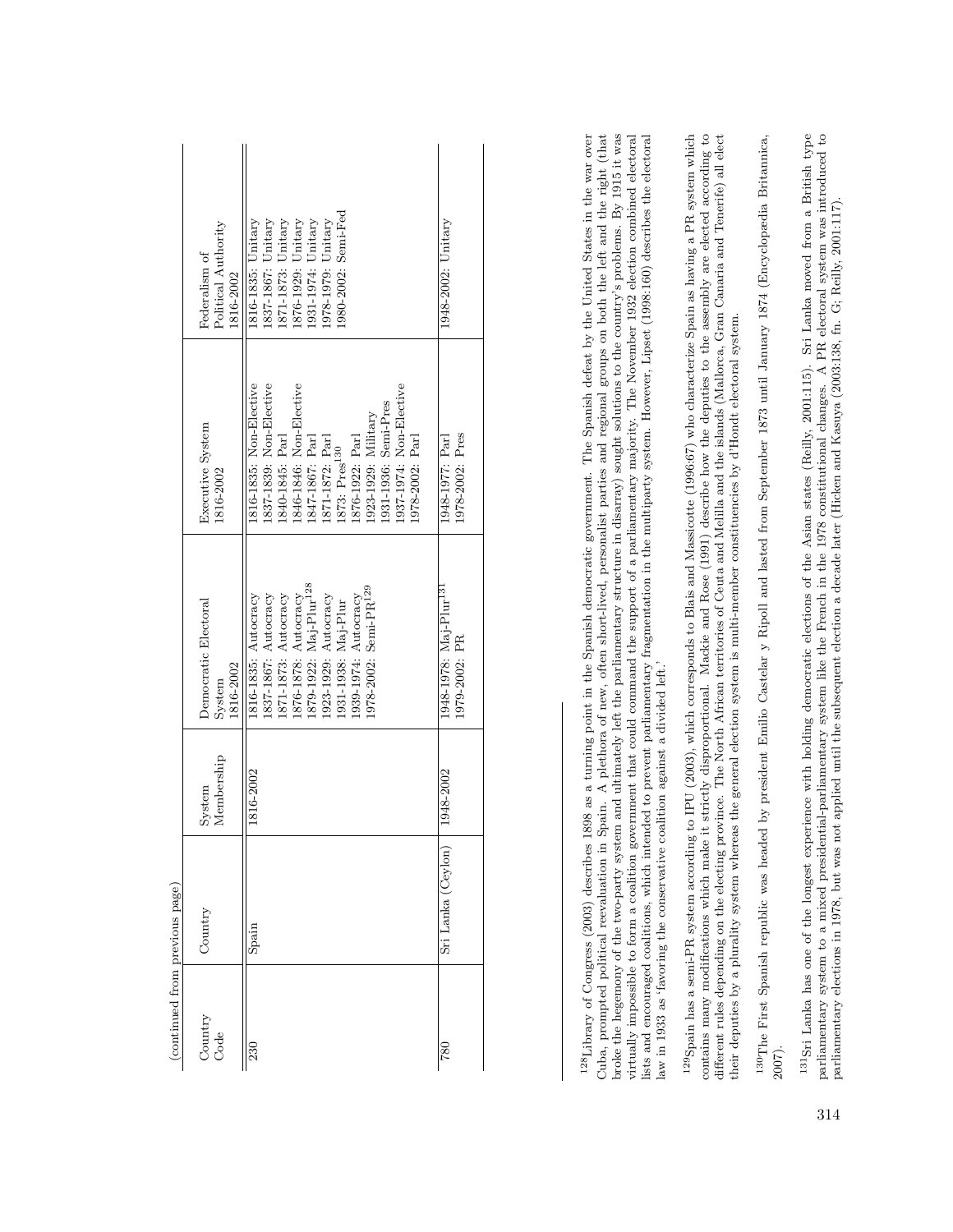| (continued from previous page) |                              |                      |                                                                                                                                              |                                                                                                                                           |                                                                                                                               |
|--------------------------------|------------------------------|----------------------|----------------------------------------------------------------------------------------------------------------------------------------------|-------------------------------------------------------------------------------------------------------------------------------------------|-------------------------------------------------------------------------------------------------------------------------------|
| Country<br>Code                | Country                      | Membership<br>System | Democratic Electoral<br>1816-2002<br>System                                                                                                  | Executive System<br>1816-2002                                                                                                             | Political Authority<br>Federalism of<br>1816-2002                                                                             |
| 625                            | Sudan                        | 1956-2002            | 1989-2002: Autocracy<br>Autocracy<br>1958-1963: Autocracy<br>1986-1988: Maj-Plur<br>1965-1968: Maj-Plur<br>1956-1957: Maj-Plur<br>1971-1984: | 1989-1992: Military<br>1958-1963: Military<br>1986-1988: Pres<br>1971-1984: Pres<br>1993-2002: Pres<br>1965-1968: Parl<br>1956-1957: Parl | 1972-1984: Semi-Fed<br>1986-1997: Semi-Fed<br>1956-1963: Unitary<br>1965-1968: Unitary<br>1998-2002: Federal<br>1971: Unitary |
| 115                            | Surinam                      | 1975-2002            | 1981-1988: Autocracy<br>Autocracy<br>1989-1990: PR<br>1993-2002: PR<br>1975-1980: PR<br>1991-1992:                                           | 1975-1979: Semi-Pres<br>1980-1987: Military<br>1988-2002: Pres                                                                            | 1975-2002: Unitary                                                                                                            |
| 572                            | Swaziland                    | 1968-2002            | 1968-2002: Autocracy                                                                                                                         | 1968-2002: Non-Elective                                                                                                                   | 1968-2002: Unitary                                                                                                            |
| 380                            | Sweden                       | 1816-2002            | 1816-1906: Autocracy<br>1917-2002: PR                                                                                                        | 1816-1882: Non-Elective<br>1883-1906: Parl<br>1917-2002: Parl                                                                             | 1816-1906: Unitary<br>1917-2002: Unitary                                                                                      |
| 225                            | Switzerland                  | 1816-2002            | 1816-1917: Maj-Plur<br>1918-2002: PR                                                                                                         | 1848-2002: Semi-Pres<br>1816-1847: Missing                                                                                                | 1816-2002: Federal                                                                                                            |
| 652                            | Syria <sup>+</sup>           | 1946-2002            | Autocracy<br>1961-2002: Autocracy<br>1946-1948: Missing <sup>132</sup><br>1954-1957: Missing<br>1949-1953:                                   | 1949-1953: Military<br>1946-1948: Pres<br>1954-1957: Pres<br>1961-2002: Pres                                                              | 1961-2002: Unitary<br>1946-1957: Unitary                                                                                      |
| 713                            | Republic of China<br>Taiwan, | 1949-2002            | 1949-1991: Autocracy<br>1992-2002: Semi-PR                                                                                                   | Semi-Pres<br>1949-1974: Military<br>1978-2002: Pres<br>1975-1975: Parl<br>1976-1977:                                                      | 1949-2002: Unitary                                                                                                            |
| 702                            | Tajikistan                   | 1991-2002            | 1991-2002: Autocracy                                                                                                                         | 1991-2002: Pres                                                                                                                           | 1991-2002: Unitary                                                                                                            |
| 510                            | Tanganyika<br>Tanzania       | 1961-2002            | 1961-2002: Autocracy                                                                                                                         | 1961-2002: Pres                                                                                                                           | 1961-2002: Semi-Fed                                                                                                           |
|                                |                              |                      |                                                                                                                                              |                                                                                                                                           |                                                                                                                               |

132Syria was administered by the French until independence in 1946, which might have affected their adaptation of democratic system. <sup>132</sup>Syria was administered by the French until independence in 1946, which might have affected their adaptation of democratic system.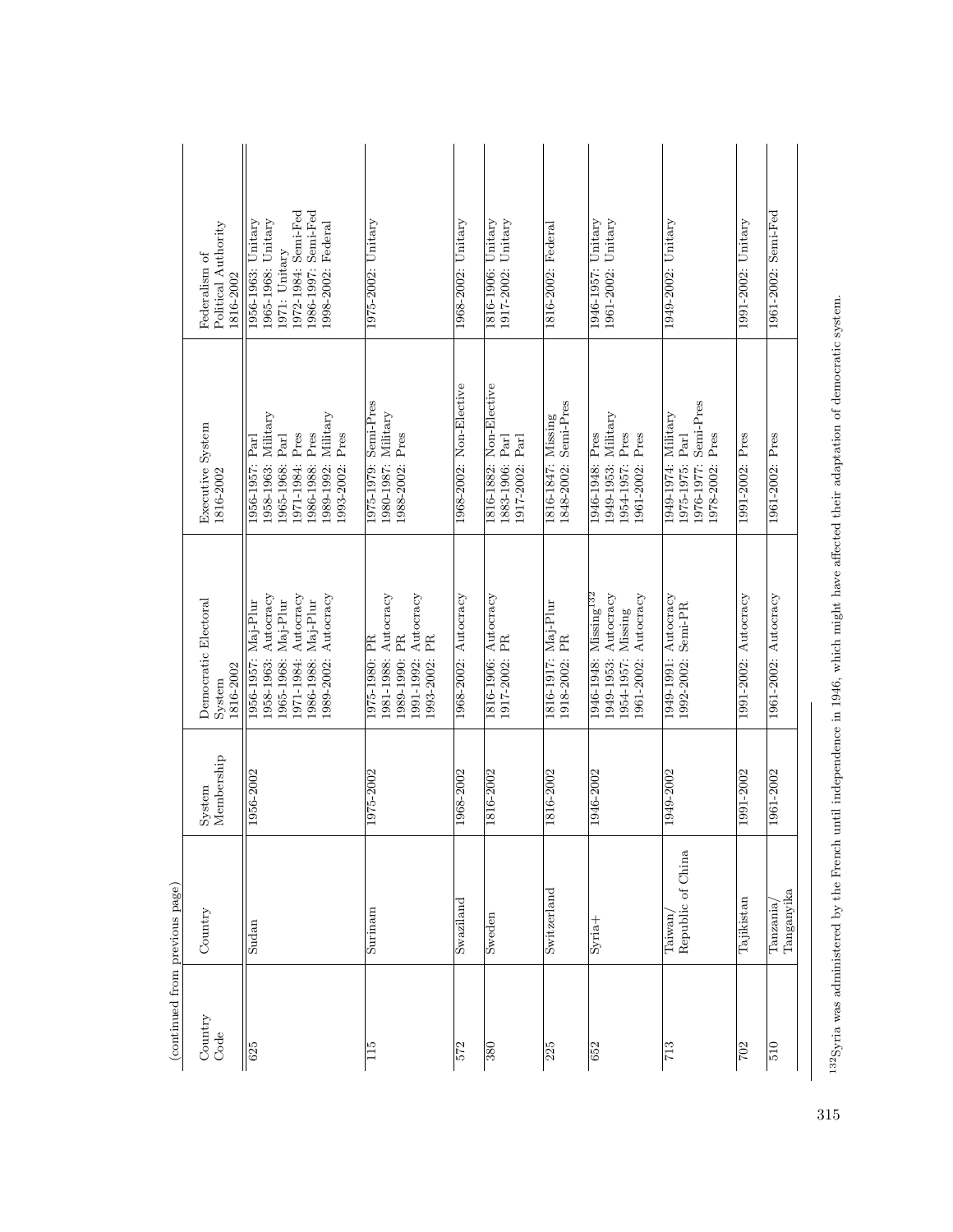|                                | Political Authority<br>Federalism of<br>1816-2002 | 1816-1867: Semi-Fed<br>1868-1931: Unitary<br>1935-1940: Unitary<br>1942-1967: Unitary<br>1969-1972: Unitary<br>1974-1976: Unitary<br>978-2002: Unitary                                                                                                                                                                                                                                         | 1913-1950: Missing      | 1960-1990: Unitary<br>1993-2002: Unitary     | 1852-1910: Missing   | 1962-2002: Unitary                         | 1956-2002: Unitary<br>1816-1881: Missing     |
|--------------------------------|---------------------------------------------------|------------------------------------------------------------------------------------------------------------------------------------------------------------------------------------------------------------------------------------------------------------------------------------------------------------------------------------------------------------------------------------------------|-------------------------|----------------------------------------------|----------------------|--------------------------------------------|----------------------------------------------|
|                                | Executive System<br>1816-2002                     | 1816-1931: Non-Elective<br>1951-1951: Military<br>1957-1957: Military<br>1947-1948: Military<br>1959-1959: Military<br>1976-1976: Military<br>1978-1987: Military<br>1991-1991: Military<br>Parl<br>.949-1950: Parl<br>1952-1956: Parl<br>1958-1958: Parl<br>942-1946: Parl<br>1960-1967: Parl<br>Part<br>Parl<br>.992-2002: Parl<br>1935-1940: Parl<br>1988-1990:<br>1974-1975:<br>1969-1972: | 1913-1950: Non-Elective | 1993-2002: Pres<br>1960-1990: Pres           | 1852-1910: Pres      | 1976-2002: Semi-Pres<br>1962-1975: Parl    | 1816-1881: Non-Elective<br>1956-2002: Pres   |
|                                | Democratic Electoral<br>1816-2002<br>System       | 1997-2002: Semi-PR <sup>133</sup><br>976-1976: Autocracy<br>1942-1967: Autocracy<br>1935-1940: Autocracy<br>1816-1931: Autocracy<br>1969-1972: Autocracy<br>1978-1987: Autocracy<br>1991-1991: Autocracy<br>1974-1975: Maj-Plur<br>1988-1990: Maj-Plur<br>1992-1996: Maj-Plur                                                                                                                  | 1913-1950: Autocracy    | 1960-1990: Autocracy<br>1993-2002: Autocracy | 1852-1910: Autocracy | 1962-2002: Maj-Plur                        | 1956-2002: Autocracy<br>1816-1881: Autocracy |
|                                | Membership<br>System                              | 1816-2002                                                                                                                                                                                                                                                                                                                                                                                      | 1913-1950               | 1960-2002                                    | 1852-1910            | 1962-2002                                  | 1956-2002<br>1816-1881                       |
|                                | Country                                           | Thailand                                                                                                                                                                                                                                                                                                                                                                                       | Tibet                   | Togo                                         | $Transvaal +$        | $\Gamma$<br>and<br><b>Trinidad</b><br>bago | Tunisia                                      |
| (continued from previous page) | Country<br>Code                                   | 800                                                                                                                                                                                                                                                                                                                                                                                            | ΞZ                      | 461                                          | 563                  | 52                                         | 616                                          |

 $^{133}{\rm In}$  contrast to International IDEA (2003) which defines Thailand as having a Maj-Plur system during all years as a democracy, Hicken and Kasuya (2003:137) classify Thailand as a Semi-PR system from 1997 to present 133In contrast to International IDEA (2003) which defines Thailand as having a Maj-Plur system during all years as a democracy, Hicken and Kasuya (2003:137) classify Thailand as a Semi-PR system from 1997 to present, combining List PR and Plurality electoral formulas.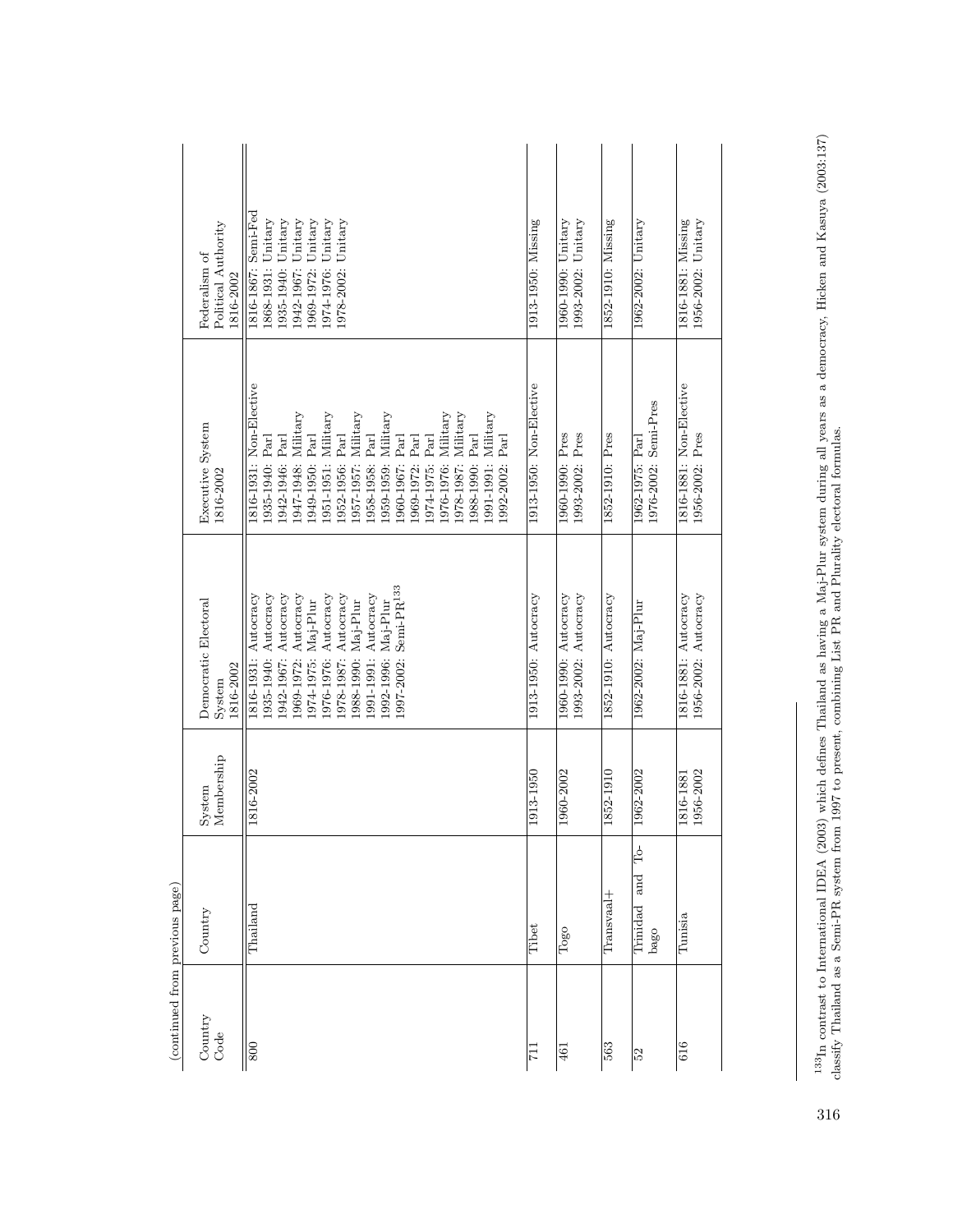$^{134}$ Most African-Americans could not vote in the South until 1960 (Carr, 2003). Nevertheless, the United States has scored the maximum of 10 on the Polity4 authority index since 1872. 134Most African-Americans could not vote in the South until 1960 (Carr, 2003). Nevertheless, the United States has scored the maximum of 10 on the Polity4 authority index since 1872.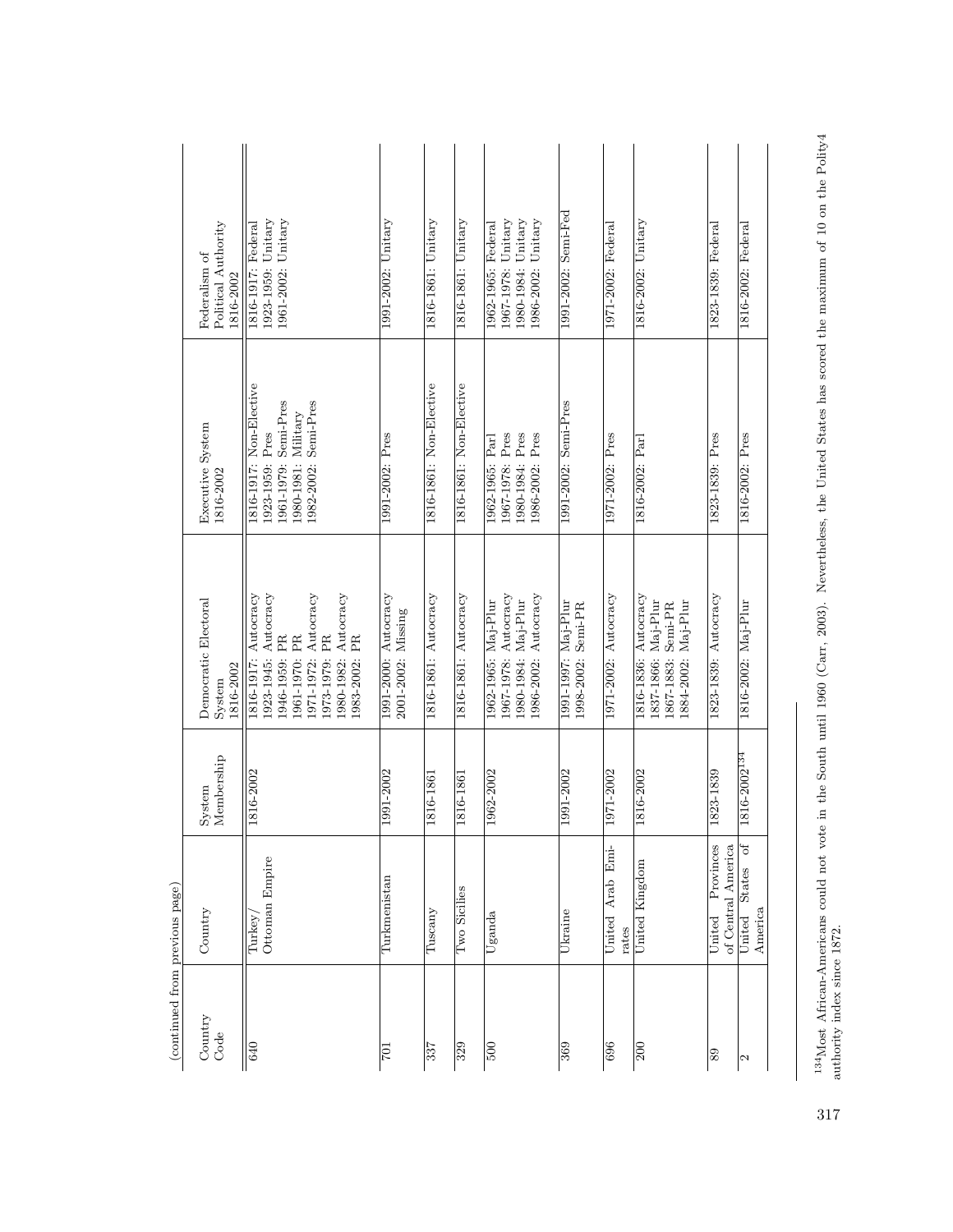| 1864-1869: Semi-Fed<br>$1973-2002$ : Unitary<br>1829-1863: Unitary<br>1870-1934: Unitary<br>1816-1893: Missing<br>1948-1989: Unitary<br>1993-2002: Unitary<br>1954-2002: Unitary<br>1954-1975: Unitary<br>1816-1871: Unitary<br>1918-1945: Unitary<br>1967-1990: Unitary<br>1830-1970: Unitary<br>1991-2002: Unitary<br>Political Authority<br>1936-2002: Federal<br>Federalism of<br>1816-2002<br>1960-1991: Non-Elective<br>1816-1871: Non-Elective<br>1918-1945: Non-Elective<br>1816-1893: Non-Elective<br>1948-1961: Non-Elective<br>1964-1964: Semi-Pres<br>1992-2002: Semi-Pres<br>1967-1975: Semi-Pres<br>1963-1963: Military<br>1965-1966: Military<br>1973-1974: Military<br>1948-1958: Military<br>1962-1977: Military<br>Executive System<br>1975-2002: Pres<br>1936-1947: Pres<br>1959-2002: Pres<br>1954-1962: Pres<br>1991-2002: Pres<br>1829-1934: Pres<br>1954-1959: Pres<br>1978-1989: Pres<br>1993-2002: Pres<br>1830-1970: Pres<br>1967-1990: Pres<br>1816-2002<br>1919-1933: Maj-Plur <sup>135</sup><br>1948-1989: Autocracy<br>1993-2002: Autocracy<br>1973-1984: Autocracy<br>1829-1934: Autocracy<br>1936-1957: Autocracy<br>1954-2002: Autocracy<br>1816-1871: Autocracy<br>1918-1945: Autocracy<br>1967-1990: Autocracy<br>1934-1951: Autocracy<br>1991-2002: Autocracy<br>1816-1893: Autocracy<br>1954-1975: Autocracy<br>Autocracy<br>Democratic Electoral<br>1952-1970: Maj-Plur<br>1985-2002: Maj-Plur<br>1958-2002: PR<br>1830-1918:<br>1816-2002<br>System<br>Membership<br>1829-2002<br>1816-1893<br>1954-2002<br>1990-2002<br>1830-2002<br>1991-2002<br>1975-2002<br>1918-2002<br>1816-1871<br>System<br>Republic<br>People's<br>Vietnam, Republic<br>Demo-<br>Yemen (Arab Re-<br>Württemberg<br>Republic of<br><b>Jzbekistan</b><br>Venezuela<br>public of<br>Vietnam,<br>Vietnam<br>Uruguay<br>Country<br>Yemen,<br>cratic<br>$\sigma$<br>$\sigma$<br>Country<br>Code<br><b>ESI</b><br>815<br>816<br>878<br>817<br>$\overline{704}$<br>$\sqrt{680}$<br><b>Z71</b><br><b>101</b> | (continued from previous page) |  |  |  |
|---------------------------------------------------------------------------------------------------------------------------------------------------------------------------------------------------------------------------------------------------------------------------------------------------------------------------------------------------------------------------------------------------------------------------------------------------------------------------------------------------------------------------------------------------------------------------------------------------------------------------------------------------------------------------------------------------------------------------------------------------------------------------------------------------------------------------------------------------------------------------------------------------------------------------------------------------------------------------------------------------------------------------------------------------------------------------------------------------------------------------------------------------------------------------------------------------------------------------------------------------------------------------------------------------------------------------------------------------------------------------------------------------------------------------------------------------------------------------------------------------------------------------------------------------------------------------------------------------------------------------------------------------------------------------------------------------------------------------------------------------------------------------------------------------------------------------------------------------------------------------------------------------------------------------------------------------------------------------------------------------------------------|--------------------------------|--|--|--|
|                                                                                                                                                                                                                                                                                                                                                                                                                                                                                                                                                                                                                                                                                                                                                                                                                                                                                                                                                                                                                                                                                                                                                                                                                                                                                                                                                                                                                                                                                                                                                                                                                                                                                                                                                                                                                                                                                                                                                                                                                     |                                |  |  |  |
|                                                                                                                                                                                                                                                                                                                                                                                                                                                                                                                                                                                                                                                                                                                                                                                                                                                                                                                                                                                                                                                                                                                                                                                                                                                                                                                                                                                                                                                                                                                                                                                                                                                                                                                                                                                                                                                                                                                                                                                                                     |                                |  |  |  |
|                                                                                                                                                                                                                                                                                                                                                                                                                                                                                                                                                                                                                                                                                                                                                                                                                                                                                                                                                                                                                                                                                                                                                                                                                                                                                                                                                                                                                                                                                                                                                                                                                                                                                                                                                                                                                                                                                                                                                                                                                     |                                |  |  |  |
|                                                                                                                                                                                                                                                                                                                                                                                                                                                                                                                                                                                                                                                                                                                                                                                                                                                                                                                                                                                                                                                                                                                                                                                                                                                                                                                                                                                                                                                                                                                                                                                                                                                                                                                                                                                                                                                                                                                                                                                                                     |                                |  |  |  |
|                                                                                                                                                                                                                                                                                                                                                                                                                                                                                                                                                                                                                                                                                                                                                                                                                                                                                                                                                                                                                                                                                                                                                                                                                                                                                                                                                                                                                                                                                                                                                                                                                                                                                                                                                                                                                                                                                                                                                                                                                     |                                |  |  |  |
|                                                                                                                                                                                                                                                                                                                                                                                                                                                                                                                                                                                                                                                                                                                                                                                                                                                                                                                                                                                                                                                                                                                                                                                                                                                                                                                                                                                                                                                                                                                                                                                                                                                                                                                                                                                                                                                                                                                                                                                                                     |                                |  |  |  |
|                                                                                                                                                                                                                                                                                                                                                                                                                                                                                                                                                                                                                                                                                                                                                                                                                                                                                                                                                                                                                                                                                                                                                                                                                                                                                                                                                                                                                                                                                                                                                                                                                                                                                                                                                                                                                                                                                                                                                                                                                     |                                |  |  |  |
|                                                                                                                                                                                                                                                                                                                                                                                                                                                                                                                                                                                                                                                                                                                                                                                                                                                                                                                                                                                                                                                                                                                                                                                                                                                                                                                                                                                                                                                                                                                                                                                                                                                                                                                                                                                                                                                                                                                                                                                                                     |                                |  |  |  |
|                                                                                                                                                                                                                                                                                                                                                                                                                                                                                                                                                                                                                                                                                                                                                                                                                                                                                                                                                                                                                                                                                                                                                                                                                                                                                                                                                                                                                                                                                                                                                                                                                                                                                                                                                                                                                                                                                                                                                                                                                     |                                |  |  |  |
|                                                                                                                                                                                                                                                                                                                                                                                                                                                                                                                                                                                                                                                                                                                                                                                                                                                                                                                                                                                                                                                                                                                                                                                                                                                                                                                                                                                                                                                                                                                                                                                                                                                                                                                                                                                                                                                                                                                                                                                                                     |                                |  |  |  |

 $^{135}$ National officials in Uruguay are elected every five years. All Uruguayans 18 years of age and older are required to vote. Elections have been secret and obligatory since 1918, and a 1932 law granted women the righ  $^{135}$ National officials in Uruguay are elected every five years. All Uruguayans 18 years of age and older are required to vote. Elections have been secret and obligatory since 1918, and a 1932 law granted women the right to vote (Encyclopædia Britannica, 2003).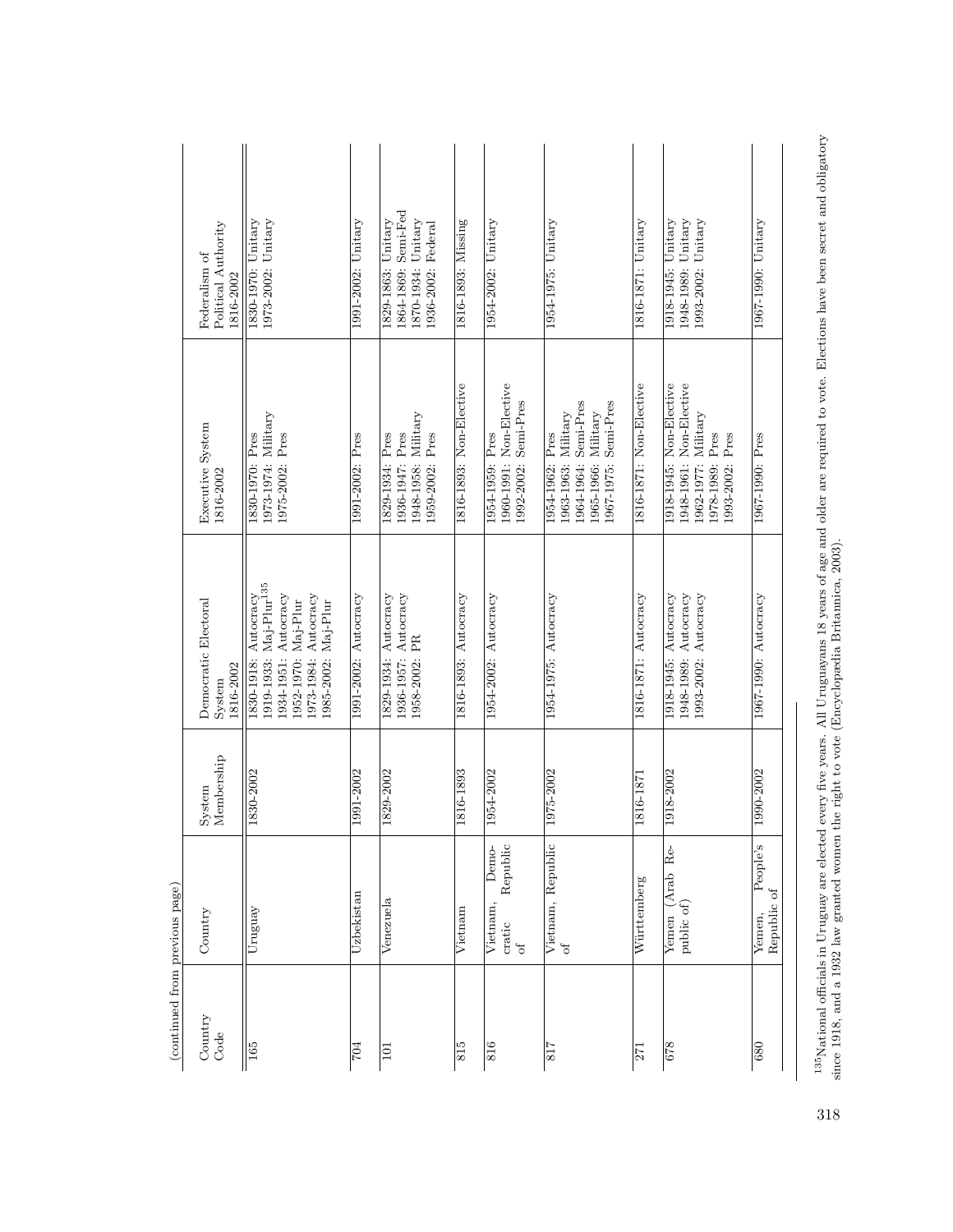| (continued from previous page) |                                                 |                      |                                                                             |                                                                                                                                               |                                                                                     |
|--------------------------------|-------------------------------------------------|----------------------|-----------------------------------------------------------------------------|-----------------------------------------------------------------------------------------------------------------------------------------------|-------------------------------------------------------------------------------------|
| Country<br>Code                | Country                                         | Membership<br>System | Democratic Electoral<br>1816-2002<br>System                                 | Executive System<br>1816-2002                                                                                                                 | Political Authority<br>Federalism of<br>1816-2002                                   |
| $345 +$                        | $\overline{\text{Set}}$ -<br>Yugoslavia<br>bia) | 1918-2002            | 2000-2002: PR                                                               | 1921-1936: Non-Elective<br>1939-1940: Non-Elective<br>1945-1951: Semi-Pres<br>1953-1962: Semi-Pres<br>1980-2002: Semi-Pres<br>1963-1979: Pres | 1921-1936: Unitary<br>1939-1940: Unitary<br>953-2002: Federal<br>1945-1951: Federal |
| 551                            | Zambia                                          | 1964-2002            | 1996-2002: Autocracy<br>1964-1990: Autocracy<br>1991-1995: Maj-Plur         | 1964-2002: Pres                                                                                                                               | 1964-2002: Unitary                                                                  |
| $\frac{1}{2}$                  | Zanzibar                                        | 1963-1964            | 1963-1964: Autocracy                                                        | 1963-1964: Parl                                                                                                                               | 1963-1964: Missing                                                                  |
| 552                            | Zimbabwe                                        | 1965-2002            | 1983-2002: Autocracy<br>1965-1978: Maj-Plur<br>1980-1982: PR <sup>136</sup> | 970-1978: Semi-Pres<br>.980-1986: Semi-Pres<br>.987-2002: Pres<br>1965-1969: Parl                                                             | 1965-1978: Unitary<br>1980-2002: Unitary                                            |
|                                |                                                 |                      |                                                                             |                                                                                                                                               |                                                                                     |

 $+$  Information missing. + Information missing.

 $^{136}$ According to Reynolds (1999:64-67), Zimbabwe switched electoral systems from plurality to PR in the 1980 parliamentary election, but reverted back to a plurality system in 1984. 136According to Reynolds (1999:64-67), Zimbabwe switched electoral systems from plurality to PR in the 1980 parliamentary election, but reverted back to a plurality system in 1984.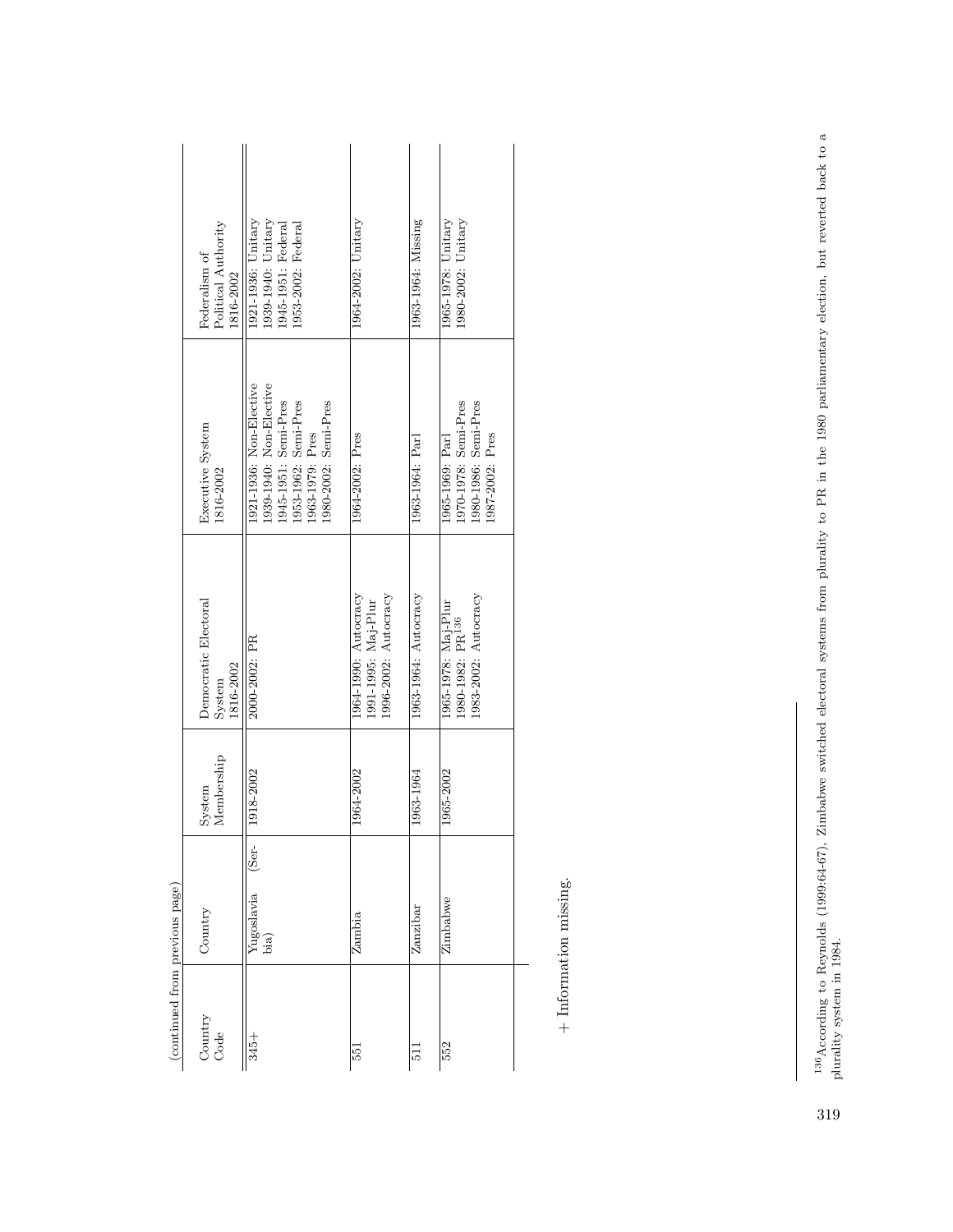## D.3 Sources

Administration and Cost of Elections (ACE) Project, 2003. ACE Electronic Publication, Version 1.0. The International Foundation for Election Systems (IFES), The UN's Department of Economic and Social Affairs (UN-DESA), and the International Institute for Democracy and Electoral Assistance (International IDEA). [Available at http://www.aceproject.org].

Banks, Arthur, 1986. Cross-National Time-Series Data File, 1915-1973. Ann Arbor, MI: Interuniversity Consortium for Political and Social Research, ICPR Study 7412. [Available at http://ssdc.ucsd.edu/ssdc/icp07412.html.]

Banks, Arthur, 1996. Cross-National Time-Series Data File. Binghampton, NY: State University of New York.

Birch, Sarah, 2001. 'Electoral Systems and Party Systems Stability in Post-Communist Europe.' Paper presented at the 97th Annual Meeting of the American Political Science Association, San Francisco, CA.

Blais, Andrè and Louis Massicotte, 1996. 'Electoral Systems,' chapter 2 in Lawrence LeDuc, Richard G. Niemi and Pippa Norris, eds. Comparing Democracies: Elections and Voting in Global Perspective. Thousand Oaks, CA and London: SAGE.

Blais, André and Louis Massicotte, 1997. 'Electoral Formulas: A Macroscopic Perspective' European Journal of Political Research 32:107-129.

Carr, Adam, 2003. 'Psephos,' Adam Carr's Election Archive. [Available at http://psephos.adam-carr.net/]

CIA - The World Factbook, 2002. Available at [http://www.faqs.org/docs/factbook/index.html]

Colomer, Josep M., ed., 2004. Handbook of Electoral System Choice. New York and London:Palgrave-Macmillan.

Courtney, John C. 1999. 'Plurality-Majority Electoral Systems: A Review.' Paper presented to the Advisory Committee of Registered Political Parties Elections Canada. Elections Canada On-Line. [Available at

http://www.elections.ca/loi/sys/courtney e.pdf.]

Cyprus Election Connection, 1996. [Available at http://kypros.org/Elections/.]

Derbyshire, J. Denis and Ian Derbyshire, 1996. Political Systems of the World. New York: St. Martin's Press.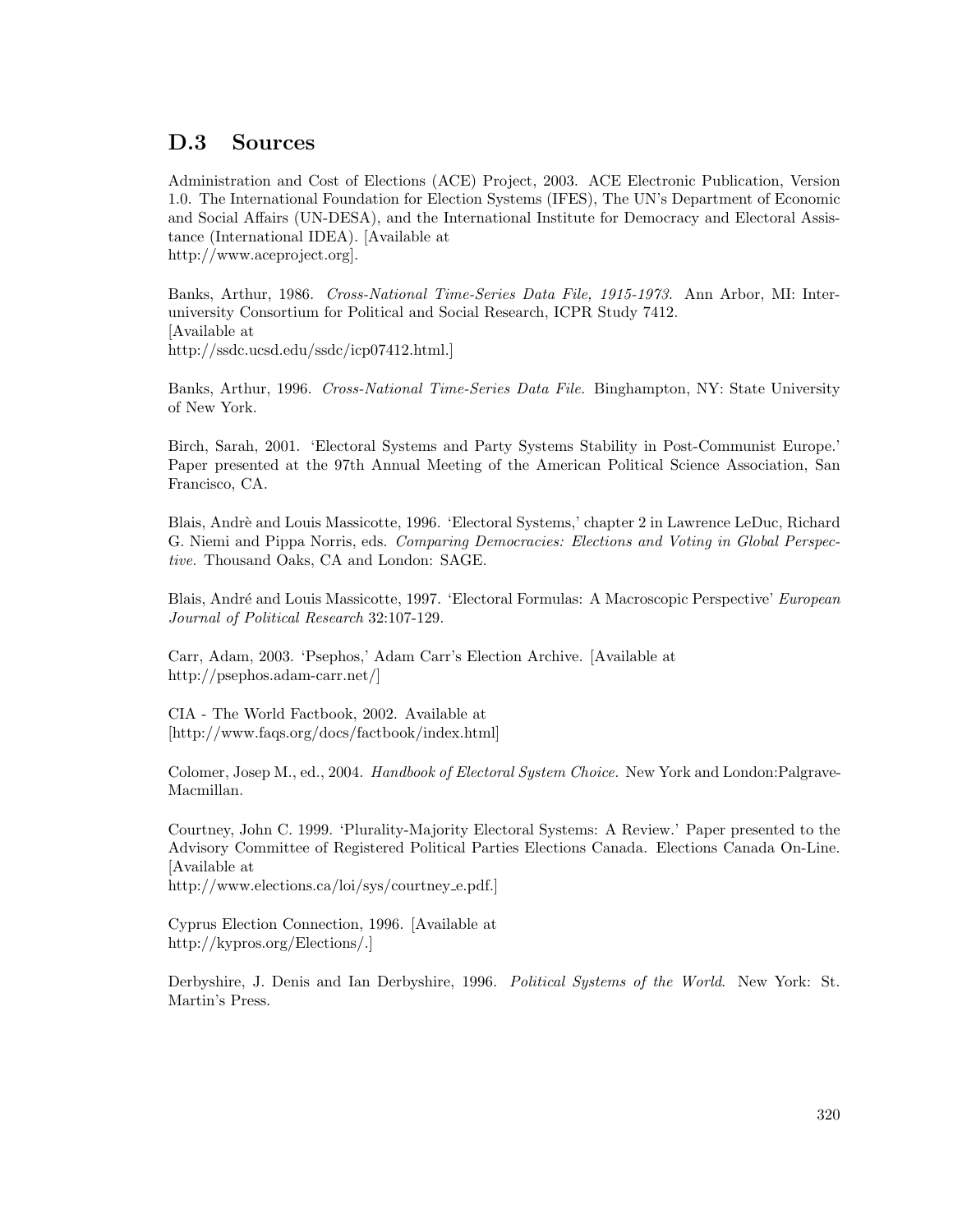Druckman, James N. and Michael F. Thies, 2002. 'The Importance of Concurrence: The Impact of Bicameralism on Government Formation and Duration,' American Journal of Political Science 46(4):760-771.

Eckstein, Harry and Ted Robert Gurr, 1975. Patterns of Authority: A Structural Basis for Political Inquiry. New York: Wiley Interscience.

Elections Around the World, 2003. [Available at http://www.electionworld.org/.]

Elklit, Jørgen, 1994. 'Is the Degree of Electoral Democracy Measurable? Experiences From Bulgaria, Kenya, Latvia, Mongolia and Nepal.' Chapter 5 in David Beetham, ed. Defining and Measuring Democracy. London: Sage, 89-111.

The Election Process Information Collection Project, 2003. The EPIC Project is a joint project between of International IDEA, UNDP and IFES. [Available at http://www.epicproject.org/.]

Encyclopædia Britannica, 2007. 'Spain. The Revolution of 1868 and the Republic of 1873,' from Encyclopeædia Britannica Online. [Retrieved January 15, from http://www.britannica.com/eb/article-70437/Spain.]

Encyclopædia Britannica, 2003. 'Costa Rica,' from Encyclopeædia Britannica Online. [Retrieved July 30, from http://search.eb.com/eb/article?eu=118704.]

Encyclopædia Britannica, 2003. 'Equatorial Guinea,' from Encyclopeædia Britannica Online. [Retrieved July 30, from http://search.eb.com/eb/article?eu=120132.]

Encyclopædia Britannica, 2003. 'Greece,' from Encyclopeædia Britannica Online. [Retrieved July 30, from http://search.eb.com/eb/article?eu=109179.]

Encyclopædia Britannica, 2003. 'Latvia,' from Encyclopeædia Britannica Online. [Retrieved July 30, from

http://search.eb.com/eb/article?eu=118238.]

Encyclopædia Britannica, 2003. 'Liberia,' from Encyclopeædia Britannica Online. [Retrieved July 30, from http://search.eb.com/eb/article?eu=120184.]

Encyclopædia Britannica, 2003. 'Orange Free State,' from Encyclopeædia Britannica Online. [Retrieved July 28, from http://search.eb.com/eb/article?eu=58698.]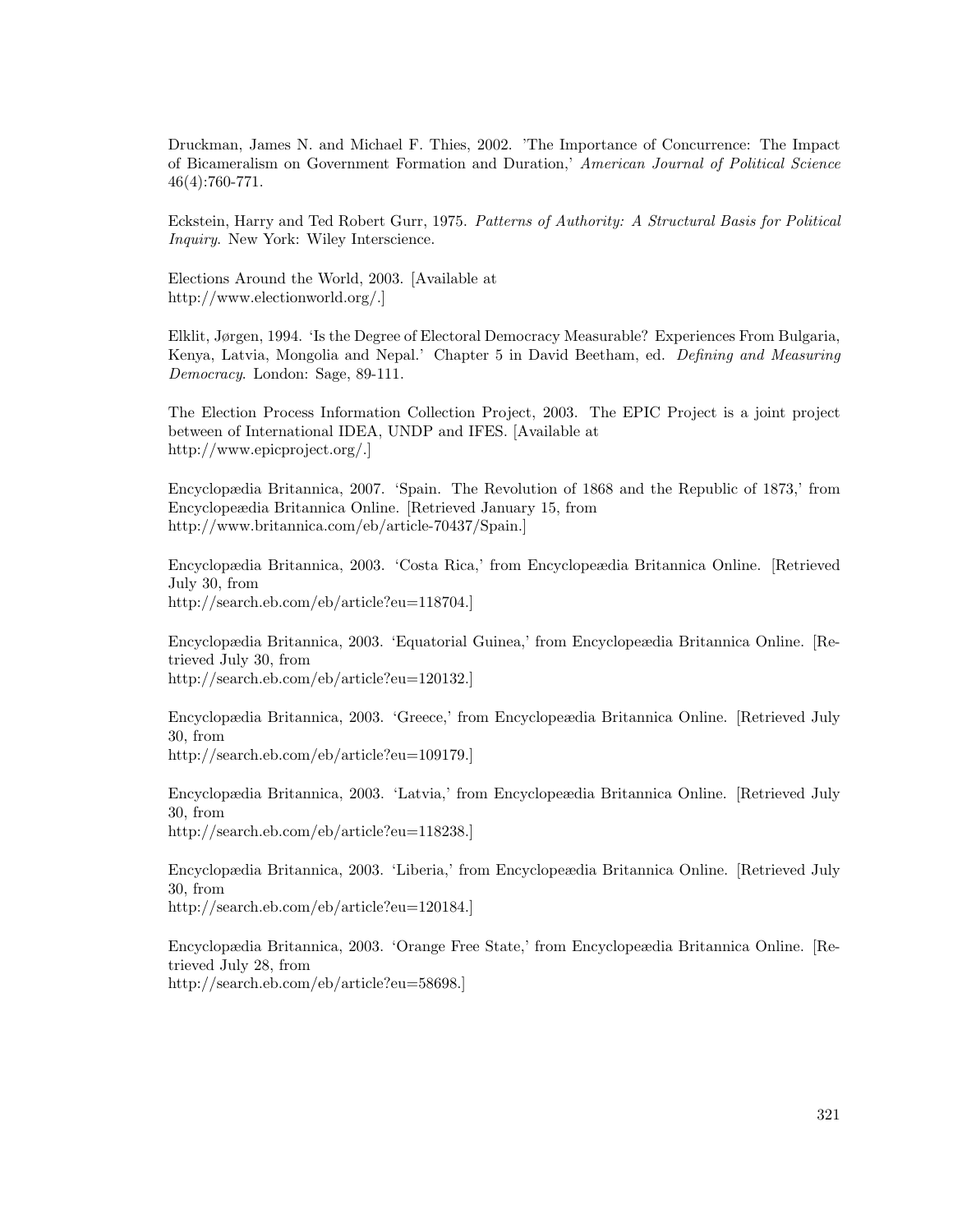Encyclopædia Britannica, 2003. 'Philippines,' from Encyclopeædia Britannica Online. [Retrieved July 25, from http://search.eb.com/eb/article?eu=115084.]

Encyclopædia Britannica, 2003. 'Poland,' from Encyclopeædia Britannica Online. [Retrieved July 28, from http://search.eb.com/eb/article?eu=115136.]

Encyclopædia Britannica, 2003. 'Sierra Leone,' from Encyclopeædia Britannica Online. [Retrieved July 28, from http://search.eb.com/eb/article?eu=120198.]

Encyclopædia Britannica, 2003. 'Switzerland,' from Encyclopeædia Britannica Online. [Retrieved July 28, from http://search.eb.com/eb/article?eu=115268.]

Encyclopædia Britannica, 2003. 'Uruguay,' from Encyclopeædia Britannica Online. [Retrieved July 28, from http://search.eb.com/eb/article?eu=115672.]

Encyclopedia of World History, 2001. 'Switzerland,' 6th edition. [Available at http://www.bartleby.com/67/1095.html.]

Farrell, David M., 1997. Comparing Electoral Systems. London and New York: Prentice Hall.

Geddes, Barbara, 1999. 'Authoritarian Breakdown: Empirical Test of a Game Theoretic Argument.' Paper presented at the Annual Meeting of the American Political Science Association, Atlanta, September. [Available at

http://www.uvm.edu/ cbeer/geddes/APSA99.htm.]

Gerring, John and Strom C. Thacker, 2002. 'Political Institutions and Human Development.' Paper presented at the Northeast Universities Development Consortium Conference, Boston University, September 28-30. [Available at http://www.bu.edu/sthacker/IMRinstits.pdf.]

Gerring, John and Strom C. Thacker, 2004. 'Political Institutions and Corruption: The Role of Unitarism and Parliamentarism,' British Journal of Political Science, 34(2):295-330. [Available at http://www.bu.edu/sthacker/corruptinstits.pdf.]

Gleditsch, Kristian Skrede. 2003. Modified Polity P4 and P4D Data, Version 1.0. [Available at http://weber.ucsd.edu/ kgledits/Polity.html.]

Gleditsch, Kristian S. and Michael D. Ward, 1999. 'A Revised List of Independent States Since the Congress of Vienna' International Interactions 25(4):393-413. [An update until 2002 is available at http://weber.ucsd.sdu/ kgledits/statelist.html.]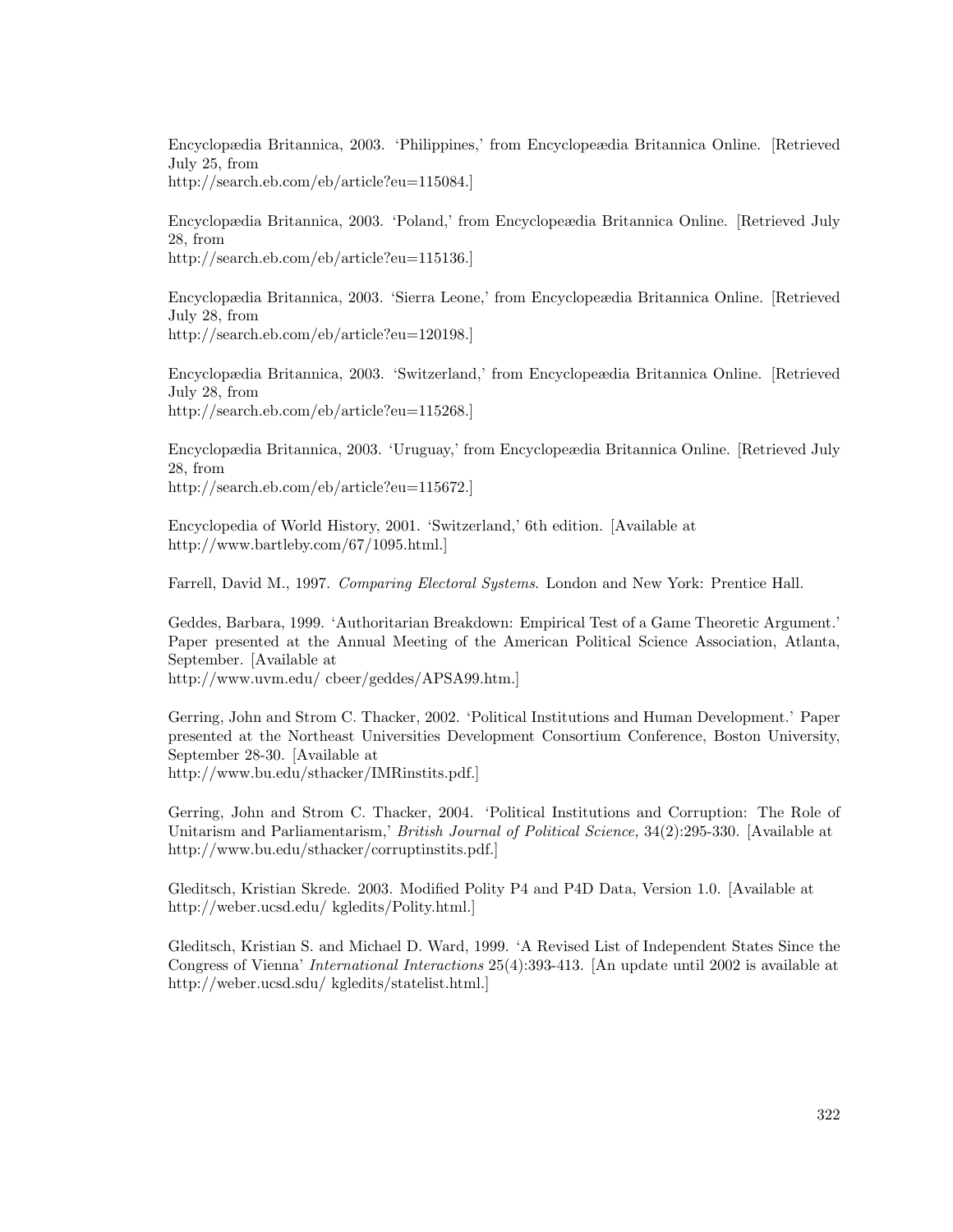Global Beat, 1998. '1998 Elections in Macedonia,' International Crisis Group Report, Resources for the Global Journalist. [Available at http://www.nyu.edu/globalbeat/balkan/ICG100998.html.]

Golder, Matt and Leonard Wantchekon, 2004. 'Africa: Dictatorial and Democratic Electoral Systems Since 1946.' Chapter 23 in Josep M. Colomer, ed. Handbook of Electoral Systems Choice. London: Palgrave Macmillan, 401-418.

Goodwin-Gill, Guy. S., 1994. Free and Fair Elections. Geneva: Inter-Parliamentary Union.

Grofman, Bernard and Arend Lijphart, eds., 2002. The Evolution of Electoral and Party Systems in the Nordic Countries. New York: Agathon Press.

Gurr, Ted Robert, Keith Jaggers and Will H. Moore, 1989. Polity II Codebook. Boulder, CO: Department of Political Science, University of Colorado. [Available at http://www.colorado.edu/IBS/GAD/spacetime/data/Polity.html.]

Hague, Rod and Marting Harrop, 1987. Comparative Government and Politics. An Introduction, 2nd ed. Hong Kong: Macmillan.

Hicken, Allen and Yuko Kasuya, 2003. 'A Guide to the Constitutional Structures and Electoral Systems of East, South, and Southeast Asia' Electoral Studies 22(1):121-151.

Hirsch, John L., 2001. Sierra Leone: Diamonds and the Struggle for Democracy. Boulder, CO, and London: Lynne Rienner.

International IDEA, 2003. International IDEA Electoral Systems Design. [Available at http://www.idea.int/esd/data/world.cfm.]

IPU, 2003. The Inter-Parliamentary Union PARLINE Database. [Available at http://www.ipu.org/english/home.htm.]

LeDuc, Lawrence, Richard G. Niemi and Pippa Norris, eds., 1996. Comparing Democracies: Elections and Voting in Global Perspective. London and Thousand Oaks, CA: SAGE.

LeDuc, Lawrence, Richard G. Niemi and Pippa Norris, eds., 2003. Comparing Democracies 2: New Challenges in the Study of Elections and Voting. London and Thousand Oaks, CA: SAGE.

Lemco, Jonathan, 1991. Political Stability in Federal Governments. New York: Praeger.

Library of Congress, 2003. Country Studies. [Available at http://memory.loc.gov/frd/cs/cshome.html.]

Lijphart, Arend, 1977. Democracy in Plural Societies. A Comparative Exploration. New Haven, CT, and London: Yale University Press.

Lijphart, Arend, 1984. Democracies: Patterns of Majoritarian and Consensus Government in Twenty-one Countries. New Haven, CT: Yale University Press.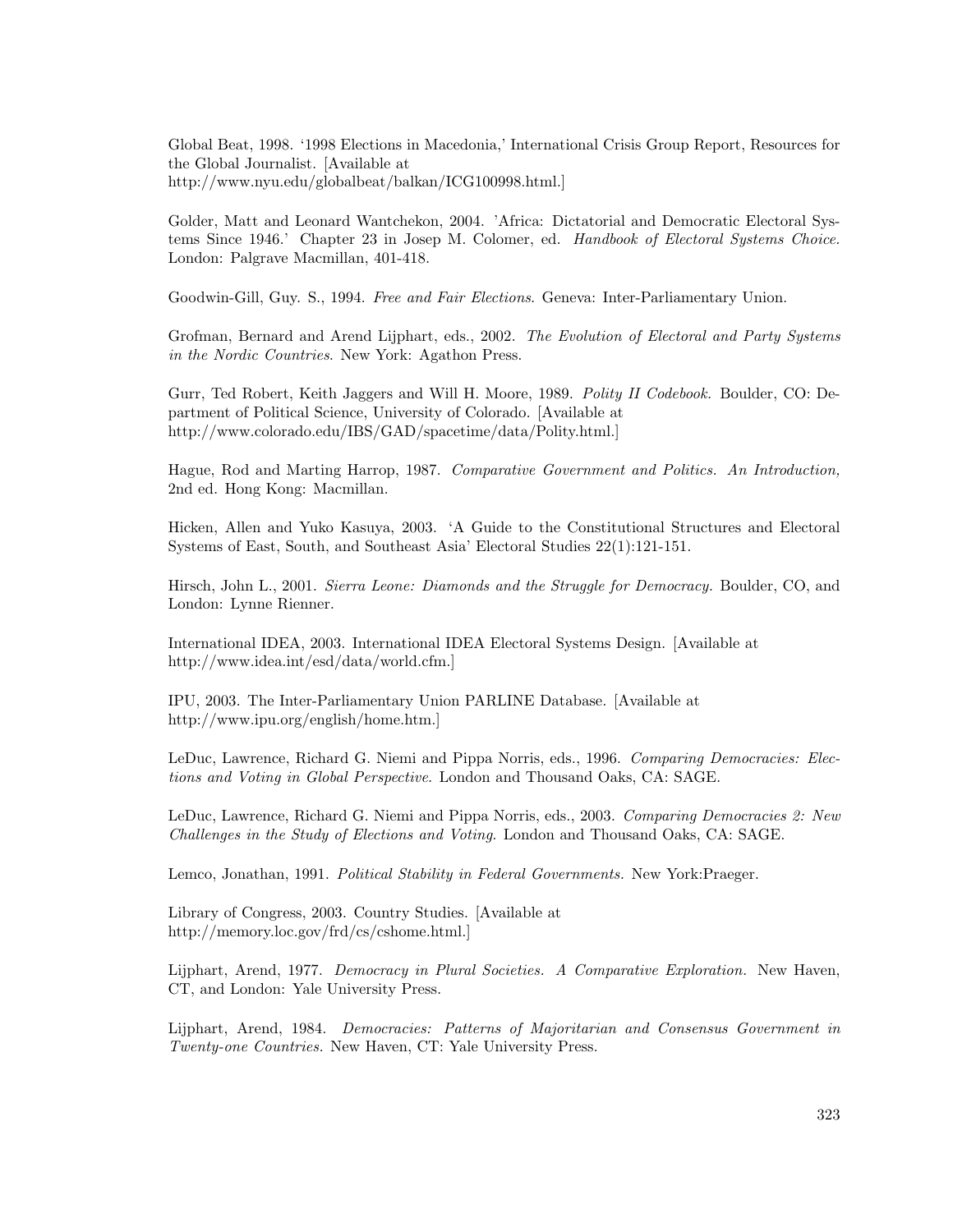Lijphart Elections Archive, 2003. UCSD Social Sciences and Humanities Library. [Available at http://dodgson.ucsd.edu/lij/.]

Lipset, Seymour M., ed., 1995. The Encyclopedia of Democracy, Vol. I-IV. London: Routledge.

Lundell, Krister and Lauri Karvonen, 2003. 'A Comparative Data Set on Political Institutions,' Department of Political Science, Åbo Akademi. [Available at

http://www.const.sns.se/rapporter/databank.pdf].

Mackie, Thomas T. and Richard Rose, 1991. The International Almanac of Electoral History. Washington, DC: Congressional Quarterly.

Marshall, Monty G. and Keith Jaggers, 2000. 'The Polity IV Project: Dataset Users Manual.' Center for International Development and Conflict Management, University of Maryland, College Park, MD.

http://www.bsos.umd.edu/cidcm/inscr/polity/

Marshall, Monty G., Keith Jaggers, and Ted Robert Gurr, 2002. 'The Polity IV Project: Political Regime Characteristics and Transitions, 1800-2000.' http://www.cidcm.umd.edu/inscr/polity/

McHenry, Jr., Dean E., 1997. 'Federalism in Africa: Is it a Solution to, or a Cause of, Ethnic Problems?' Paper presented at the Annual Meeting of the African Studies Association in Columbus, Ohio, November.

Norris, Pippa, 2004. Electoral Engineering: Voting Rules and Political Behavior. Cambridge: Cambridge University Press.

Norton, Robert, 2002. 'Accommodating Indigenous Privilege: Britain's Dilemma Decolonising Fiji,' The Journal of Pacific History 37(2):133-156.

Pareja Paz Soldan, Jose, 1984. 'Derecho Constitucional Peruano y la Constitucion de 1979,' Ediciones Valenzuela, 51-55. Translated by Alba Quionnes Hesselroth.

Project on Political Transformation and the Electoral Process in Post-Communist Europe, 2003. The University of Essex, UK. [Available at http://www.essex.ac.uk/elections/.]

Reilly, Benjamin, 2001. Democracy in Divided Societies. Electoral Engineering for Conflict Management. Cambridge: Cambridge University Press.

Reynolds, Andrew, 1999. Electoral Systems and Democratization in Southern Africa. Oxford and New York: Oxford University Press.

Reynolds, Andrew and Ben Reilly, 1997. The International IDEA Handbook of Electoral System Design. Stockholm: International IDEA.